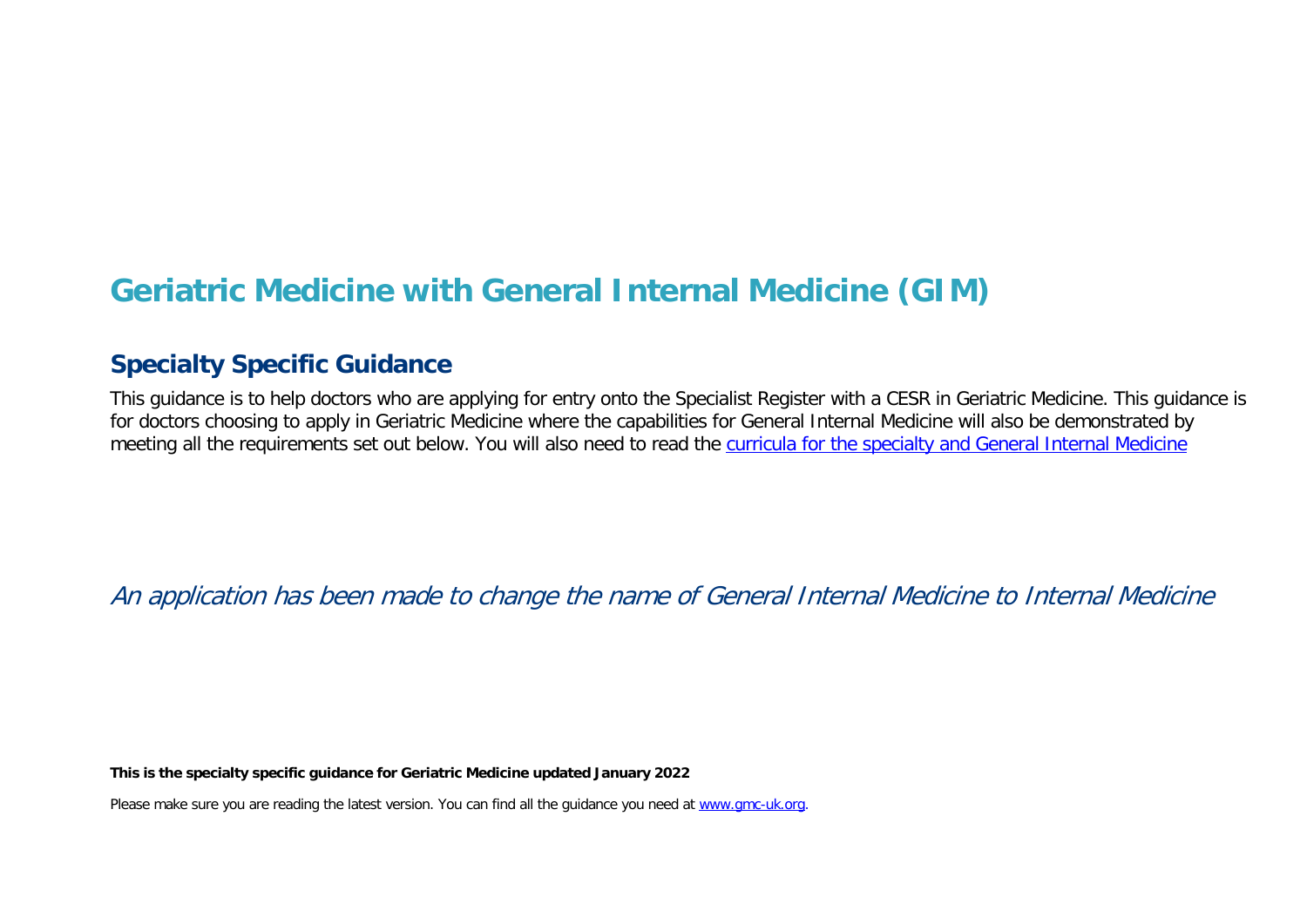# **Introduction**

This document is designed to provide helpful information and guidance to enable you to make an application for a Certificate of Eligibility for Specialist Registration (CESR) in Geriatric Medicine with General Internal Medicine. This is not a standalone document and should be read in conjunction with the [curricula](https://www.gmc-uk.org/education/standards-guidance-and-curricula/curricula#T) – please see the [specialty page](https://www.jrcptb.org.uk/specialties/geriatric-medicine) on the Joint Royal Colleges of Physicians Training Board (JRCPTB) website for more details. You can [contact us](http://www.gmc-uk.org/about/contacts.asp) and ask for advice before you apply.

It is worth noting that it is sometimes more difficult to make a successful CESR application if you have not worked in the NHS. This is because key features of training and practice in the NHS are not always covered in the same way outside it. This might include, for example, multidisciplinary team meetings, appraisal, multisource feedback and patient feedback, safety and quality activity especially in clinical audit and quality improvement projects and other areas. You must look at the curriculum and this guidance carefully to make sure that you can demonstrate equivalence to all the requirements. If you are or have recently been practising in an environment that is not comparable to practice in an NHS Geriatric Medicine department you might find it useful to consolidate your experience elsewhere before applying.

#### **What is the indicative period of training for a Certificate of Completion of Training (CCT) in Geriatric Medicine and GIM?**

The indicative period of training for a CCT in Geriatric Medicine is four years and it is unlikely that you would achieve all the learning outcomes required for a CCT in a shorter period of time.

The structure of the training programme (in indicative timescales) is as follows:

- Three years of Internal Medicine (stage 1) or four years of Acute Care Common Stem Internal Medicine (ACCS-IM) including MRCP(UK)
- **Four years of specialty training in Geriatric Medicine and GIM**

Applicants need to demonstrate that they have achieved the learning outcomes required for all stages of the curriculum.

#### **This is the specialty specific guidance for Geriatric Medicine updated January 2022**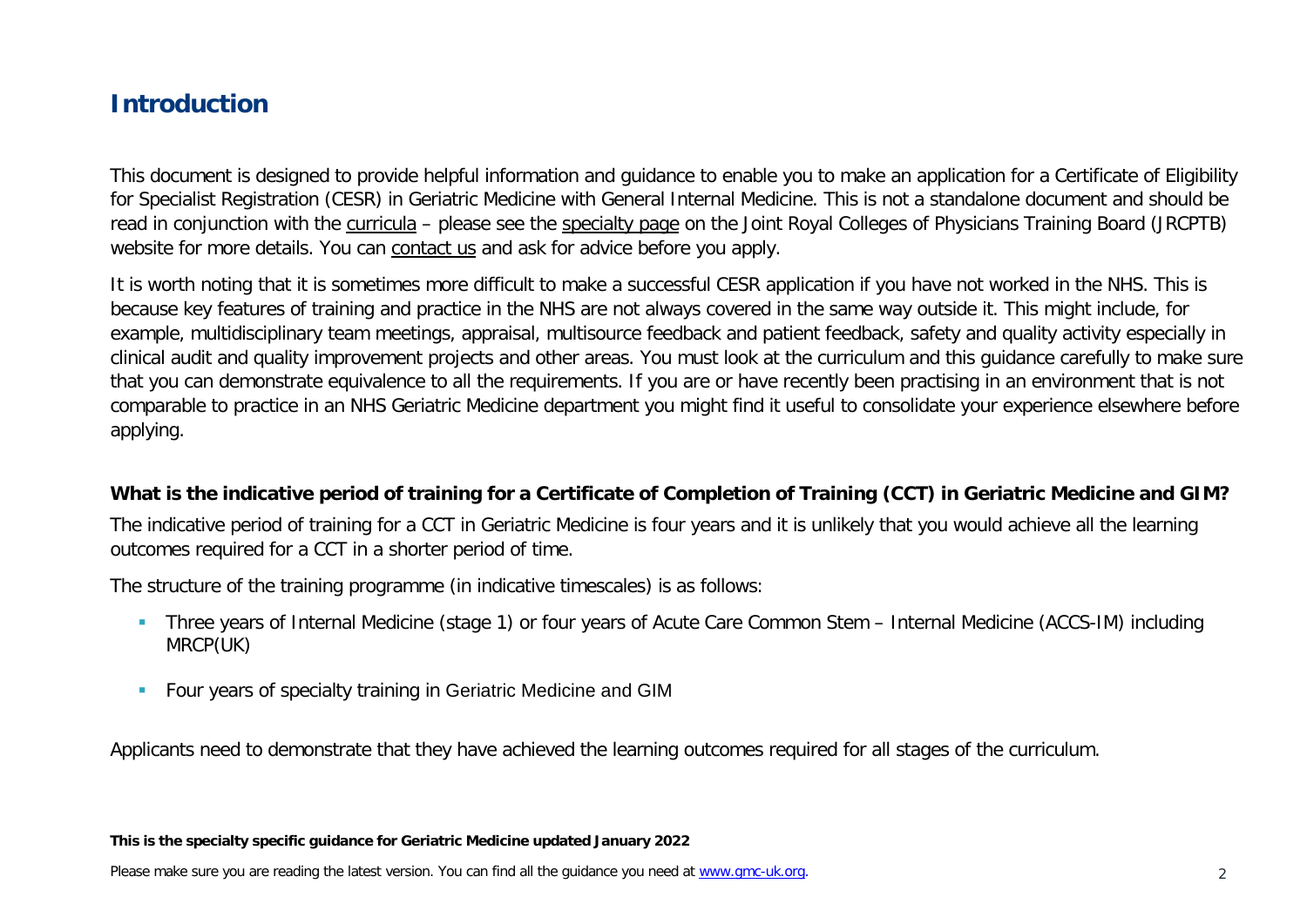#### **Curriculum Framework**

The curriculum is structured into high-level learning outcomes, known as Capabilities in Practice (CiPs). The CiPs are split into generic, clinical and specialty specific capabilities, as outlined below. Acquiring a CESR depends upon you providing evidence that you're working at the level of being entrusted to perform safely and independently for each CiP.

The first six CiPs are generic and shared across all physician specialties, covering the universal requirements of [Good Medical Practice](https://www.gmc-uk.org/-/media/documents/good-medical-practice---english-20200128_pdf-51527435.pdf?la=en&hash=DA1263358CCA88F298785FE2BD7610EB4EE9A530) and the [Generic Professional Capabilities \(GPC\) framework.](https://www.gmc-uk.org/-/media/documents/generic-professional-capabilities-framework--0817_pdf-70417127.pdf)

The eight clinical CiPs describe the clinical tasks or activities which are essential to the practice of Internal Medicine and the seven specialty CiPs describe the specialty-specific clinical tasks or activities which are essential to the practice of Geriatric Medicine. Geriatric Medicine consultants must also demonstrate competence in one of five additional specialty specific CiPs, known as 'themed for service'. The CiPs have been mapped to the GPC domains to reflect the professional generic capabilities required to undertake the clinical tasks.

The range of experience needed to achieve the CiPs is outlined in the curriculum – this covers different settings, contexts, clinical problems, conditions and stages of a person's life and illness.

#### **Generic CiPs**

- 1. Able to function successfully within NHS organisational and management systems
- 2. Able to deal with ethical and legal issues related to clinical practice
- 3. Communicates effectively and is able to share decision making, while maintaining appropriate situational awareness, professional behaviour and professional judgement
- 4. Is focussed on patient safety and delivers effective quality improvement in patient care
- 5. Carries out research and manages data appropriately
- 6. Acts as a clinical teacher and clinical supervisor

#### **Clinical CiPs**

- 1. Managing an acute unselected take
- 2. Managing the acute care of patients within a medical specialty service

#### **This is the specialty specific guidance for Geriatric Medicine updated January 2022**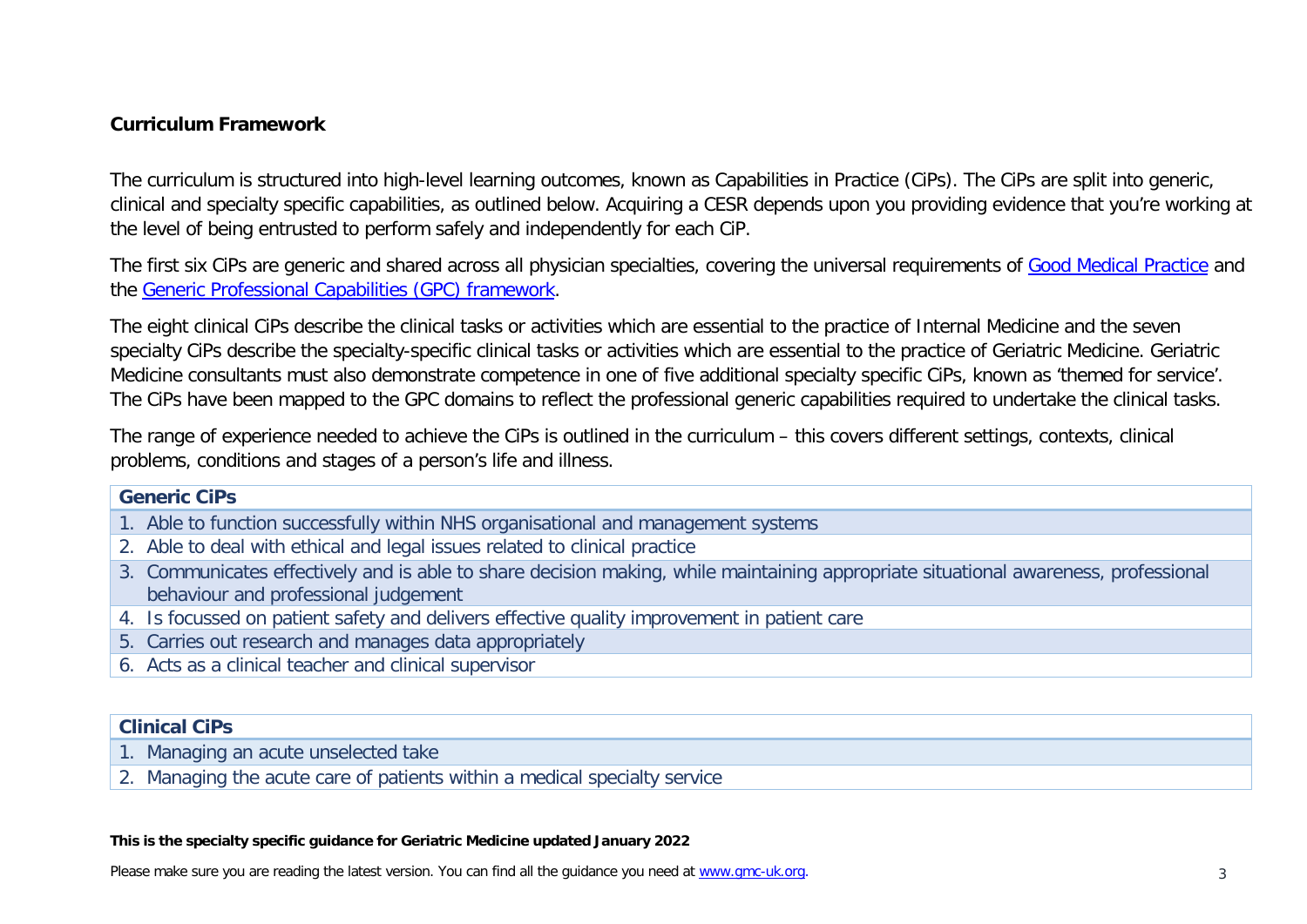- 3. Providing continuity of care to medical inpatients, including management of comorbidities and cognitive impairment
- 4. Managing patients in an outpatient clinic, ambulatory or community setting, including management of long term conditions
- 5. Managing medical problems in patients in other specialties and special cases
- 6. Managing a multi-disciplinary team including effective discharge planning
- 7. Delivering effective resuscitation and managing the acutely deteriorating patient
- 8. Managing end of life and applying palliative care skills

#### **Specialty Specific CiPs**

- 1. Performing a comprehensive assessment of an older person, including mood and cognition, gait, nutrition and fitness for surgery in an in-patient, out-patient and community setting
- 2. Managing complex common presentations in older people, including falls, delirium, dementia, movement disorders, incontinence, immobility, tissue viability, and stroke in an in-patient, out-patient and community setting
- 3. Managing older people living with frailty in a hyper-acute (front door), in-patient, out-patient and community setting
- 4. Managing and leading rehabilitation services for older people, including stroke
- 5. Managing community liaison and practice
- 6. Managing liaison with other specialties, such as surgery, orthopaedics, critical care, oncology, old age psychiatry
- 7. Evaluating performance and developing and leading services with special reference to older people

| <b>Themed for service CiPs</b> |                                                                                                                                             |  |  |
|--------------------------------|---------------------------------------------------------------------------------------------------------------------------------------------|--|--|
|                                | 1. Able to manage older patients presenting with fracture and is able to provide a comprehensive orthogeriatric and bone health service     |  |  |
|                                | 2. Able to assess patients with urinary and faecal incontinence and is able to provide a continence service for a specific patient group in |  |  |
|                                | conjunction with specialist nursing, therapy and surgical colleagues                                                                        |  |  |
|                                | 3. Able to manage ill or disabled older people in a hospital at home, intermediate care and community setting and is able to provide a      |  |  |
|                                | comprehensive community geriatric medicine service                                                                                          |  |  |

4. Able to manage patients with a wide range of movement disorders at any stage and is able to develop a movement disorders service for older people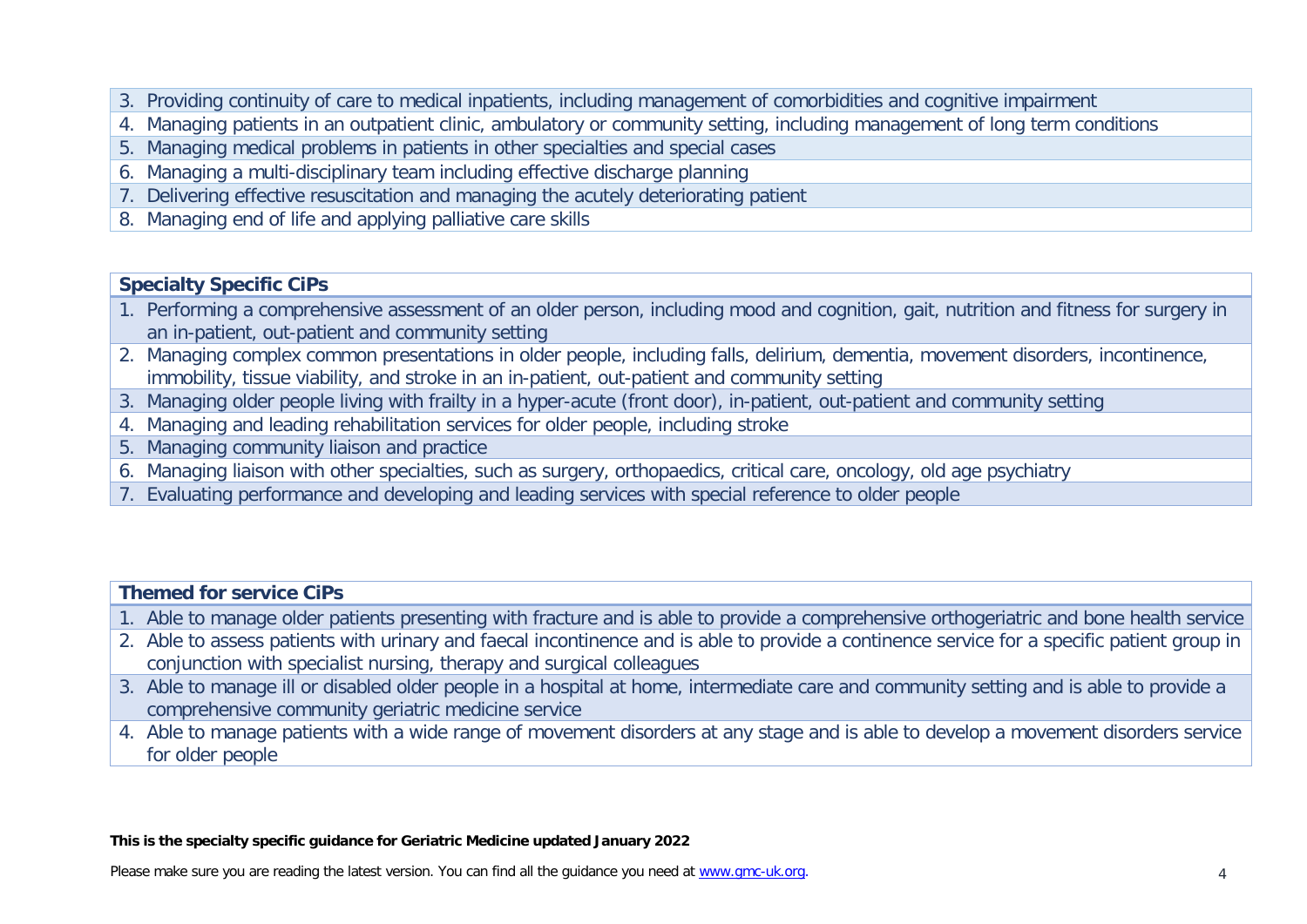5. Able to assess patients presenting acutely with stroke and TIA including suitability for cerebral reperfusion treatments and their subsequent ongoing medical management within an organised stroke service

#### **Submitting your evidence**

Please keep the following in mind when gathering your evidence:

- The evaluators want to see quality, relevant evidence to demonstrate the required CiPs. It's more important to carefully select your evidence and present it in an organised way, than provide large volumes of minimally relevant evidence
- **Triangulated evidence will make a stronger application**
- Evidence of your recent practice (i.e. less than 5 years old) will be given more weight, as it reflects current capabilities
- **•** Your evidence must be legible

All your evidence, other than qualifications you're getting authenticated, **must** be accompanied by a proforma signed by the person who is attesting to the validity and accuracy of your evidence (your verifier). It's very important that you read an explanation of how to do this in our [important notice about evidence.](http://www.gmc-uk.org/doctors/evidence_notice.asp)

You will also need to submit translations of any documents that are not in English. Please ensure the translations you submit meet our [translation requirements.](http://www.gmc-uk.org/doctors/translations.asp)

Your evidence **must** be accurate and may be verified at source should we have any queries or justifiable doubts about the accuracy of your evidence. All evidence submitted will be cross checked against the rest of your application and documents.

#### Anonymising your evidence

It is important that you anonymise your evidence before you submit it to us. You **must** remove:

- **All patient identifying details**
- **Details of patients' relatives**
- Details of colleagues that you have assessed, written a reference for, or who have been involved in a complaint you have submitted

#### **This is the specialty specific guidance for Geriatric Medicine updated January 2022**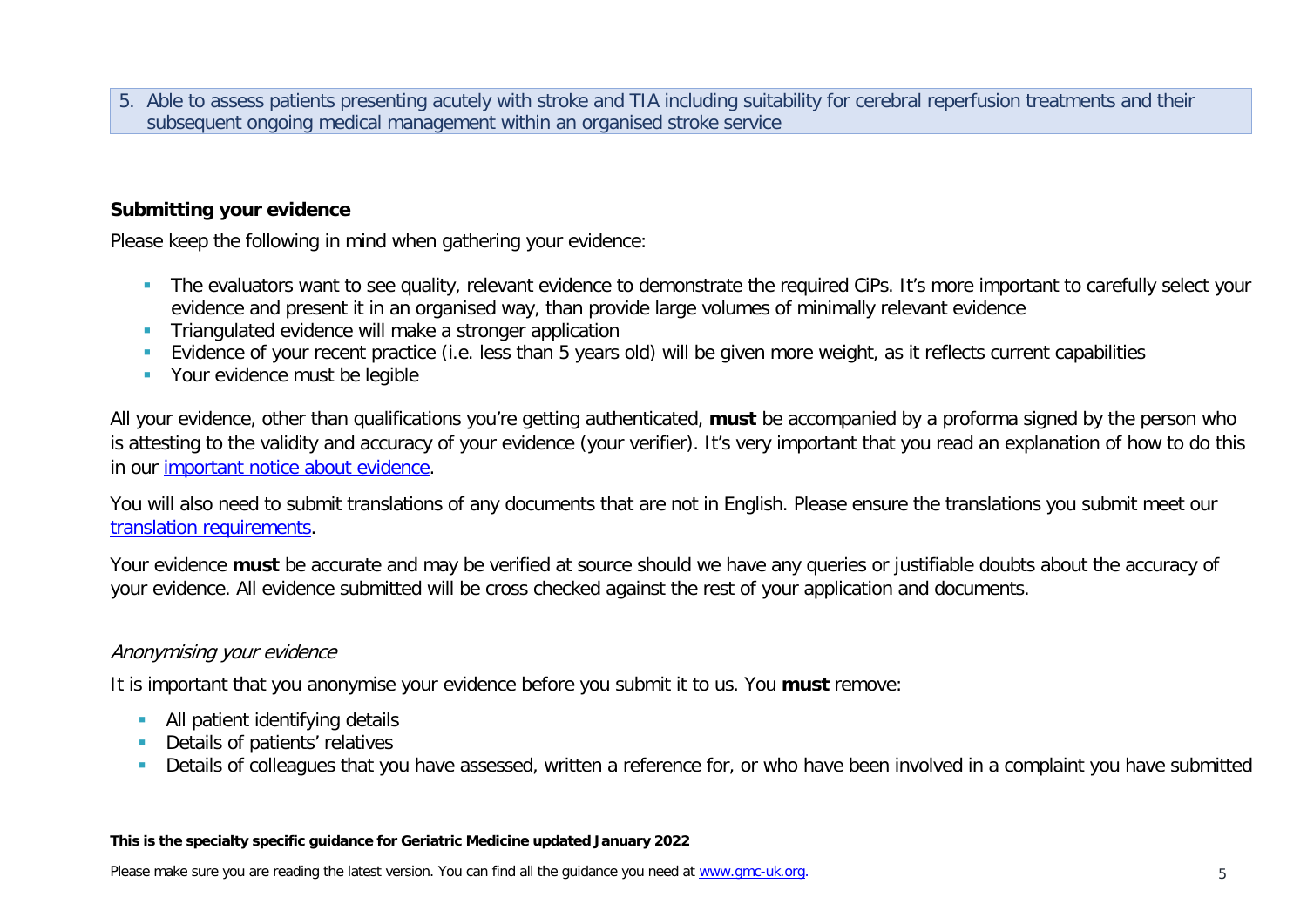This includes:

- **Names (first and last)**
- **Addresses**
- **Contact details such as phone numbers or email addresses**
- NHS numbers
- **•** Other individual patient numbers
- **GMC** numbers

The following details **don't** need to be anonymised:

- Gender
- Date of birth

It is your responsibility to make sure that your evidence has been anonymised. Evidence which has not been anonymised will be returned to you. More information can be found on our [website.](https://www.gmc-uk.org/registration-and-licensing/join-the-register/registration-applications/cesr-cegpr-application-process/anonymisation)

#### How much evidence to submit

**As a general guide, most applications are expected to include around 100 electronically uploaded documents. You must ensure that you follow our guidance on how to present and group your evidence in the online application.**

The total number of documents and assessments presented is less important than the quality of the documents, and the breadth of cases covered. This allows the evaluators to form reliable judgements of performance and capabilities.

This guidance on documents to supply is not exhaustive and you may have alternative evidence. You do not necessarily have to supply every type of evidence listed, but you must submit sufficient evidence to address each of the required learning outcomes and the associated capabilities. We recognise that you may not have all the evidence that is required but it will help us process your application

#### **This is the specialty specific guidance for Geriatric Medicine updated January 2022**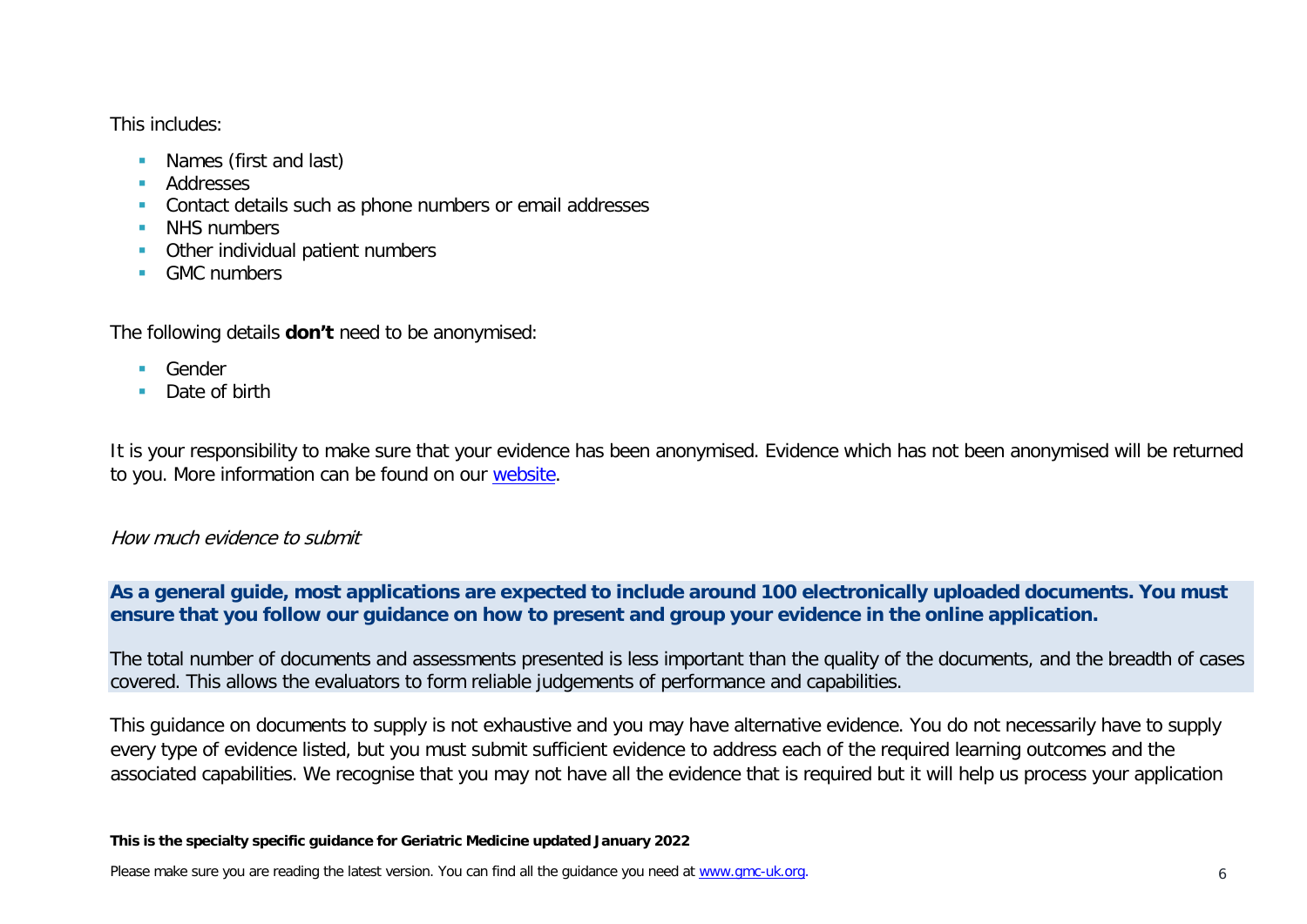more quickly if you ensure that you only submit evidence that is directly relevant. Triangulation of evidence will strengthen an application, and we recommend that you delay submitting an application until you have achieved this.

Your evidence **must** cover the knowledge, skills and experience to demonstrate the required CiPs in all areas of the curriculum. You should focus on providing **good quality** evidence, rather than quantity. You are advised to review the curriculum and ARCP decision aid to see what is expected from doctors in training in the UK.

You should bear in mind the following points:

- **Evidence should show that you are able to assess and offer a first opinion in any setting and for any age**
- Don't duplicate evidence that is relevant to more than one CiP you should include one copy and list it under each relevant CiP (cross referencing)
- Evidence should only be cross referenced where it adds significant support to a CiP
- **Evidence should be provided from a variety of clinical settings.**

**Our [guidance](https://www.gmc-uk.org/-/media/documents/sat---cesr-cegpr-online-application---user-guide---dc11550_pdf-76194730.pdf) on compiling your evidence will help you to decide what is relevant and what is not. We recommend that you read it carefully.**

#### Organising your evidence

Your evidence will need to be organised to reflect the structure of the online application. You need to gather your evidence by CiP and then attach this under the relevant section in your online application.

Please refer to our user quide for information on grouping and uploading your evidence.

Your evidence must be mapped to the curriculum by providing primary evidence for knowledge, skills and qualifications to demonstrate the required CiPs for all areas of the curriculum. If evidence is missing from any area of the curriculum, your application may be unsuccessful.

You will not be able to compensate for shortfalls in your evidence of training and experience in a particular area, by providing extra evidence in other areas.

#### **This is the specialty specific guidance for Geriatric Medicine updated January 2022**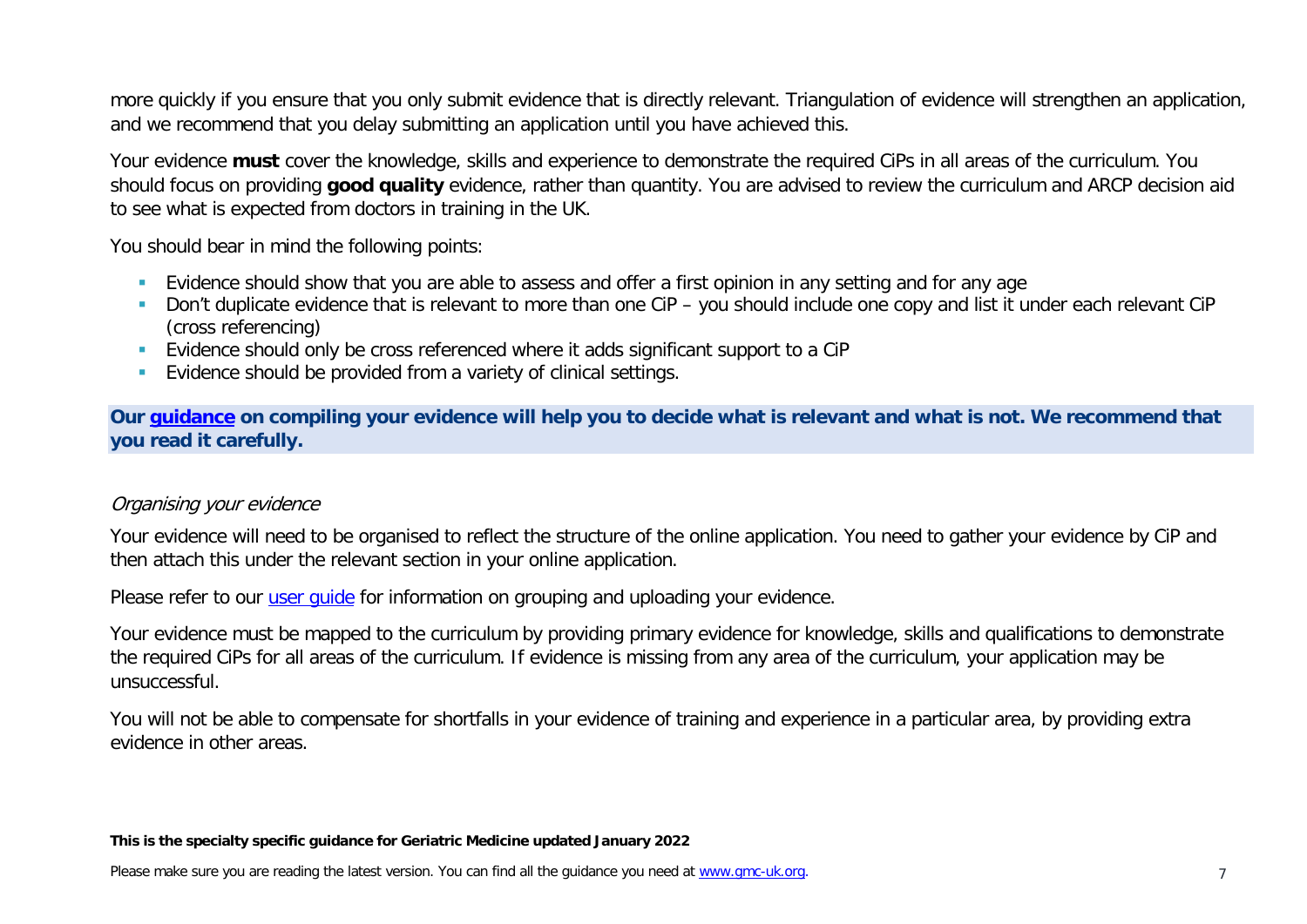# **Tips for a successful application**

In our experience, CESR applications fail because they provide inadequate or poor evidence of current capability covering the entire curriculum. Below are some tips for you to consider when making an application:

- Before submitting an application, you should review the current CCT curriculum in conjunction with this document. A strong CESR application will provide evidence to demonstrate that knowledge, skills and experience are equivalent in both the breadth and level of capability, to that set out in the curriculum
- **Provide evidence of your current capability** in all areas of the curriculum. This includes the maintenance of CiPs and key skills over the last five years – all evidence should be clearly linked to the CiPs
- **Provide evidence demonstrating core medical knowledge and application of this knowledge in practice to the level of completion of example in practice to the level of completion of** Internal Medicine stage 1 training. This can be demonstrated through the generic and clinical CiPs of the curriculum. Applicants will need MRCP (UK) or equivalent.
- Present your evidence in a clear, logical manner. You should refer to our user guide for advice on how to group, title and upload your evidence
- Ensure your referees can provide detailed support for your key skills across all (or most) areas of the curriculum and understand the requirements for specialist training and registration in the UK
- **Provide evidence of managing a broad range of patients, as seen daily by Geriatric Medicine doctors in the UK**
- **Provide evidence of your clinical capability across the range of experience, ages and settings**
- **Ensure your evidence demonstrates you are entrusted to act at consultant level across all of the specialty CiPs**

**We strongly recommend that you closely match your experiences against the current curriculum and provide evidence of equivalence across all areas.** 

**This is the specialty specific guidance for Geriatric Medicine updated January 2022**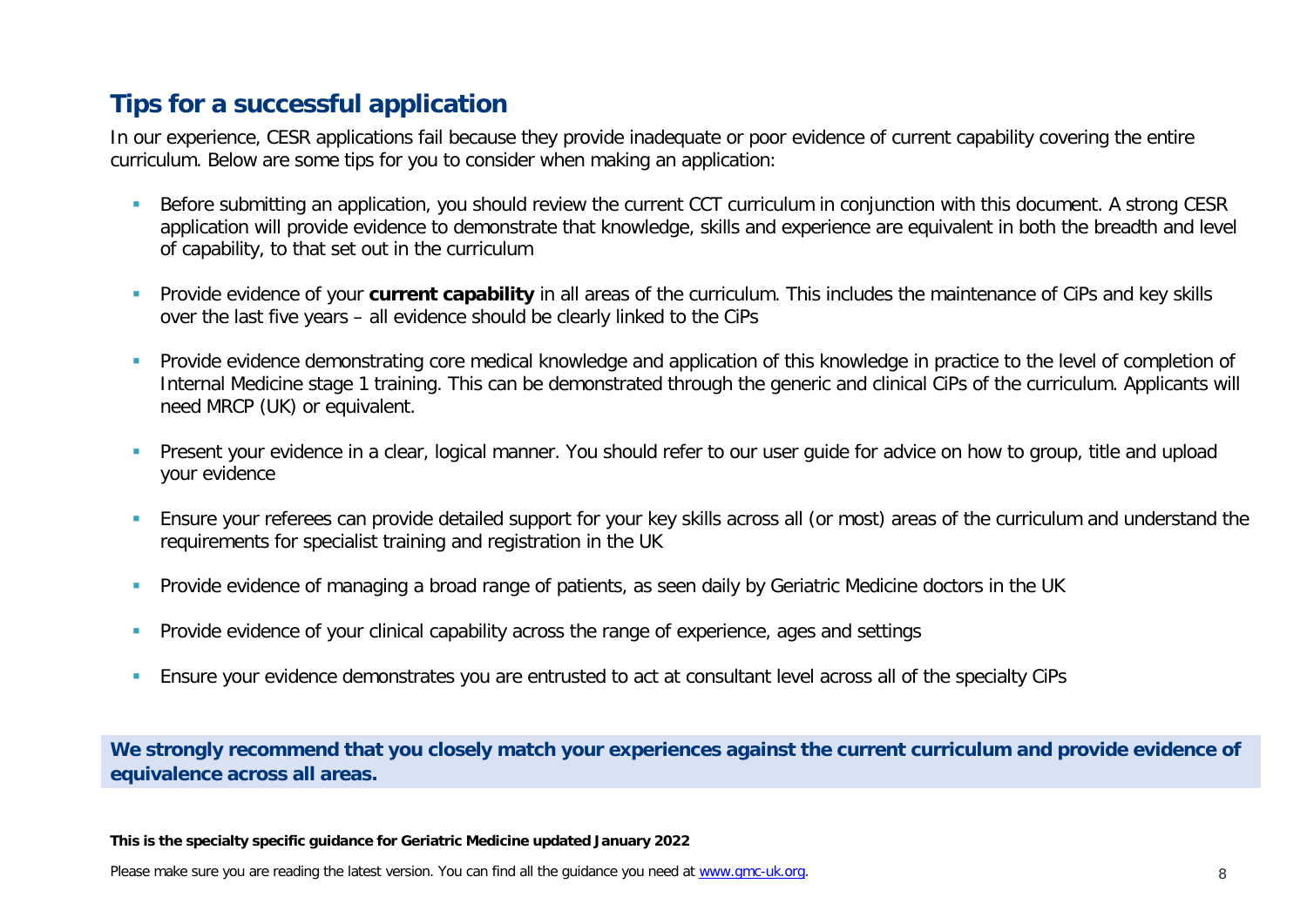# **How your evidence can be used to demonstrate key capabilities in different CiPs**

You will notice that some of the suggested evidence is listed more than once. This is because these documents are relevant to more than one CiP. For example, MSF can be used to demonstrate competence in most CiPs – therefore, you can use the same MSF to demonstrate the required capability across several CiPs

If you have a document that is relevant to more than one CiP, don't include multiple copies of it. Instead, provide one copy and list it in your application under each relevant CiP, stating that the document is located elsewhere, and you'd like to cross reference it.

Below is a list of evidence that are relevant to most CiPs – it is by no means exhaustive, and you are encouraged to submit a variety of evidence.

| A description of the assessments below, together with template forms, can be found on the JRCPTB website |  |  |
|----------------------------------------------------------------------------------------------------------|--|--|
|----------------------------------------------------------------------------------------------------------|--|--|

| Evidence /<br>requirement                                       | <b>About</b>                                                                                                                                                                                                                                                                                                                                  | <b>Minimum</b><br>expectation                                 |  |
|-----------------------------------------------------------------|-----------------------------------------------------------------------------------------------------------------------------------------------------------------------------------------------------------------------------------------------------------------------------------------------------------------------------------------------|---------------------------------------------------------------|--|
| <b>Supervised Learning Events (SLEs)</b>                        |                                                                                                                                                                                                                                                                                                                                               |                                                               |  |
| <b>Acute Care</b><br><b>Assessment Tool</b><br>(ACAT)           | These should have been undertaken with a consultant. Each ACAT must include a<br>minimum of 5 cases and should be used for global assessment of an applicant's<br>performance on take, or on presenting new patients on ward rounds, encompassing both<br>individual cases and overall performance (eg prioritisation, working with the team) | 12 ACATS                                                      |  |
| Case-based<br>discussion and/<br>or mini-clinical<br>evaluation | These should have been undertaken with a consultant.<br>CbDs and Mini-CEXs should cover different aspects of the specialty and Internal Medicine.                                                                                                                                                                                             | 20 more SLEs,<br>including 8 for<br><b>Geriatric Medicine</b> |  |

#### **This is the specialty specific guidance for Geriatric Medicine updated January 2022**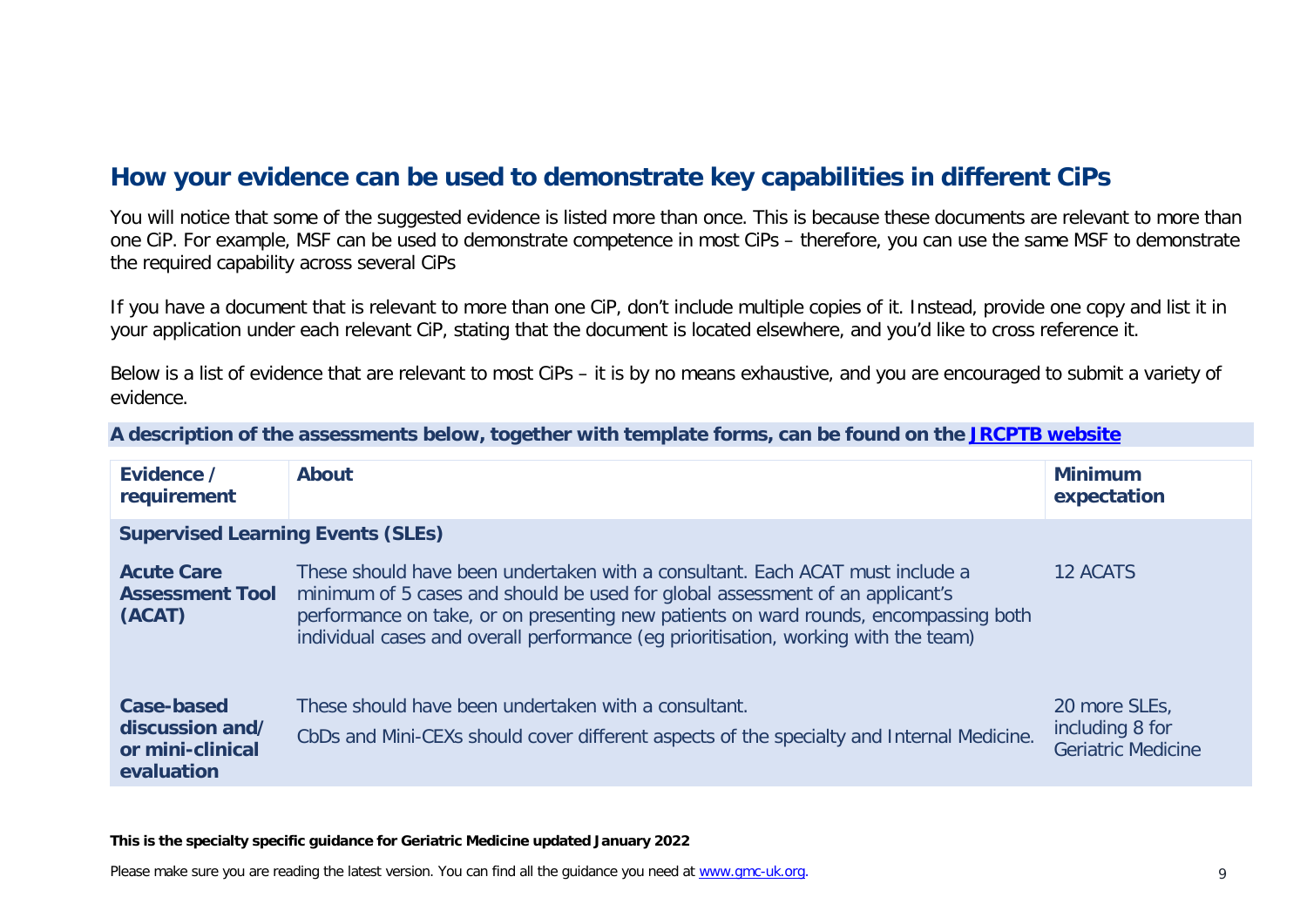| <b>Workplace Based Assessments (WPBAs)</b>                                                  |                                                                                                                                                                                                                                                                                                                                                                                                                                                                                                                                                                                                                                                    |                                  |  |
|---------------------------------------------------------------------------------------------|----------------------------------------------------------------------------------------------------------------------------------------------------------------------------------------------------------------------------------------------------------------------------------------------------------------------------------------------------------------------------------------------------------------------------------------------------------------------------------------------------------------------------------------------------------------------------------------------------------------------------------------------------|----------------------------------|--|
| <b>Direct</b><br><b>Observation of</b><br><b>Procedural Skills</b><br>(DOPS)                | Evidence of procedural competence as specified in the table below.<br>One summative DOPS must be provided for each procedure for which an applicant must<br>be competent to perform unsupervised                                                                                                                                                                                                                                                                                                                                                                                                                                                   | 8 DOPS                           |  |
| <b>Quality</b><br><b>Improvement</b><br><b>Project</b><br><b>Assessment Tool</b><br>(QIPAT) | Can be used to demonstrate active involvement in service audit or development projects.                                                                                                                                                                                                                                                                                                                                                                                                                                                                                                                                                            | 1 completed in last 12<br>months |  |
| <b>Patient Survey</b><br>(PS)                                                               | Formal patient feedback is strong evidence as it's an anonymous feedback exercise. It<br>should include approximately 15 patients. The JRCPTB has a template available on their<br>website. A reflective entry reflecting on the survey must be made.<br>If it is not possible to provide a formal patient survey an applicant could provide<br>alternative evidence. However, this must provide equivalent details and breadth of<br>information.<br>Alternative evidence could include:<br>• Thank you letters/cards from patients<br>• Statements from referees<br>• Testimonial letters from colleagues<br>• Feedback from patients/colleagues | 1 completed in last 12<br>months |  |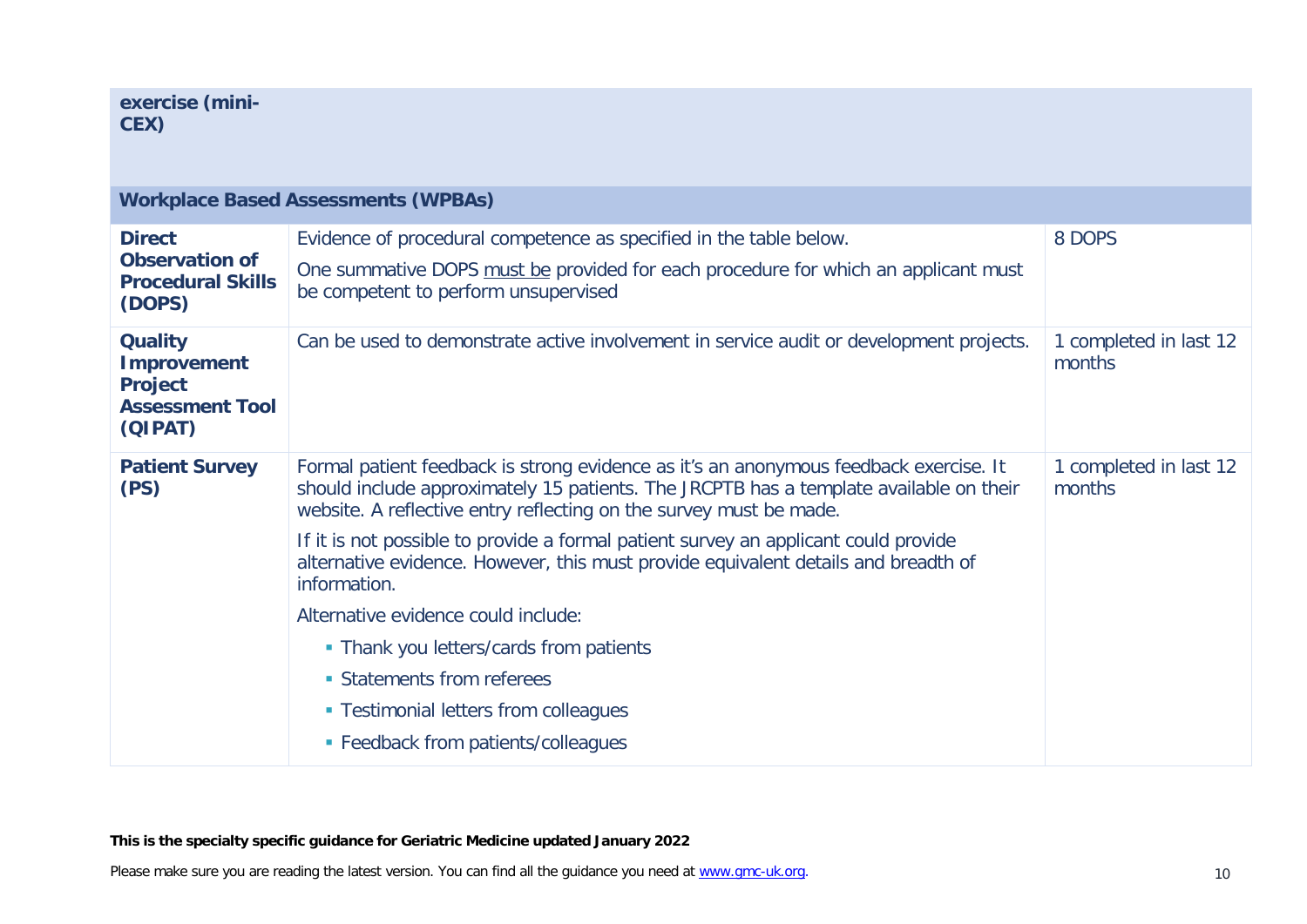| <b>Teaching</b><br>observation (TO)               | At least one should be completed by a consultant in the specialty.                                                                                                                                                                                                                                                                                                                                                                                                                                                                                                                                                                                                                                                                                                                                                                                                                                                                                                                                   | 1 completed in last 12<br>months                                 |
|---------------------------------------------------|------------------------------------------------------------------------------------------------------------------------------------------------------------------------------------------------------------------------------------------------------------------------------------------------------------------------------------------------------------------------------------------------------------------------------------------------------------------------------------------------------------------------------------------------------------------------------------------------------------------------------------------------------------------------------------------------------------------------------------------------------------------------------------------------------------------------------------------------------------------------------------------------------------------------------------------------------------------------------------------------------|------------------------------------------------------------------|
| <b>Multi Source</b><br><b>Feedback (MSF)</b>      | MSF is a strong piece of evidence as it is an anonymous feedback exercise.<br>Minimum of one in the year before the application has been submitted - any available<br>from the last 5 years should also be submitted.<br>MSF should include approximately 12 colleagues, including medical and non-medical<br>sources.                                                                                                                                                                                                                                                                                                                                                                                                                                                                                                                                                                                                                                                                               | 1 completed in last 12<br>months                                 |
| <b>Other evidence</b>                             |                                                                                                                                                                                                                                                                                                                                                                                                                                                                                                                                                                                                                                                                                                                                                                                                                                                                                                                                                                                                      |                                                                  |
| To be included in<br>the portfolio of<br>evidence | <b>- Appraisal</b> is good evidence of engaging with systems, processes and mandatory<br>requirements and demonstrates performance (clinical and non-clinical)<br>• Reflective diaries/ evidence of self-reflection<br><b>Supervisor report</b> reports from trainers and supervisors are important evidence to<br>affirm and support capabilities and performance in both clinical and non-clinical<br>activities. JRCPTB provides a Multiple Consultant Report (MCR) template for the<br>purpose of these reports of which there should be 4 in the last 12 months.<br><b>- Logbooks</b> must cover the last 5 years and show the type of procedures you<br>performed and your role in the procedure<br><b>Training events</b> (courses, study days, meetings) over the last five years<br><b>Evidence of seeing patients</b> over the last five years covering a range of settings,<br>referral contexts, conditions, stages of illness, ages<br>• Academic activities<br>• Management activities | 4 completed in the last<br>12 months (e.g.<br>MCR <sub>S</sub> ) |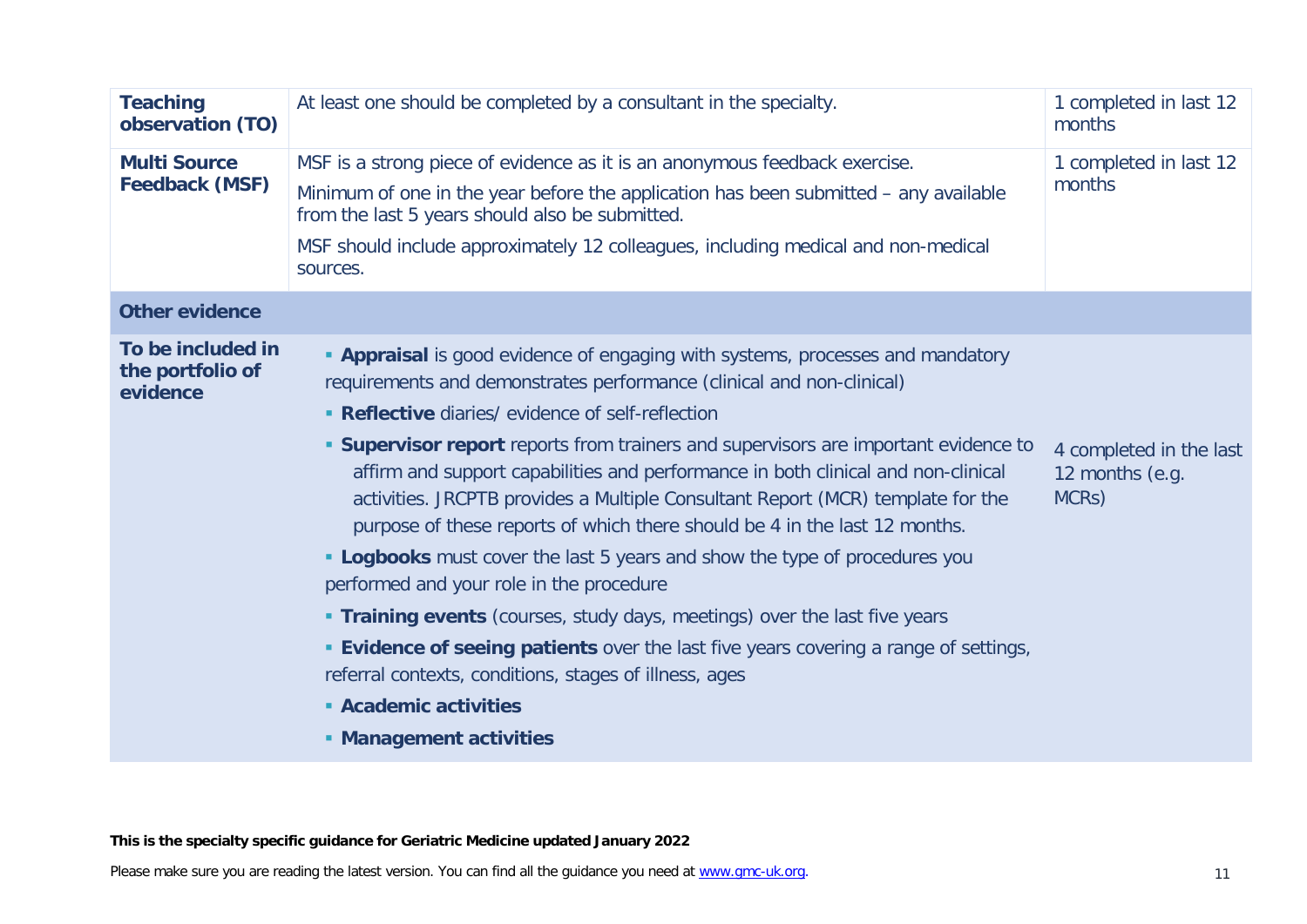|                                                                         | <b>Structured reports</b>                                                                                                                                                                                                                                                                                                                                                                                                                                           |
|-------------------------------------------------------------------------|---------------------------------------------------------------------------------------------------------------------------------------------------------------------------------------------------------------------------------------------------------------------------------------------------------------------------------------------------------------------------------------------------------------------------------------------------------------------|
| <b>Continuing</b><br><b>Professional</b><br><b>Development</b><br>(CPD) | CPD represents the acquisition and maintenance of knowledge, skills and key skills.<br>Courses you may want to provide evidence of include:<br>Life support<br><b>Teaching</b><br>Simulation<br><b>In</b><br>Management<br>Research methodology<br><b>Business</b><br><b>In</b><br>Communication<br>Education<br>Examples of evidence could include a personal, reflective diary of learning achievements,<br>in addition to detailed evidence of courses attended. |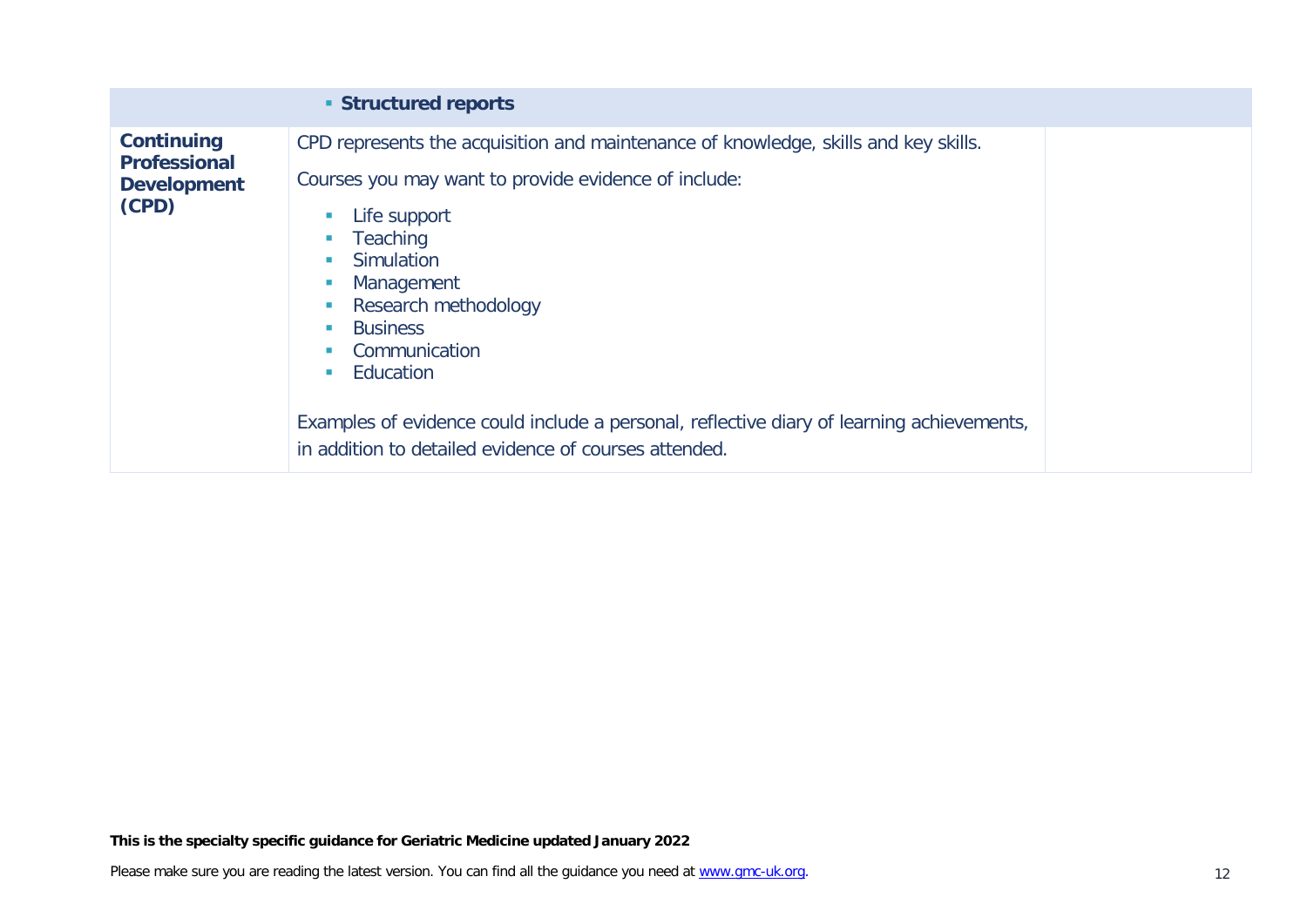#### **Evidence of training and qualifications**

Substantial primary evidence for any previous training towards a medical qualification should **only** be submitted if the training is directly relevant to your CESR capabilities **and** dates from the past five years. Otherwise, certificates of completion are sufficient evidence of training.

| <b>Primary medical qualification</b><br>(PMQ) | If you hold full registration with us, you do not need to submit your PMQ as we saw it when we<br>assessed your application for registration.<br>If you do not hold registration, you will need to have your PMQ independently verified by ECFMG<br>before we can grant you full registration with a licence to practise.<br>You can find out more about primary source verification on our website.<br>You only need to get your PMQ verified by ECFMG. The rest of your evidence should be verified in<br>line with our guidance.                                                                           |
|-----------------------------------------------|---------------------------------------------------------------------------------------------------------------------------------------------------------------------------------------------------------------------------------------------------------------------------------------------------------------------------------------------------------------------------------------------------------------------------------------------------------------------------------------------------------------------------------------------------------------------------------------------------------------|
| <b>Specialist medical</b><br>qualification(s) | Please provide an <b>authenticated copy</b> of any specialist medical qualifications you hold.<br>Evidence of completion of full <b>MRCP(UK)</b> or equivalent.<br>The MRCP(UK) is comprised of three tests, designed to assess acquisition of the full range of<br>knowledge, skills and behaviour, as well as clinical understanding and execution, as detailed in the<br>UK curriculum for Core Medical/Internal Medicine Training. For further information on the<br>MRCP(UK), click here.<br>Evidence of completion of a Specialty Certificate Examination (SCE) in Geriatric Medicine or<br>equivalent. |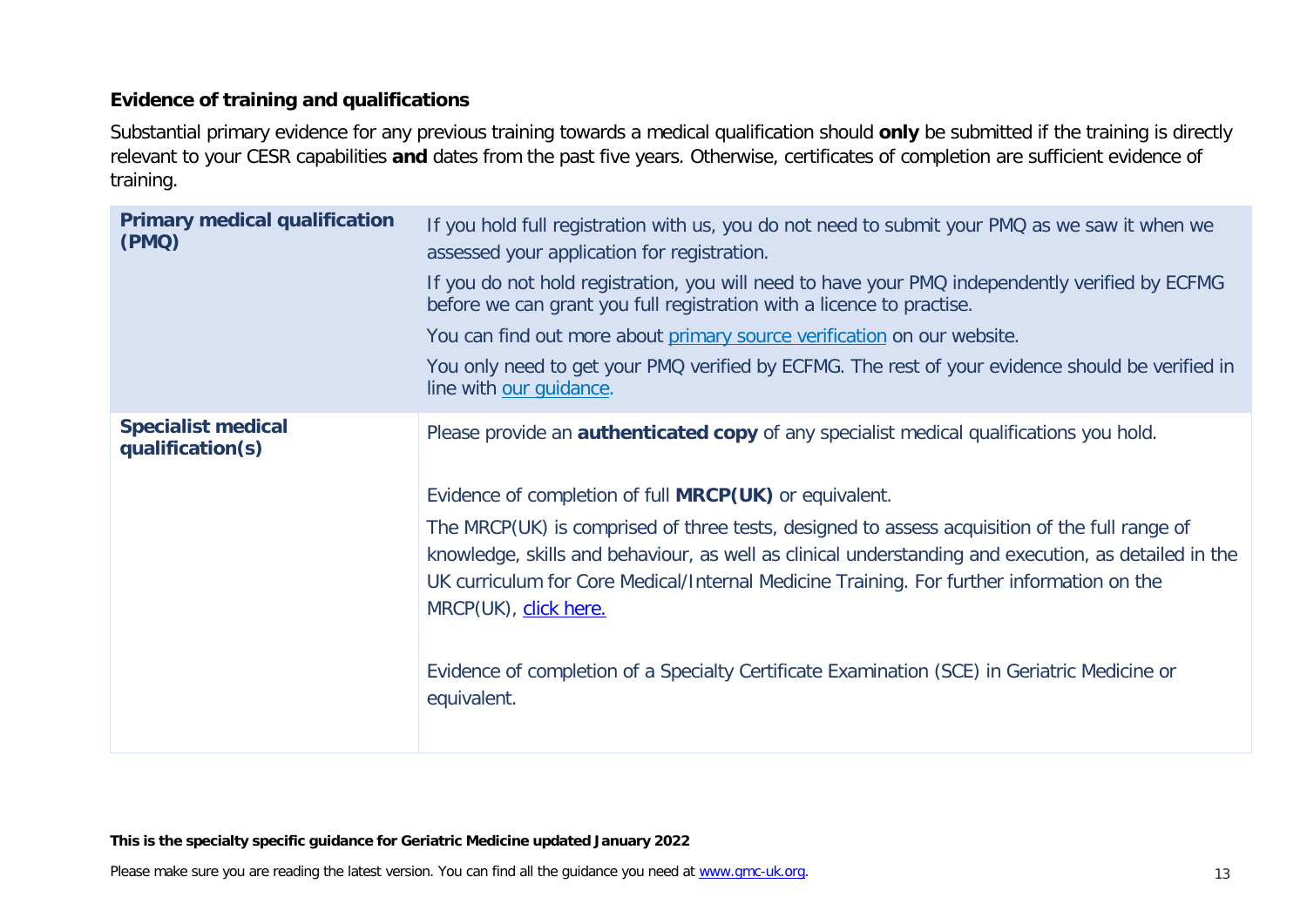|                                                  | There are no qualifications from outside Europe that enable automatic entry to the Specialist<br>Register in any specialty. An evaluation is made based on an applicant's whole career and<br>therefore two applicants with the same qualifications but different training and/or experience may<br>not receive the same decision.                                                                                                                                             |
|--------------------------------------------------|--------------------------------------------------------------------------------------------------------------------------------------------------------------------------------------------------------------------------------------------------------------------------------------------------------------------------------------------------------------------------------------------------------------------------------------------------------------------------------|
|                                                  | If your specialist medical qualification is from outside the UK, please ensure that you provide the<br>following evidence in addition to your qualification:<br>o Training curriculum or examination syllabus<br>o Formal period assessments completed during training (these may be older than 5 years)                                                                                                                                                                       |
| <b>Recent specialist training</b>                | If you have worked in posts approved for a specialist training programme for a relevant<br>qualification outside the UK in the past five years, please provide an <b>authenticated copy</b> of the<br>curriculum or syllabus that was in place when you undertook your training.                                                                                                                                                                                               |
|                                                  | If a formal curriculum or syllabus (including assessment methods) is not available please provide a<br>letter from the awarding body outlining the content of the training programme or examination.                                                                                                                                                                                                                                                                           |
|                                                  | You must provide evidence of formal periodic assessment during your training. This evidence must<br>have been completed at the time the training was undertaken (if it is completed retrospectively<br>less weight will be given to the information provided). If you do not supply formal assessment<br>documents, the curriculum must demonstrate how you were assessed. A detailed letter of<br>verification from an educational supervisor would satisfy this requirement. |
|                                                  | If areas for development were highlighted, please provide evidence to demonstrate that you have<br>subsequently addressed them.                                                                                                                                                                                                                                                                                                                                                |
|                                                  | If you have undertaken approved specialty training towards a CCT or CESR(CP) in this specialty in<br>the UK in the past five years, you should provide a copy of your ARCPs.                                                                                                                                                                                                                                                                                                   |
| <b>Specialist registration outside</b><br>the UK | Please provide an <b>authenticated copy</b> of details of the registration requirements of that<br>authority.                                                                                                                                                                                                                                                                                                                                                                  |

#### **This is the specialty specific guidance for Geriatric Medicine updated January 2022**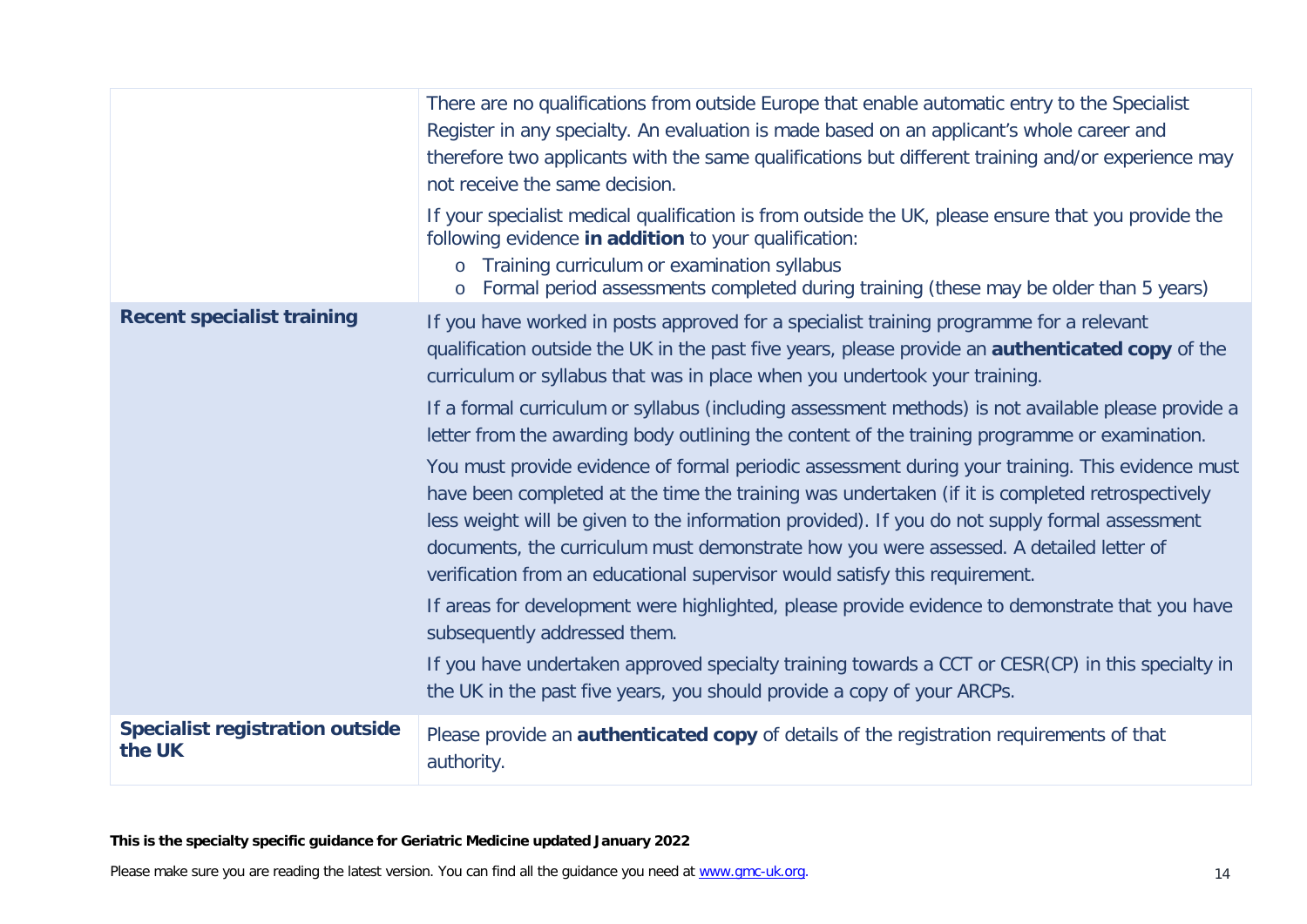You may include postgraduate qualifications if they are relevant to associated capabilities e.g. teaching, management, research methodology. Please provide **copies** of certificates.

#### **Evidence of employment in posts and duties (including training posts)**

| <b>Employment letters and</b><br>contracts of employment | The information in these letters and contracts must match your CV. They will confirm the<br>following:<br>dates you were in post<br>ш<br>post title, grade, training<br>л.<br>type of employment: permanent, fixed term, or part time (including percentage of whole<br>٠<br>time equivalent)                                                                 |
|----------------------------------------------------------|---------------------------------------------------------------------------------------------------------------------------------------------------------------------------------------------------------------------------------------------------------------------------------------------------------------------------------------------------------------|
| <b>Job descriptions</b>                                  | These must match the information in your CV. They will confirm the following:<br>your position within the structure of your department<br>$\mathcal{L}_{\mathcal{A}}$<br>your post title<br>$\mathcal{L}$<br>your clinical and non-clinical commitment<br>$\mathcal{L}_{\rm{eff}}$<br>your involvement in teaching or training.<br>$\mathcal{L}_{\text{max}}$ |
| <b>Rotas</b>                                             | You must provide samples of your rotas from the last three years. These should demonstrate your<br>weekly clinical and non-clinical activities. For example, if you worked a 1:8 rota, you should submit<br>eight consecutive weeks' rota to represent that placement.                                                                                        |

**This is the specialty specific guidance for Geriatric Medicine updated January 2022**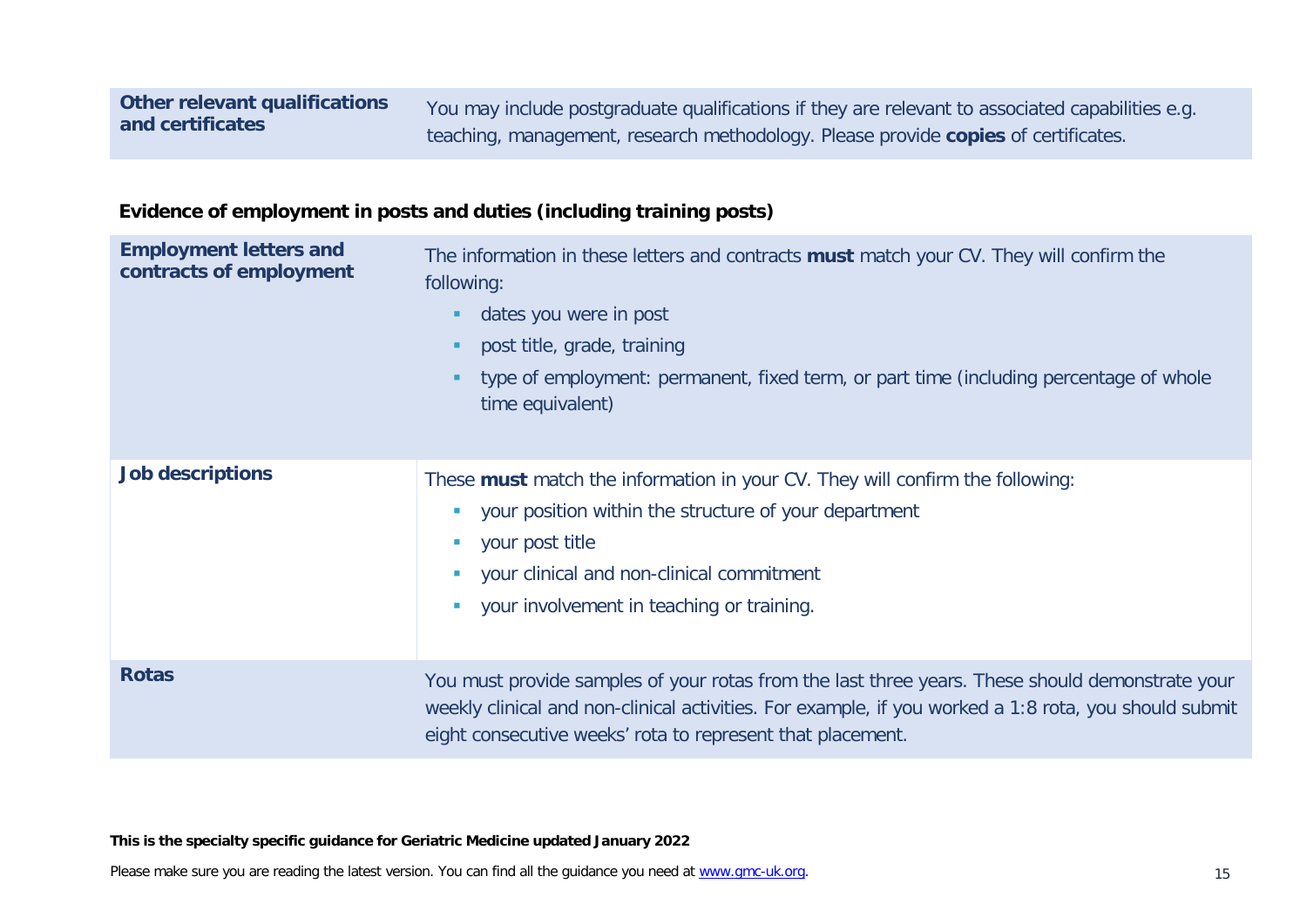| Departmental/ Unit annual<br>caseload statistics | You should provide departmental and unit caseload statistics, activity data, range and scope of<br>work undertaken in a placement from the last three years.                                                                                                                                                                                                |
|--------------------------------------------------|-------------------------------------------------------------------------------------------------------------------------------------------------------------------------------------------------------------------------------------------------------------------------------------------------------------------------------------------------------------|
| <b>Appraisal</b>                                 | Those working in an NHS or managed environment should submit evidence of annual appraisals. A<br>revalidation or appraisal portfolio would be appropriate (if it is completed retrospectively less<br>weight will be given to the information provided).                                                                                                    |
|                                                  | For non-training posts you should provide evidence of ongoing evaluation of your performance.<br>This may take the format of formal appraisals by the department head or line manager (clinical<br>director, medical director, professor).                                                                                                                  |
|                                                  | For those applicants working in independent practice it is recommended that at least one<br>employer. Appraisal is undertaken and summary documentation of this submitted with the<br>application.                                                                                                                                                          |
|                                                  | Where an applicant is not based in the UK alternative forms of appraisal are strongly advised.<br>Alternative evidence may include letters (written at the time) commenting on your performance. In<br>addition, where no formal appraisal or assessment forms are available you must provide<br>information on the method of career review or progression. |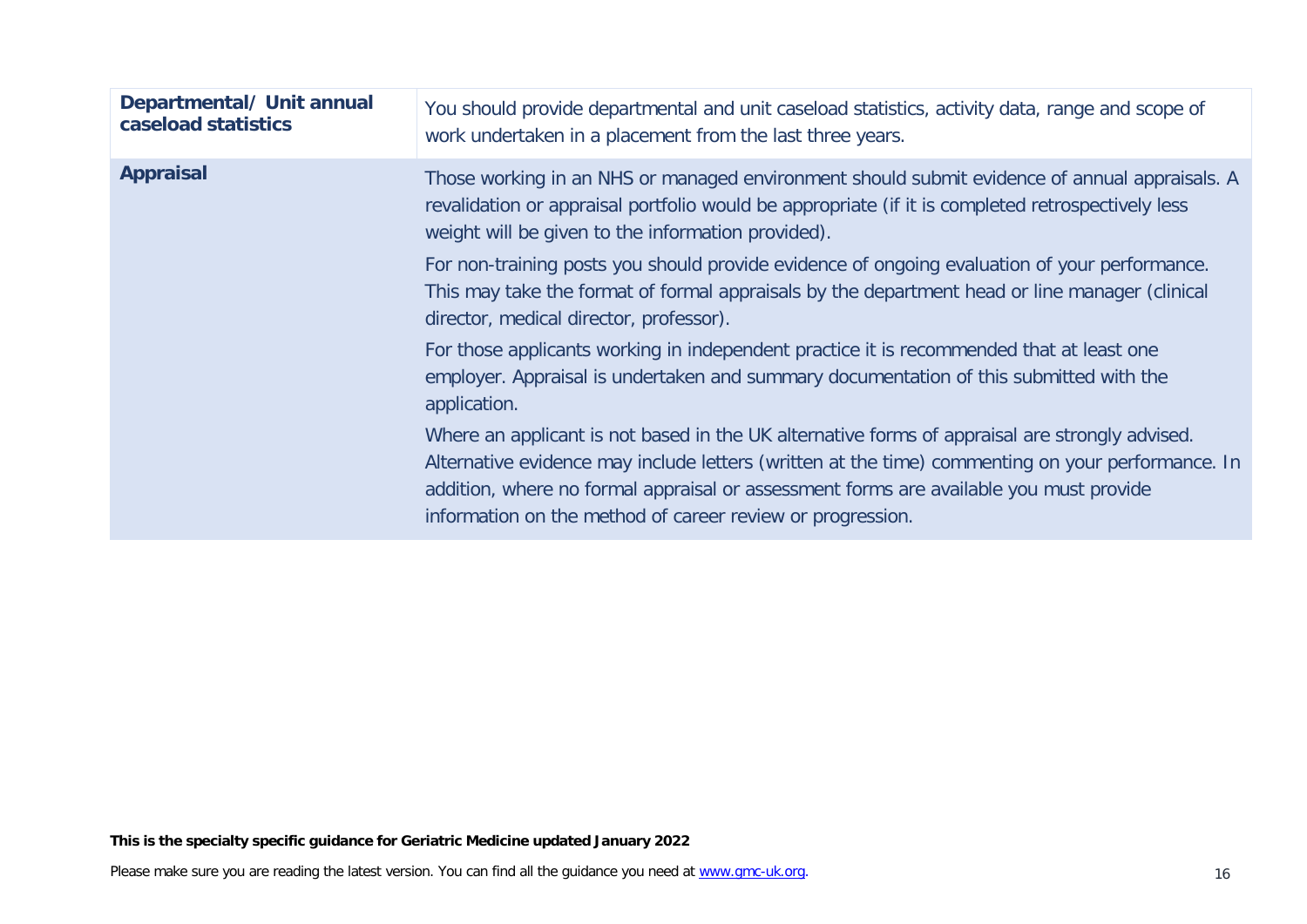#### **Practical Procedures**

Below details the practical procedures and the level of competency you will be expected to evidence. You can provide evidence for these procedures using logbooks and DOPS.

#### **Internal Medicine Procedures**

| <b>Procedure</b>                                                         | Level of competence required                   |
|--------------------------------------------------------------------------|------------------------------------------------|
| Advanced cardiopulmonary resuscitation (CPR)                             | Leadership of CPR team                         |
| Direct current (DC) cardioversion                                        | Competent to perform unsupervised              |
| Temporary cardiac pacing using an external device                        | Skills lab or satisfactory supervised practice |
| Central venous cannulation (internal jugular or subclavian)              | Skills lab or satisfactory supervised practice |
| Access to circulation for resuscitation (femoral vein or intraosseous) a | Skills lab or satisfactory supervised practice |
| Pleural aspiration for fluid (diagnostic) b, c                           | Competent to perform unsupervised              |
| Pleural aspiration (pneumothorax) c                                      | Competent to perform unsupervised              |
| Intercostal drain for pneumothorax                                       | Skills lab or satisfactory supervised practice |
| Intercostal drain for effusion b                                         | Skills lab or satisfactory supervised practice |
| Nasogastric (NG) tube                                                    | Competent to perform unsupervised              |
| Ascitic tap                                                              | Competent to perform unsupervised              |
| Abdominal paracentesis                                                   | Skills lab or satisfactory supervised practice |
| Lumbar puncture                                                          | Competent to perform unsupervised              |

# **Specialty Procedures**

**This is the specialty specific guidance for Geriatric Medicine updated January 2022**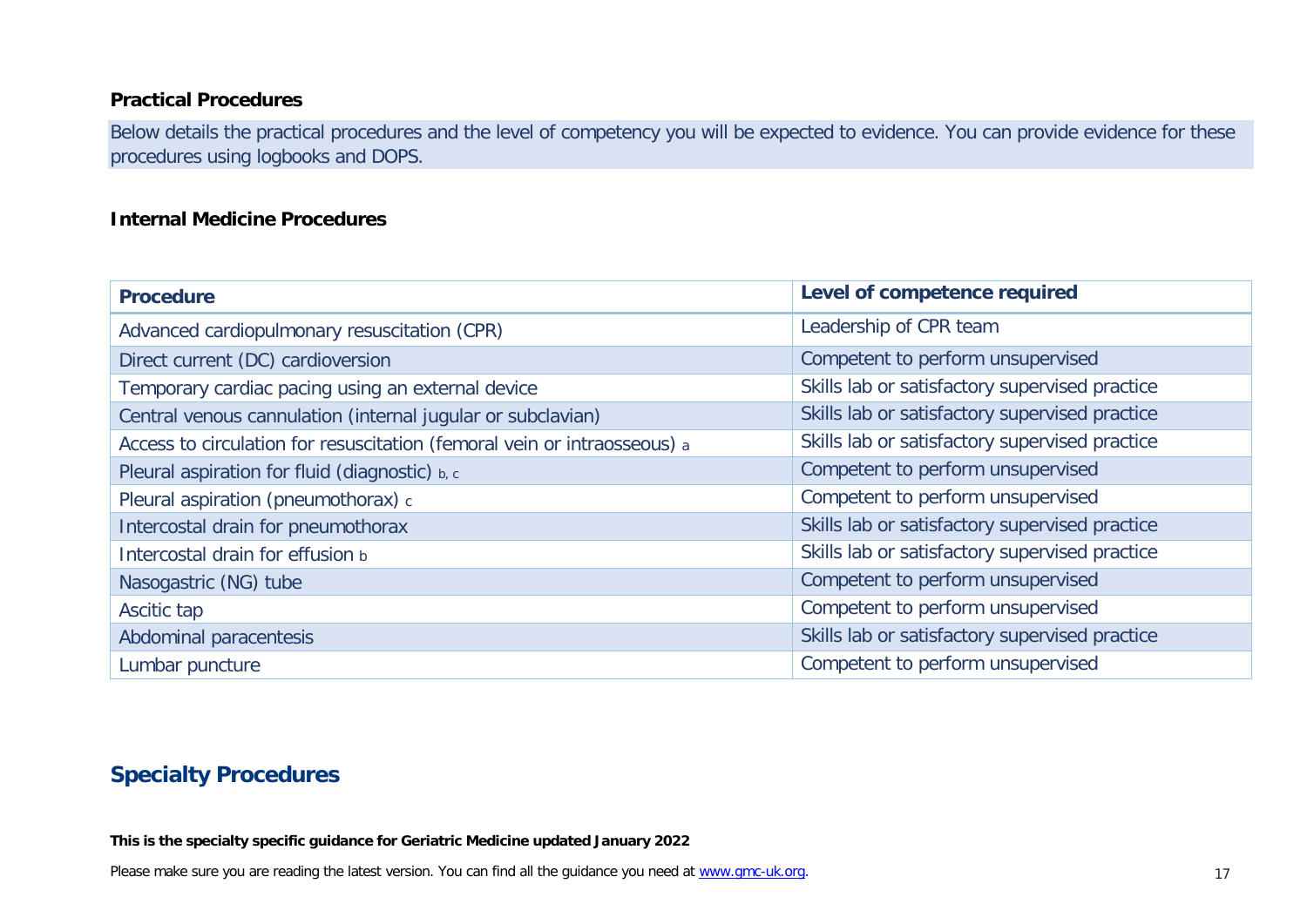| <b>Procedure</b>                      | Level of competence required      |
|---------------------------------------|-----------------------------------|
| Bedside ultrasound bladder scanning   | Competent to perform unsupervised |
| Dix-Hallpike test and Epley manoeuvre | Competent to perform unsupervised |

#### **Generic CiPs**

The suggested documentation is given below each CiP and the overall numbers expected are given in the section above. Each piece of evidence can support more than one CiP and you should cross reference

# **CiP 1: Able to function successfully within NHS organisational and management systems**

# **Key skills:**

- Aware of, and adheres to, the GMC professional requirements
- **Aware of public health issues including population** health, social determinants of health and global health perspectives
- Demonstrates effective clinical leadership
- Demonstrates promotion of an open and transparent culture
- Keeps up to date through learning and teaching
- Demonstrates engagement in career planning
- Demonstrates capabilities in dealing with complexity and uncertainty
- **Aware of the role and processes for commissioning**
- **Aware of the need to use resources wisely**

### **Suggested documentation:**

Reports from consultants who have worked with you, such as the Multiple Consultant Report (MCR)

**This is the specialty specific guidance for Geriatric Medicine updated January 2022**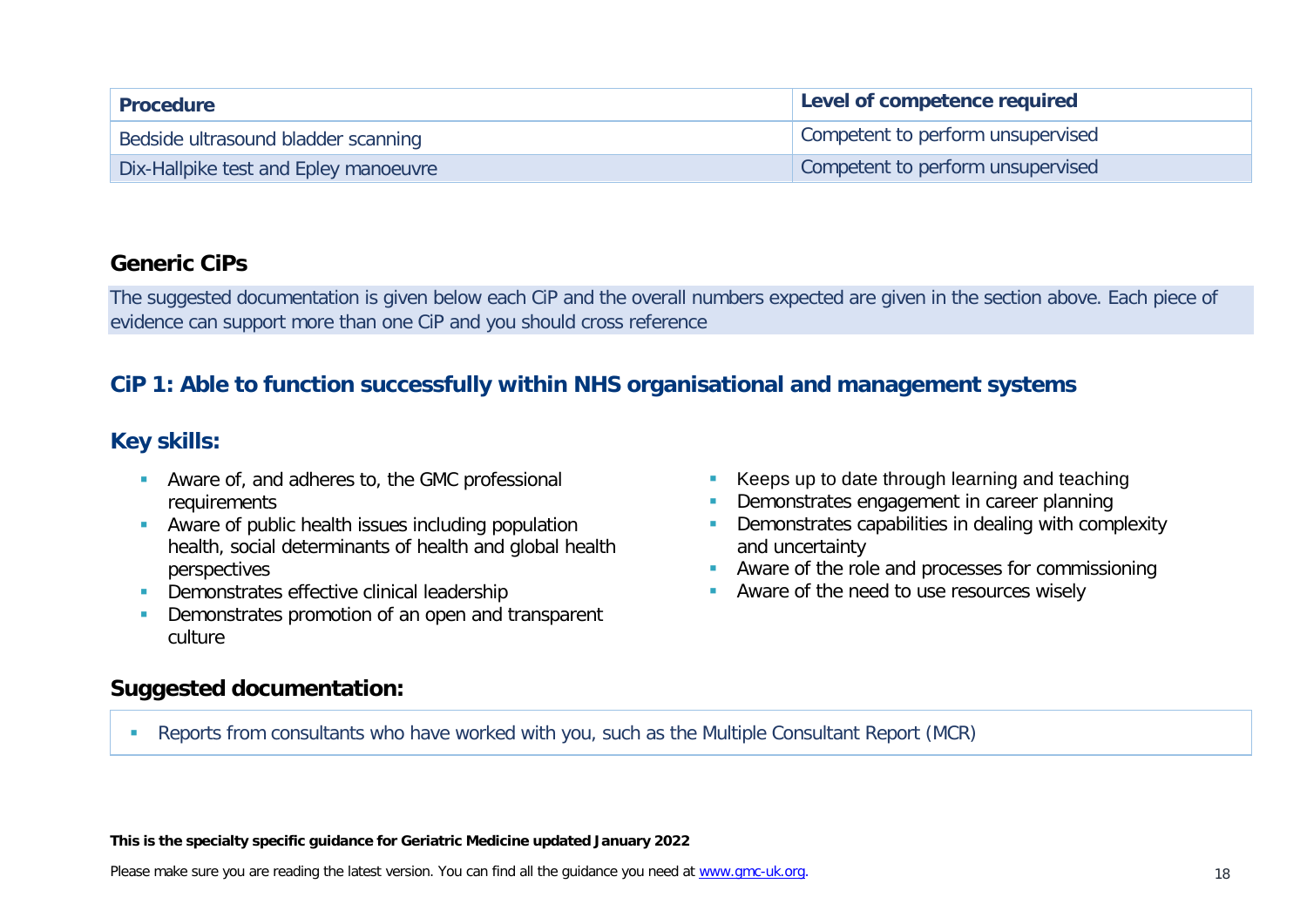- Feedback from a variety of clinical and non-clinical colleagues who have worked with you, such as the Multisource Feedback (MSF)
- **Evidence of taking an active role in governance structures, including service development. This may, for example, include the** minutes of meetings for governance and unit management in which the applicant has been involved, MDT meetings, and any documented service development initiatives such as QIPAT.
- Evidence of attendance at an NHS / health service management course

# **CiP 2: Able to deal with ethical and legal issues related to clinical practice**

### **Key skills:**

- Aware of national legislation and legal responsibilities, including safeguarding vulnerable groups
- Behaves in accordance with ethical and legal requirements
- **•** Demonstrates ability to offer apology or explanation when appropriate
- **Demonstrate ability to lead the clinical team in ensuring** that ethical and legal factors are considered openly and consistently

### **Suggested documentation:**

- Reports from consultants who have worked with you, such as the Multiple Consultant Report (MCR), end of placement and appraisal reports
- Feedback from a variety of clinical and non-clinical colleagues who have worked with you, such as the Multisource Feedback (MSF)
- **Evidence of ability to assess the mental capacity of patients to make healthcare decisions.** 
	- Evidence must include Mini CEX or CbD detailing capacity assessment Evidence could also include:
		- Reflections on cases where you had to assess a patient's mental capacity
- ALS certificate

#### **This is the specialty specific guidance for Geriatric Medicine updated January 2022**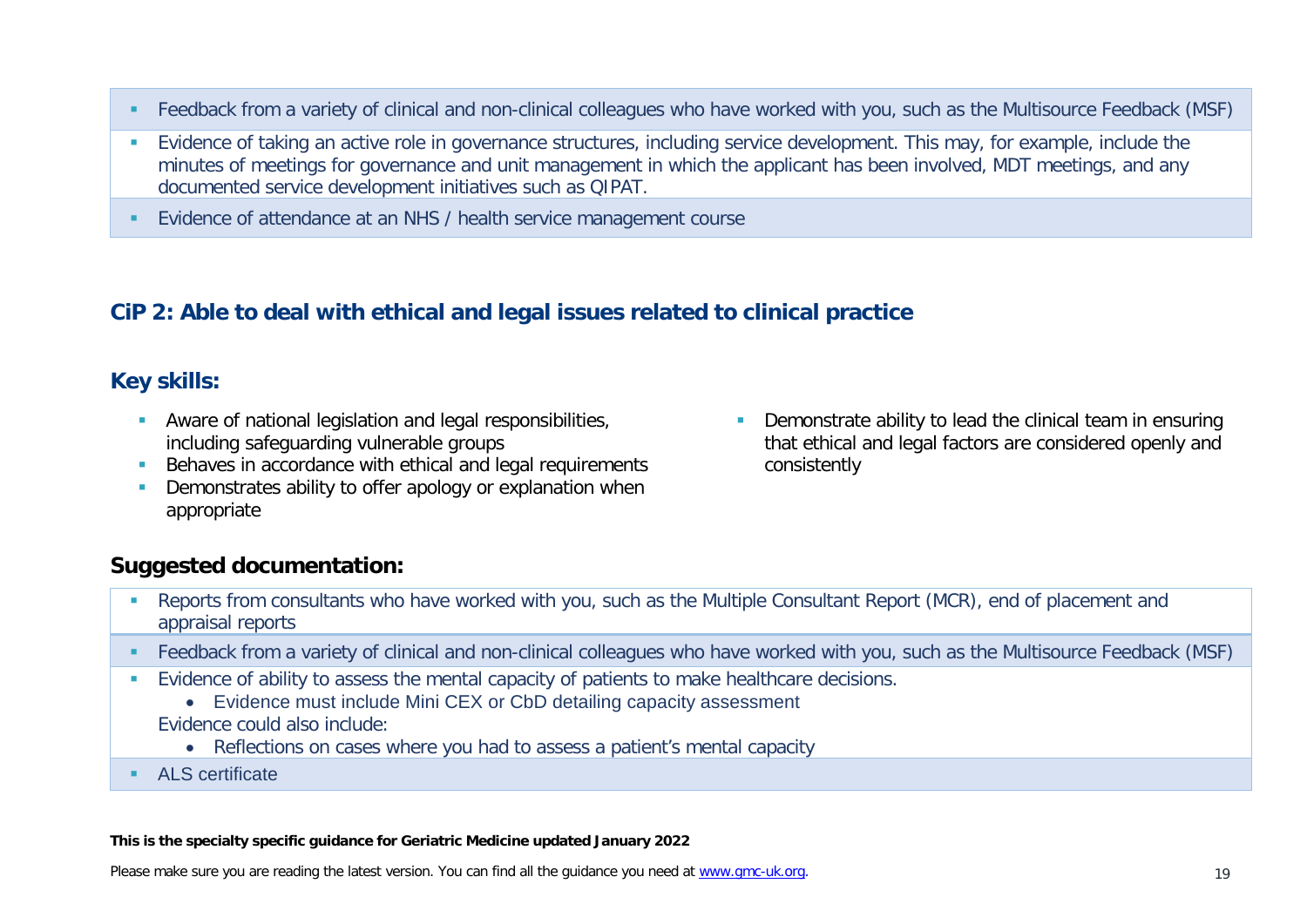- Evidence of involvement in making 'best interests' decisions, such as:
	- Notes
	- Letters
	- Meeting minutes
- Awareness of relevant legislation, including mental capacity legislation by completion of an online training course, for example:
	- eLfH Mental Capacity Act:<https://www.e-lfh.org.uk/programmes/mental-capacity-act/>
	- CPD Online Mental Capacity Act:<https://cpdonline.co.uk/course/mental-capacity-act/>
	- SCIE Mental Capacity Act:<https://www.scie.org.uk/e-learning/mca>

# **CiP 3: Communicates effectively and is able to share decision making, while maintaining appropriate situational awareness, professional behaviour and professional judgement**

# **Key skills:**

- **Communicates clearly with patients and carers in a variety** of settings
- **Communicates effectively with clinical and other** professional colleagues
- Identifies and manages barriers to communication (e.g. cognitive impairment, speech and hearing problems, capacity issues)
- Demonstrates effective consultation skills including effective verbal and non-verbal interpersonal skills
- **Shares decision making by informing the patient,** prioritising the patient's goals and wishes, and respecting the patient's beliefs, concerns and expectations
- Shares decision making with children and young people
- Applies management and team working skills appropriately, including influencing, negotiating, reassessing priorities and effectively managing complex, dynamic situations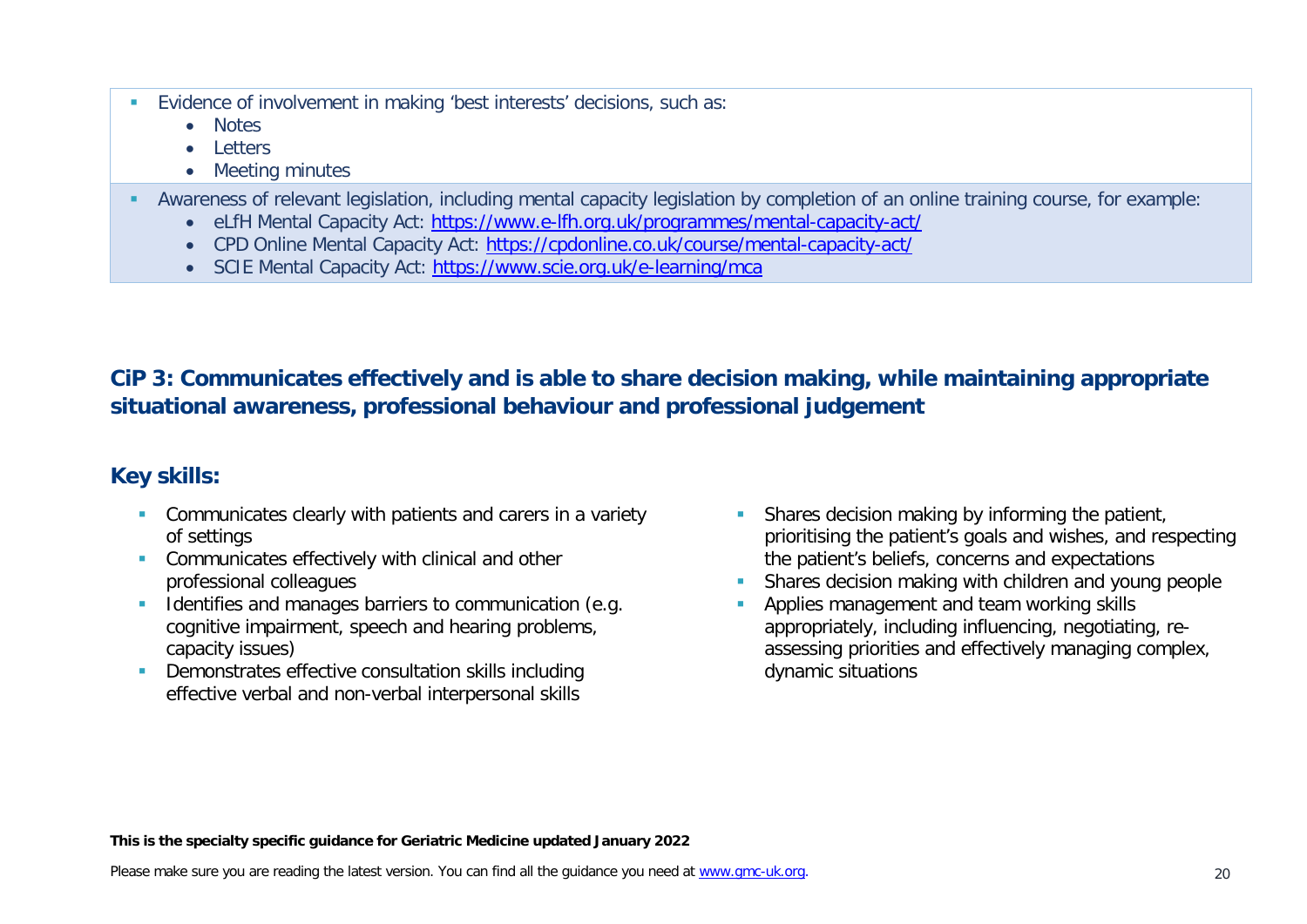# **General Medical**

# **Suggested documentation:**

- Reports from consultants who have worked with you, such as the Multiple Consultant Report (MCR), end of placement and  $\overline{C}$ appraisal reports
- Feedback from a variety of clinical and non-clinical colleagues who have worked with you, such as the Multisource Feedback (MSF)
- Evidence of your ability to analyse a patient's communication difficulties:
	- Reflective diaries
- **Feedback from patients, such as a patient survey**
- Reflective practice entries about patients or families who posed difficulties
- **Assessment of observed clinical skills, attitudes and behaviours, such as a Mini-CEX**

# **CiP 4: Is focused on patient safety and delivers effective quality improvement in patient care**

# **Key skills:**

- **Makes patient safety a priority in clinical practice**
- **Raises and escalates concerns where there is an issue with** patient safety or quality of care
- **•** Demonstrates commitment to learning from patient safety investigations and complaints
- Shares good practice appropriately
- **Contributes to and delivers quality improvement**
- **Understands basic Human Factors principles and practice** at individual, team, organisational and system levels
- **Understands the importance of non-technical skills and** crisis resource management
- Recognises and works within limit of personal competence
- **Avoids organising unnecessary investigations or** prescribing poorly evidenced treatments

#### **This is the specialty specific guidance for Geriatric medicine updated January 2022**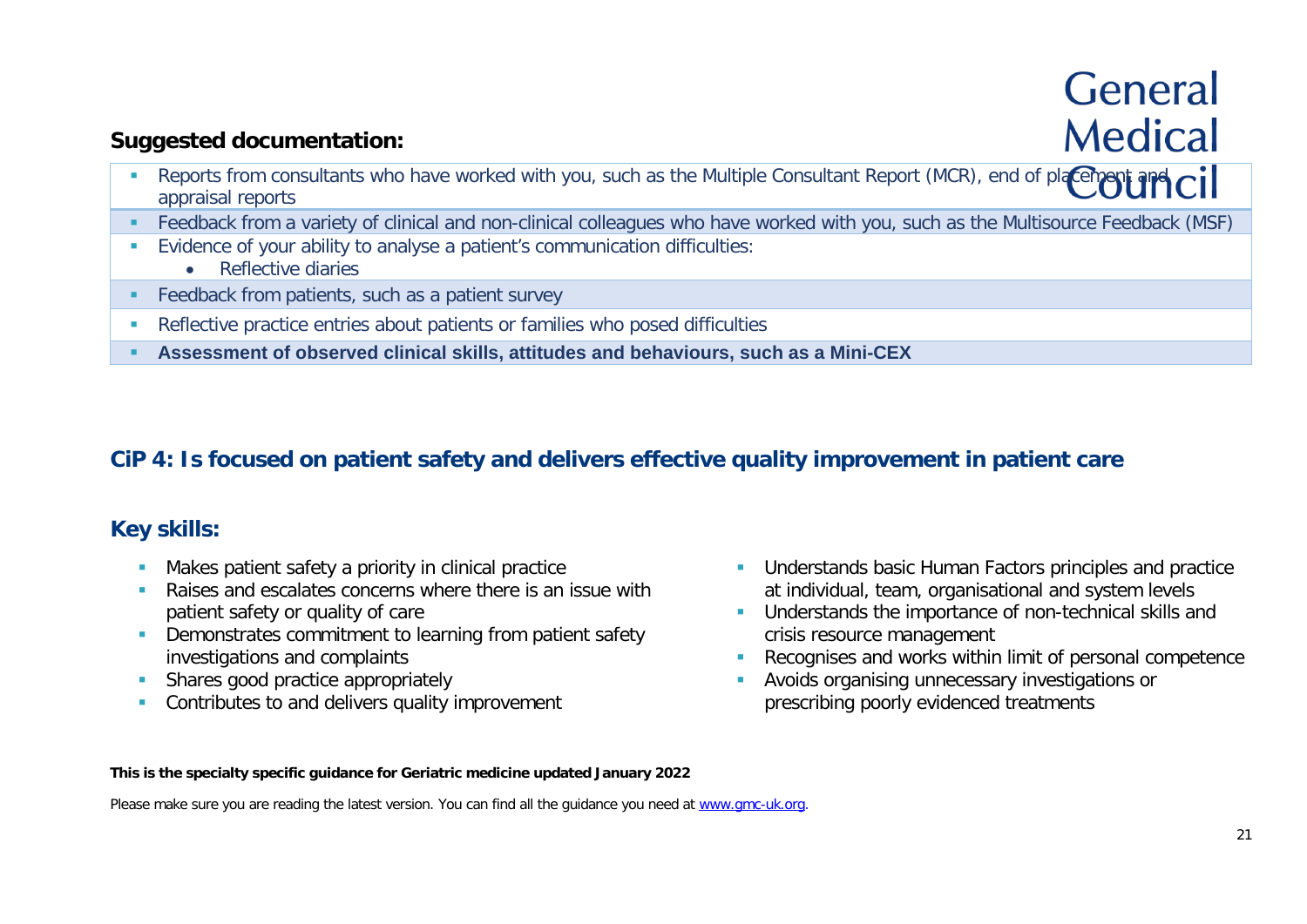- Reports from consultants who have worked with you, such as the Multiple Consultant Report (MCR), end of placement and appraisal reports
- Feedback from a variety of clinical and non-clinical colleagues who have worked with you, such as the Multisource Feedback (MSF)
- Reflective practice entries about patients or families who posed difficulties
- Evidence that you have arranged and attended meetings about a patient with Social Services or other non-health organisations. For example:
	- Meeting minutes, demonstrating your attendance and participation
	- Invites sent from you demonstrating arranging meetings
- Assessment of observed clinical skills, attitudes and behaviours, such as a Mini-CEX
- Documented evidence of development of procedures to improve inter-service and inter-agency communication, you will need to demonstrate your involvement in the new procedure and its effectiveness
- **E** Evidence of specific quality improvement activity, such as a EVIDENCE OF SPECIFIC QUALITY IMPROVEMENT ACTIVITY, SUCH AS A QIPAT
- Copies of letters you have written to NHS and non-NHS services involved with patients

### **CiP 5: Carries out research and manages data appropriately**

### **Key skills:**

- **Manages clinical information / data appropriately**
- Understands principles of research and academic writing

 Demonstrates ability to carry out critical appraisal of the literature

#### **This is the specialty specific guidance for Geriatric Medicine updated January 2022**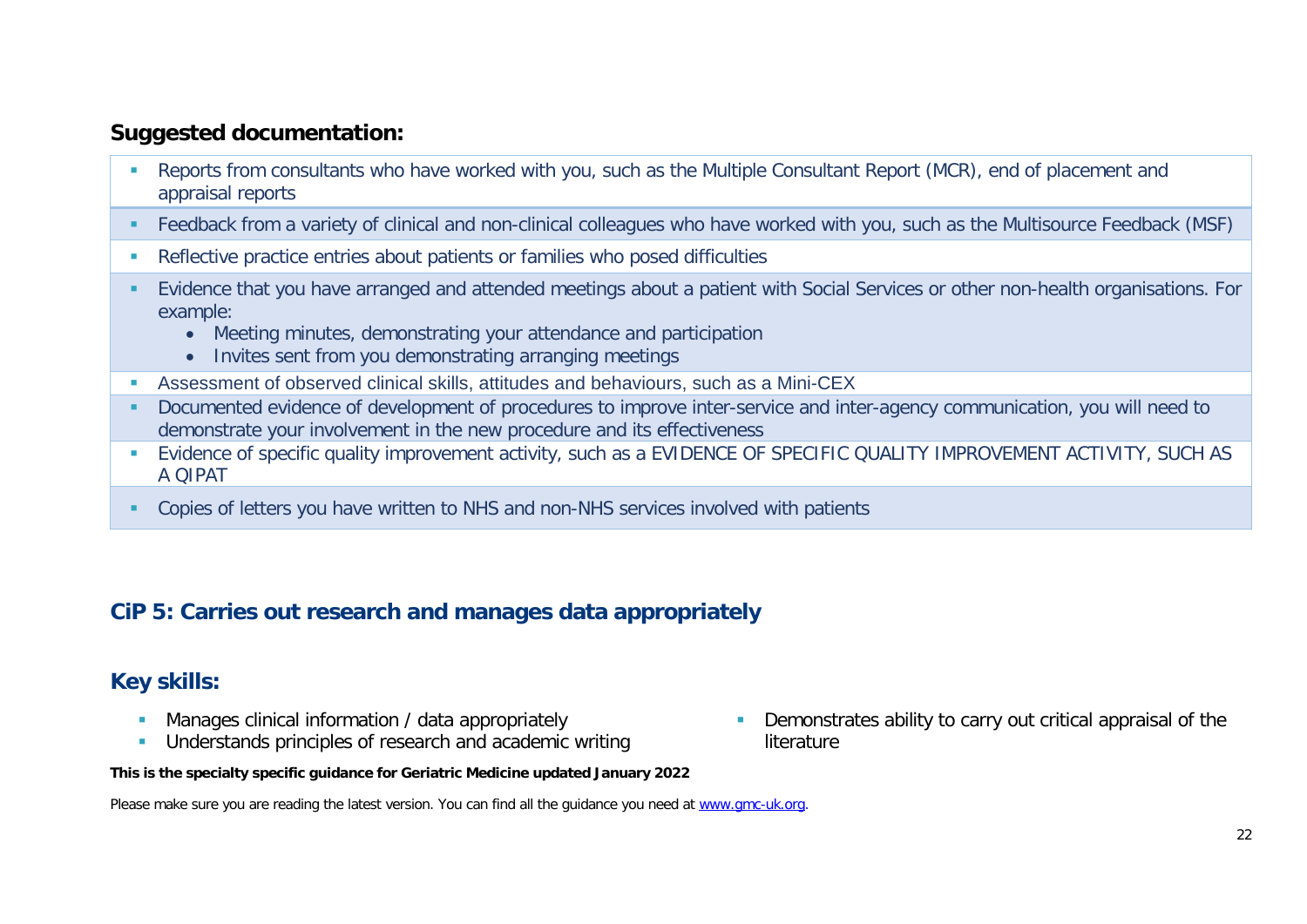- **Understands the role of evidence in clinical practice and** demonstrates shared decision making with patients
- Demonstrates appropriate knowledge of research methods, including qualitative and quantitative approaches in scientific enquiry
- Demonstrates appropriate knowledge of research principles and concepts and the translation of research into practice
- **Follows quidelines on ethical conduct in research and** consent for research
- **Understands public health epidemiology and global health** patterns
- Recognises potential of applied informatics, genomics, stratified risk and personalised medicine and seeks advice for patient benefit when appropriate

- Reports from consultants who have worked with you, such as the Multiple Consultant Report (MCR), end of placement and appraisal reports
- Feedback from a variety of clinical and non-clinical colleagues who have worked with you, such as the Multisource Feedback (MSF)
- Evidence of completion of Good Clinical Practice (GCP) training:
	- [www.nihr.ac.uk/health-and-care-professionals/learning-and-support/good-clinical-practice](https://www.nihr.ac.uk/health-and-care-professionals/learning-and-support/good-clinical-practice.htm)
- Documented evidence of research activity. This may include evidence of:
	- Helping in a project
	- Reviewing research papers / grants
	- Writing and co-authoring research papers
	- Contributing to research projects
	- Performing a literature search and critical appraisal of research
- **Presentations either lectures (podium presentations) or poster presentations**
- Documented evidence of development of procedures to improve quality of care beyond personal practice, e.g. QIPAT or evidence of performing an audit
- **Publications**

#### **This is the specialty specific guidance for Geriatric Medicine updated January 2022**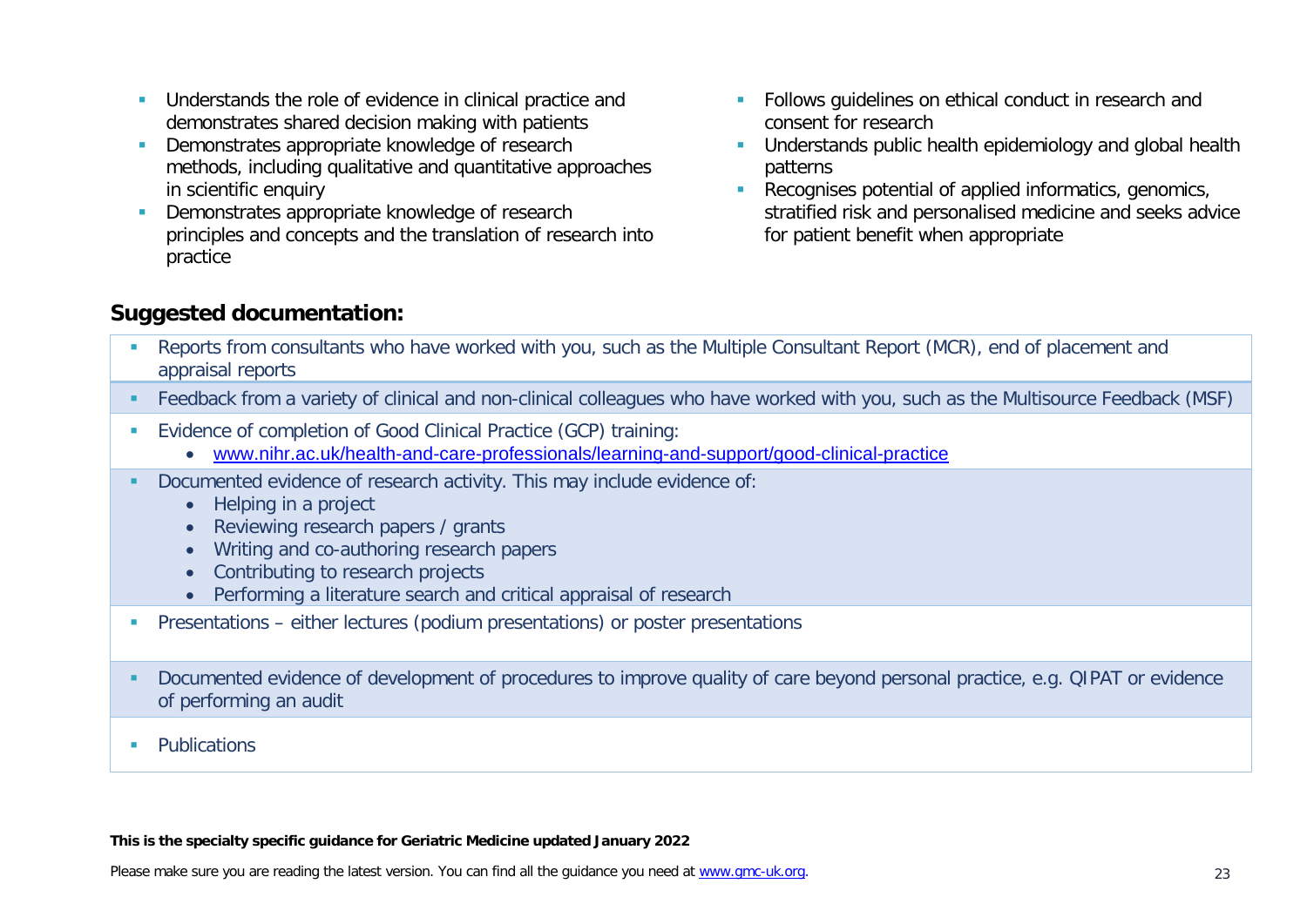### **CiP 6: Acts as a clinical teacher and clinical supervisor**

#### **Key skills:**

- Delivers effective teaching and training to medical students, junior doctors and other healthcare professionals
- Delivers effective feedback with action plan
- Able to supervise less experienced trainees in their clinical assessment and management of patients

#### **Suggested documentation:**

- Able to supervise less experienced trainees in carrying out appropriate practical procedures
- Able to act as a clinical supervisor to doctors in earlier stages of training

- Reports from consultants who have worked with you, such as the Multiple Consultant Report (MCR), end of placement and appraisal reports
- Feedback from a variety of clinical and non-clinical colleagues who have worked with you, such as the Multisource Feedback (MSF)
- **Completion of relevant training course(s), such as a Train the Trainer course**
- Feedback from formal teaching sessions to medical and non-medical staff:
	- Teaching Observation (TO) or other observational assessment of teaching

**This is the specialty specific guidance for Geriatric Medicine updated January 2022**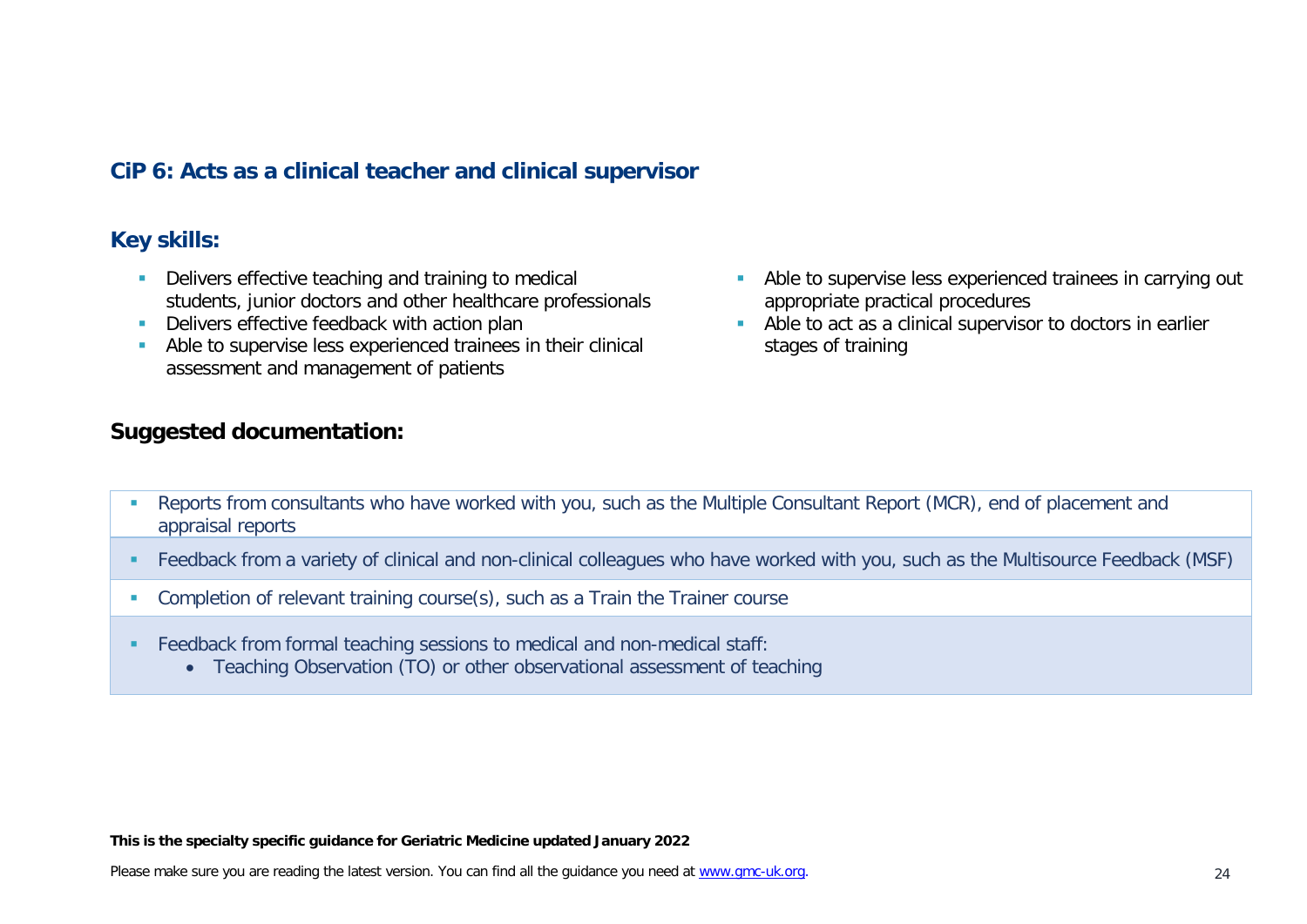### **Internal Medicine Clinical CiPs**

Applicants must demonstrate that they are currently practising at the level of 'entrusted to act independently' in all clinical CiPs. Further detail regarding the descriptors for the key skills in each clinical CiP can be found in the [curriculum.](https://www.gmc-uk.org/education/standards-guidance-and-curricula/curricula#T)

### **CiP 1: Managing an acute unselected take**

### **Key skills:**

- Demonstrates professional behaviour with regard to patients, carers, colleagues and others
- Delivers patient centred care including shared decision making
- **Takes a relevant patient history including patient** symptoms, concerns, priorities and preferences
- **Performs accurate clinical examinations**
- **Shows appropriate clinical reasoning by analysing** physical and psychological findings
- **Formulates an appropriate differential diagnosis**
- **Formulates an appropriate diagnostic and management** plan, taking into account patient preferences, and the urgency required
- **Explains clinical reasoning behind diagnostic and** clinical management decisions to patients/carers/guardians and other colleagues
- **Appropriately selects, manages and interprets** investigations
- **Recognises need to liaise with specialty services and** refers where appropriate

# **Suggested documentation:**

- Reports from consultants who have worked with you, such as the Multiple Consultant Report (MCR)
- Feedback from a variety of clinical and non-clinical colleagues who have worked with you, such as the Multisource Feedback (MSF)
- **Logbook of cases**
- **EVidence of simulation**

#### **This is the specialty specific guidance for Geriatric Medicine updated January 2022**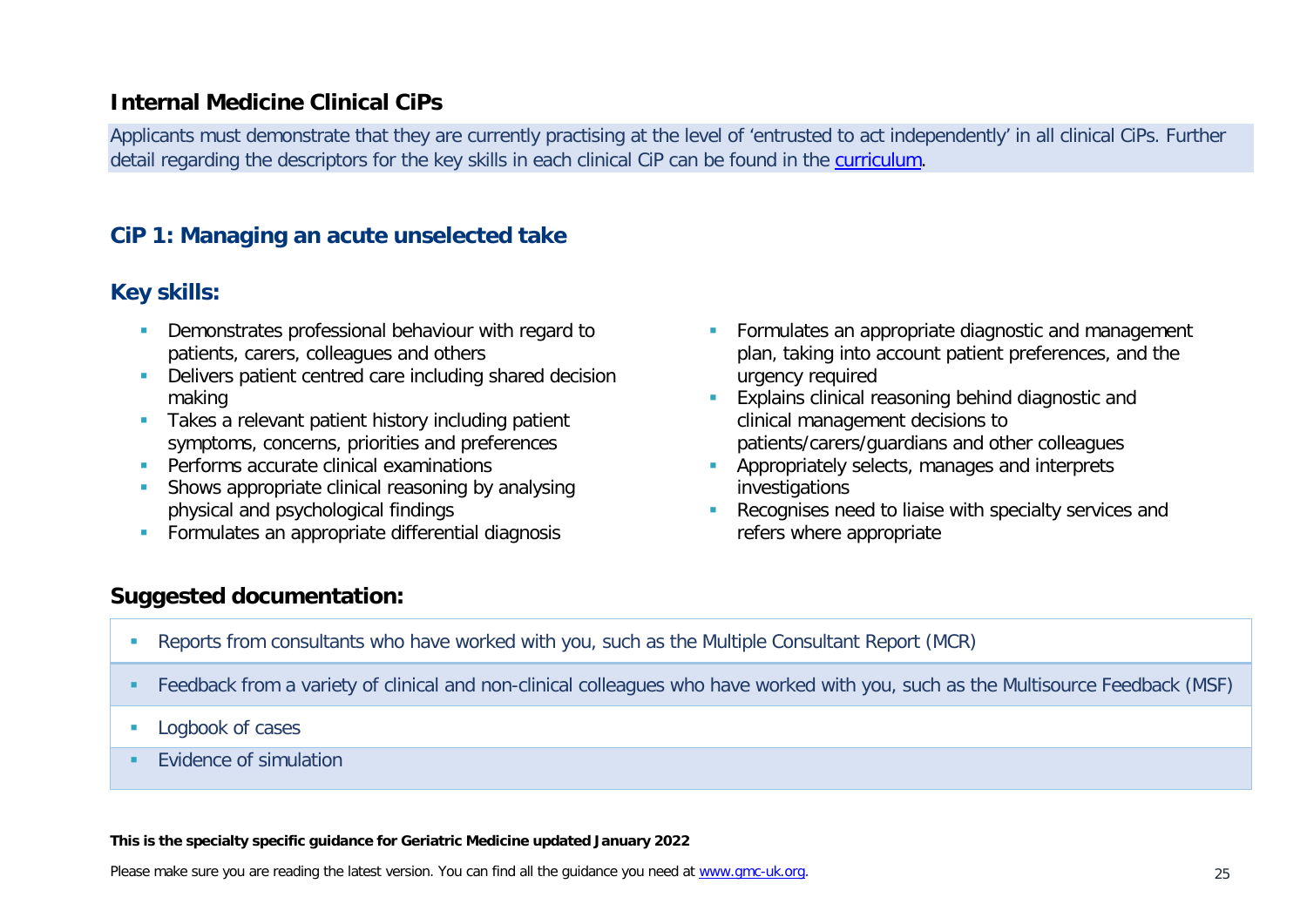- Assessment of acute care such as ACATs
- Evidence of discussing or reflecting on your professional judgement in a clinical case, such as a CbD

# **CiP 2: Managing the acute care of patients within a medical specialty service**

# **Key skills:**

- Able to manage patients who have been referred acutely to a specialised medical service as opposed to the acute unselected take (e.g. cardiology and respiratory medicine acute admissions)
- **Demonstrates professional behaviour with regard to** patients, carers, colleagues and others
- Delivers patient centred care including shared decision making
- Takes a relevant patient history including patient symptoms, concerns, priorities and preferences
- **Performs accurate clinical examinations**
- **Shows appropriate clinical reasoning by analysing physical** and psychological findings
- **Formulates an appropriate differential diagnosis**
- **Formulates an appropriate diagnostic and management** plan, taking into account patient preferences, and the urgency required
- **Explains clinical reasoning behind diagnostic and clinical** management decisions to patients/carers/guardians and other colleagues
- **Appropriately selects, manages and interprets** investigations
- Demonstrates appropriate continuing management of acute medical illness in a medical specialty setting
- Refers patients appropriately to other specialties as required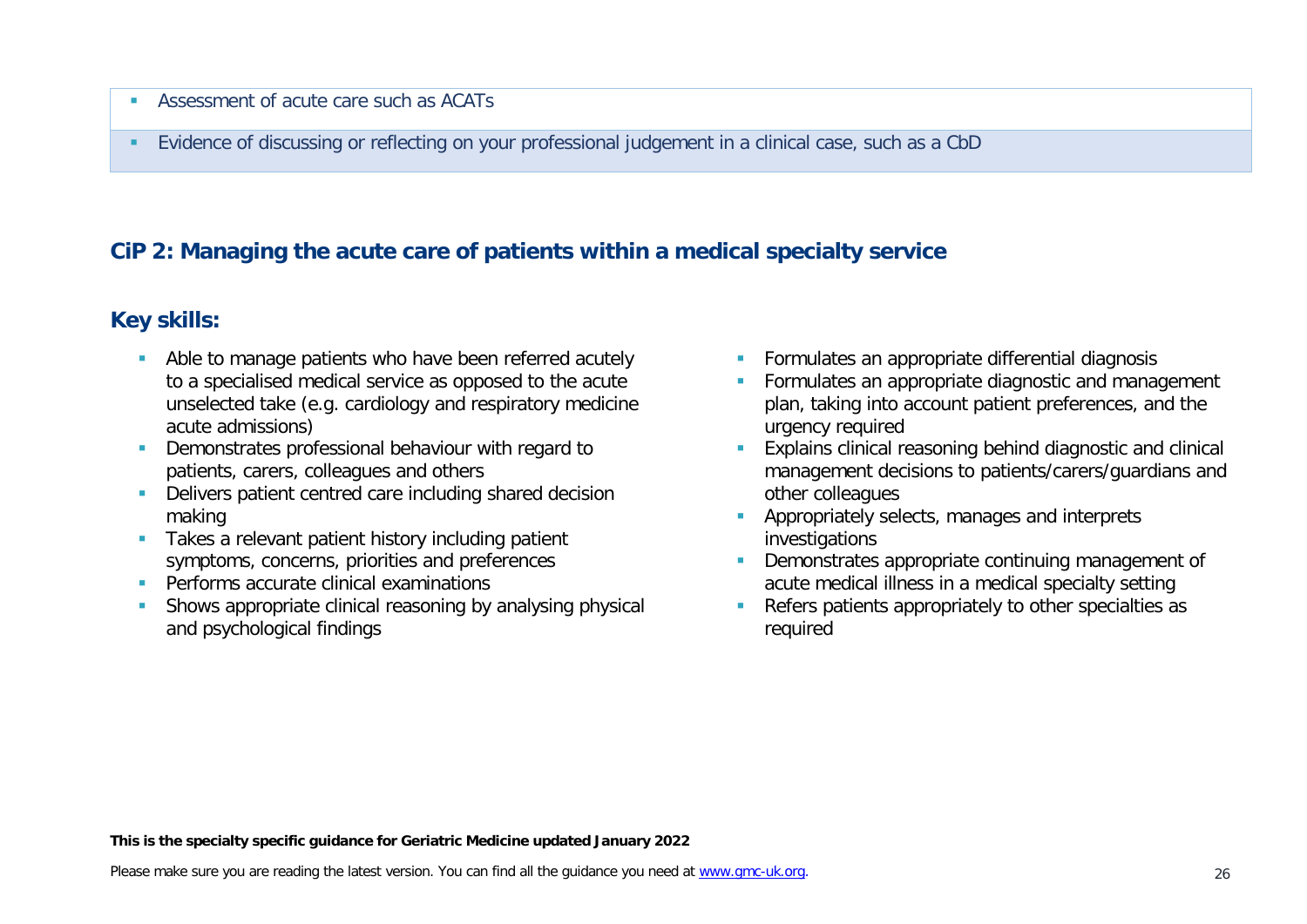- **Reports from consultants who have worked with you, such as the Multiple Consultant Report (MCR), end of placement and** appraisal reports
- Feedback from a variety of clinical and non-clinical colleagues who have worked with you, such as the Multisource Feedback (MSF)
- **Minimum of one of each of the below:** 
	- Evidence of discussing on reflecting on your professional judgement in a clinical case, such as a CbD Assessments of acute care such as an ACAT
	- **Logbook of cases**
	- **Evidence of simulation training and assessment**

# **CiP 3: Providing continuity of care to medical inpatients, including management of comorbidities and cognitive impairment**

# **Key skills:**

- Demonstrates professional behaviour with regard to patients, carers, colleagues and others
- Delivers patient centred care including shared decision making
- **Demonstrates effective consultation skills**
- **Formulates an appropriate diagnostic and management** plan, taking into account patient preferences, and the urgency required
- **Explains clinical reasoning behind diagnostic and clinical** management decisions to patients/carers/guardians and other colleagues

**This is the specialty specific guidance for Geriatric Medicine updated January 2022**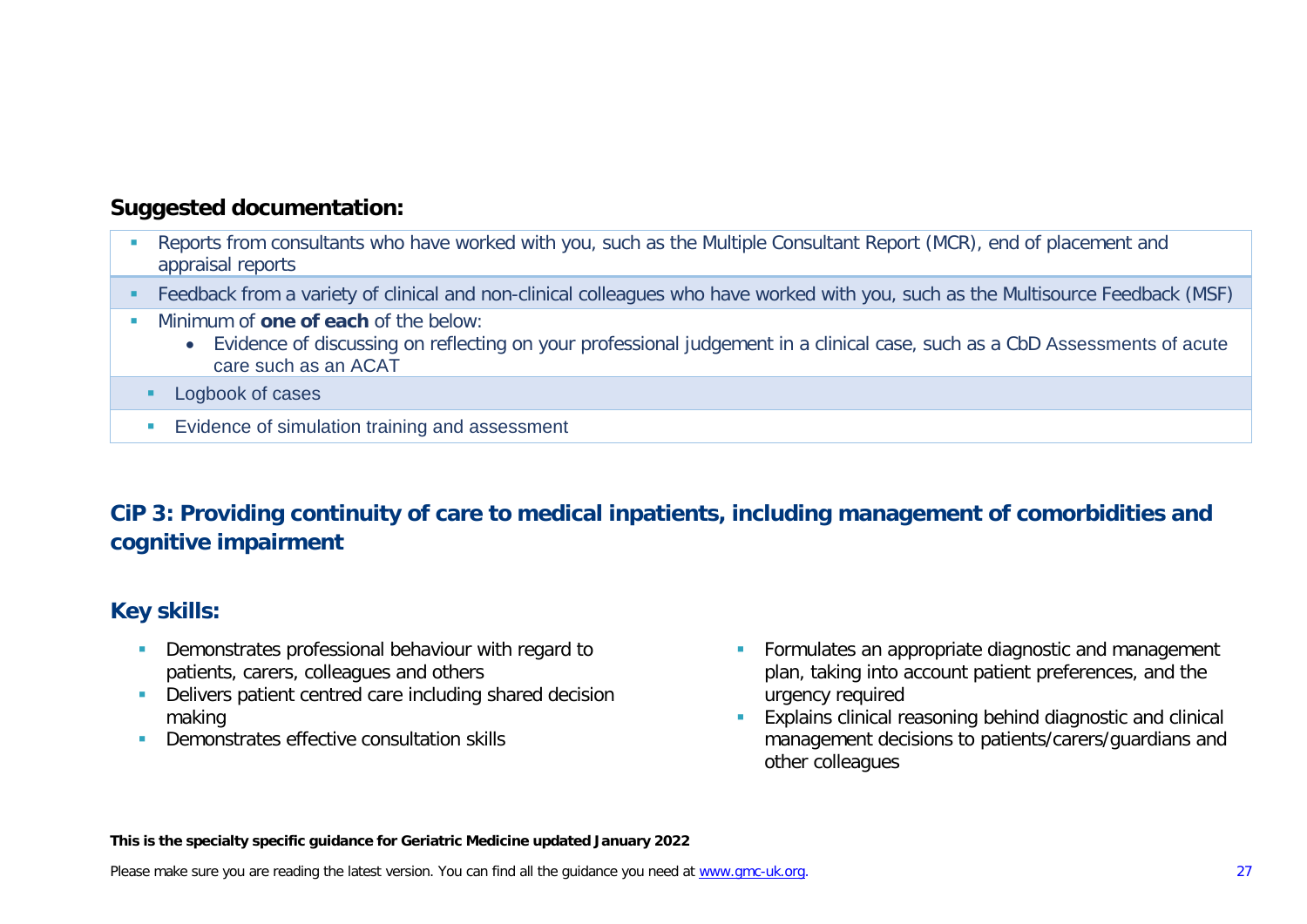- **Demonstrates appropriate continuing management of** acute medical illness inpatients admitted to hospital on an acute unselected take or selected take
- Recognises need to liaise with specialty services and refers where appropriate
- **Appropriately manages comorbidities in medial inpatients** (unselected take, selected acute take or specialty admissions)
- Demonstrates awareness of the quality of patient experience

- Reports from consultants who have worked with you, such as the Multiple Consultant Report (MCR), end of placement and appraisal reports
- Feedback from a variety of clinical and non-clinical colleagues who have worked with you, such as the Multisource Feedback (MSF)
- Assessments of acute care such as ACATs
- Assessment of observed clinical skills, attitudes and behaviours, such as a Mini-CEX
- **Direct observation of procedural skills such as DOPS**

# **CiP 4: Managing patients in an outpatient clinic, ambulatory or community setting (including management of long term conditions)**

### **Key skills:**

- Demonstrates professional behaviour with regard to patients, carers, colleagues and others
- **-** Delivers patient centred care including shared decision making
- **Demonstrates effective consultation skills**
- **Formulates an appropriate diagnostic and management** plan, taking into account patient preferences
- Explains clinical reasoning behind diagnostic and clinical management decisions to patients/carers/guardians and other colleagues

#### **This is the specialty specific guidance for Geriatric Medicine updated January 2022**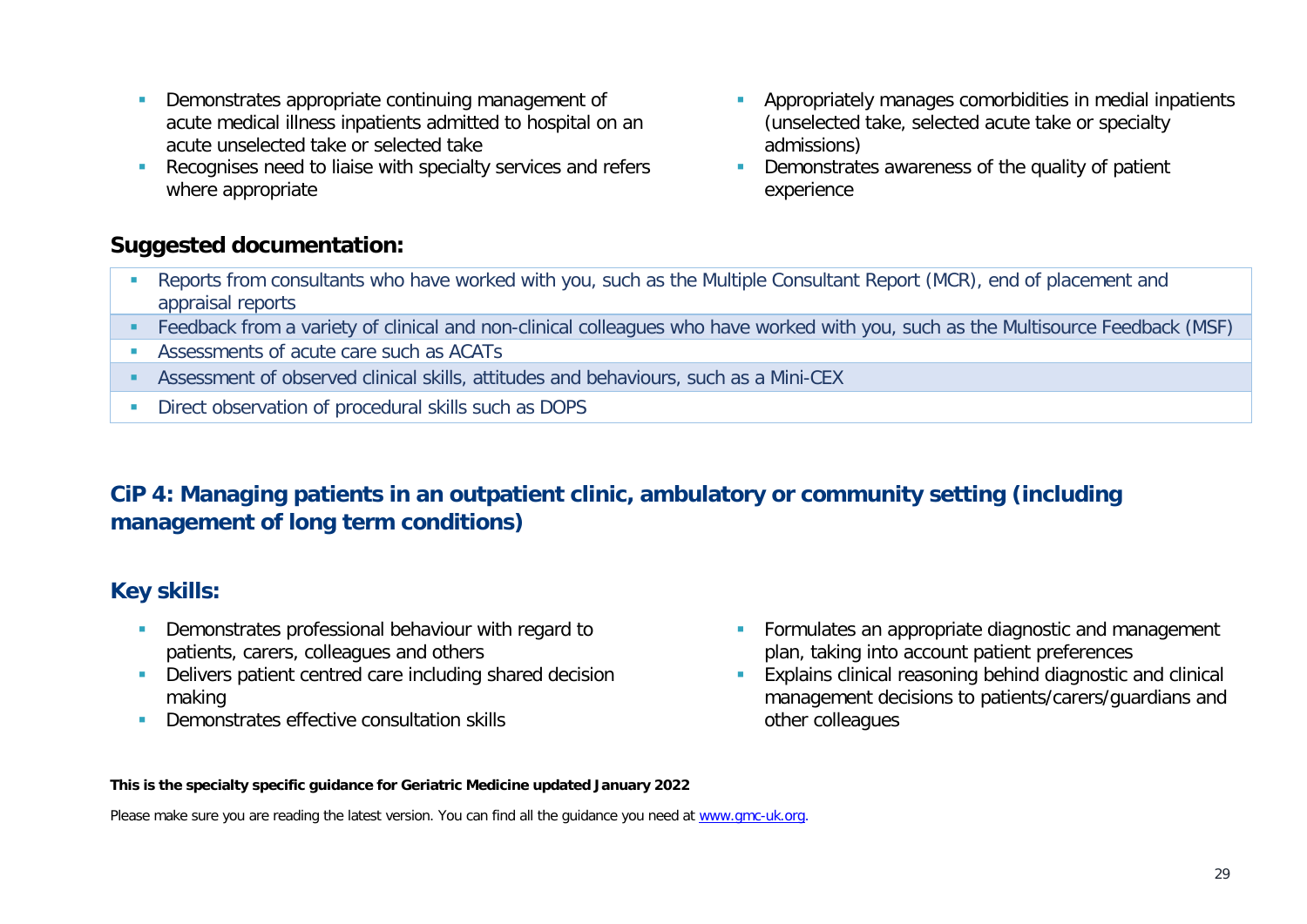Appropriately manages comorbidities in outpatient clinic, ambulatory or community setting

**Demonstrates awareness of the quality of patient** experience

### **Suggested documentation:**

- Reports from consultants who have worked with you, such as the Multiple Consultant Report (MCR), end of placement and appraisal reports
- Assessments of acute care such as ACATs
- Assessment of observed clinical skills, attitudes and behaviours, such as a Mini-CEX
- **Feedback from patients such as a Patient Survey**
- **Letters generated at outpatient clinics**

# **CiP 5: Managing medical problems in patients in other specialties and special cases**

# **Key skills:**

- **Demonstrates effective consultation skills (including when** in challenging circumstances)
- Demonstrates management of medical problems in inpatients under the care of other specialties

**Demonstrates appropriate and timely liaison with other** medical specialty services when required

**This is the specialty specific guidance for Geriatric Medicine updated January 2022**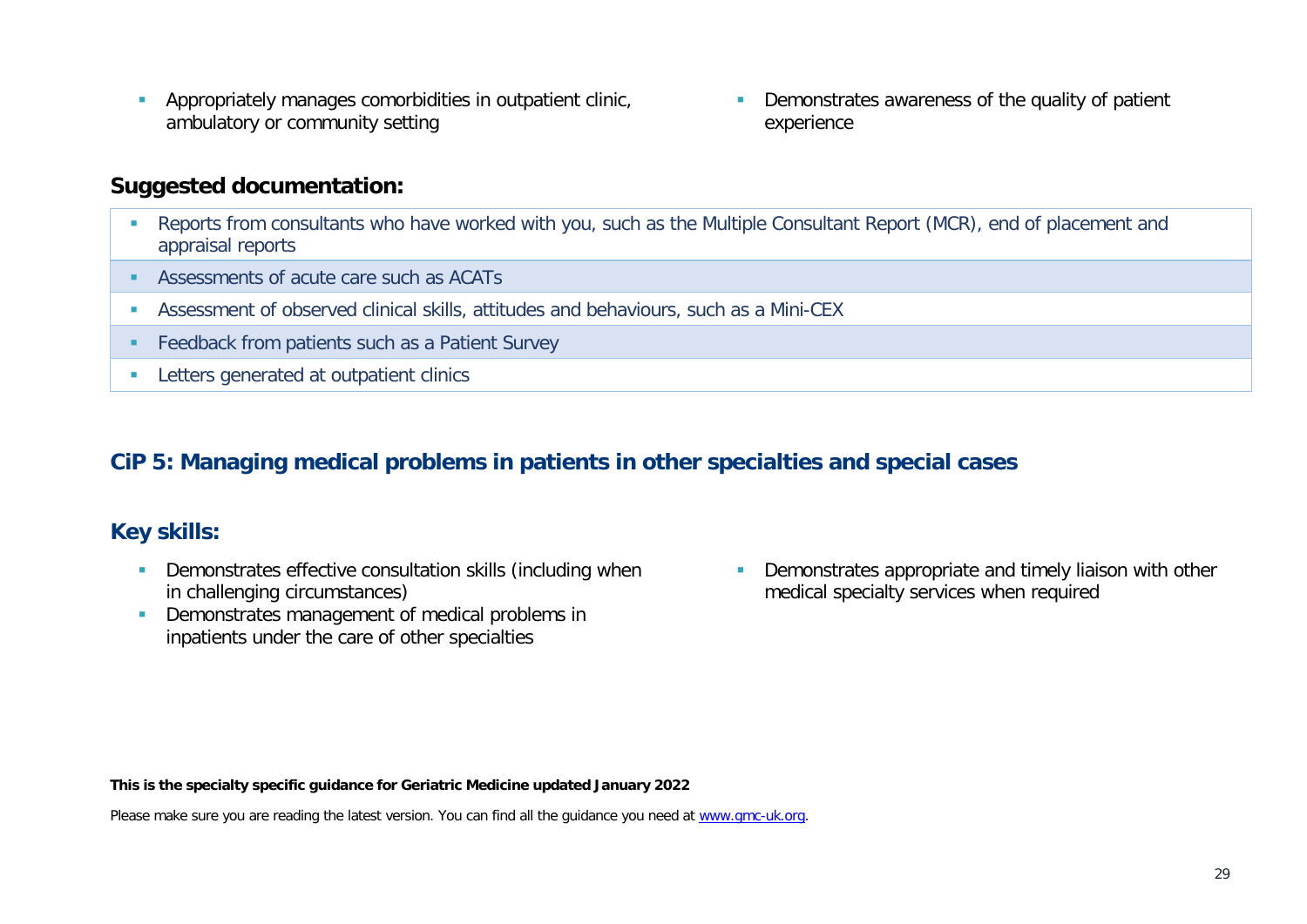- **-** Reports from consultants who have worked with you, such as the Multiple Consultant Report (MCR), end of placement and appraisal reports
- Assessments of acute care such as ACATs
- Evidence of a case-based discussion with a consultant to assess professional judgement, such as a CbD

**This is the specialty specific guidance for Geriatric Medicine updated January 2022**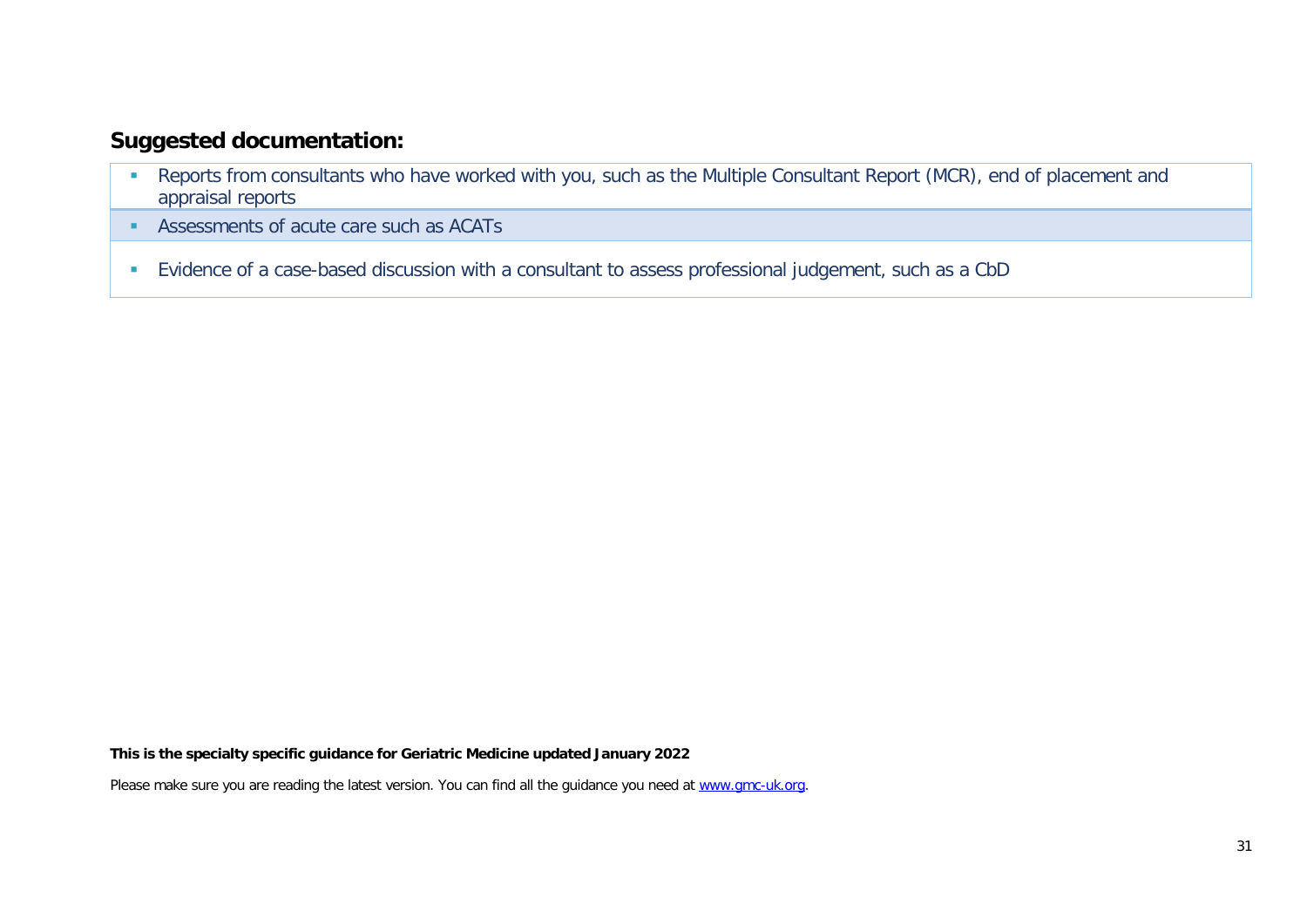# **CiP 6: Managing a multi-disciplinary team including effective discharge planning**

### **Key skills:**

- Applies management and team working skills appropriately, including influencing, negotiating, continuously re-assessing priorities and effectively managing complex, dynamic situations
- **Ensures continuity and coordination of patient care** through the appropriate transfer of information demonstrating safe and effective handover
- Effectively estimates length of stay
- Delivers patient centred care including shared decision making
- **IDENTIFIES appropriate discharge plan** Recognises the importance of prompt and accurate information sharing with primary care team following hospital discharge

### **Suggested documentation:**

- Reports from consultants who have worked with you, such as the Multiple Consultant Report (MCR), end of placement and appraisal reports
- Feedback from a variety of clinical and non-clinical colleagues who have worked with you, such as the Multisource Feedback (MSF)
- Assessments of acute care such as ACATs
- Discharge summaries, including reason for admission, findings, treatment plan and patient health on discharge

**This is the specialty specific guidance for Geriatric Medicine updated January 2022**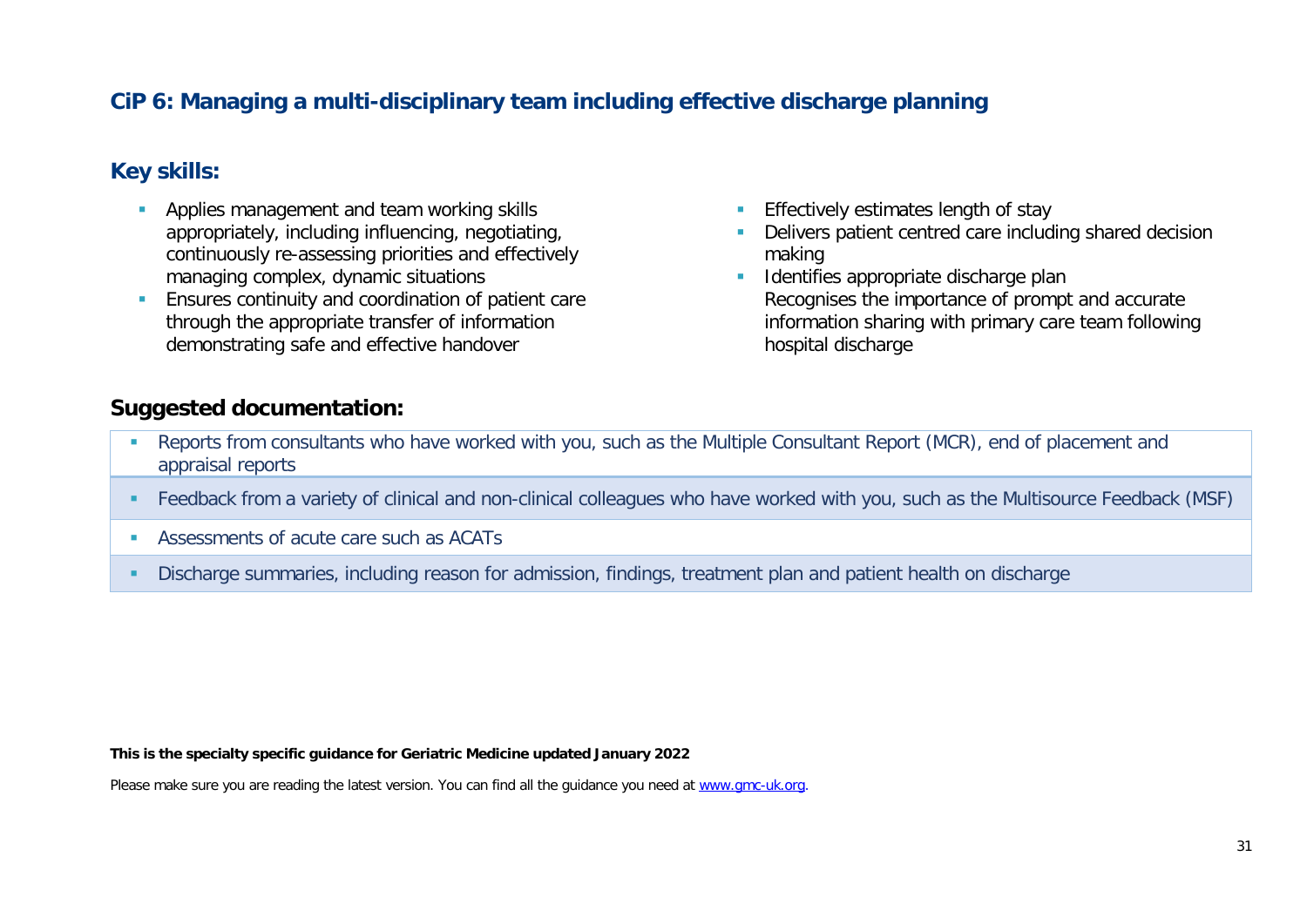# **CiP 7: Delivering effective resuscitation and managing the acutely deteriorating patient**

#### **Key skills:**

- **Demonstrates prompt assessment of the acutely** deteriorating patient, including those who are shocked or unconscious
- Demonstrates the professional requirements and knowledge of legal processes associated with consent for resuscitation
- **Participates effectively in decision making with regard to** resuscitation decisions, including decisions not to attempt CPR, and involves patients and their families
- **Demonstrates competence in carrying out resuscitation**

### **Suggested documentation:**

- Reports from consultants who have worked with you, such as the Multiple Consultant Report (MCR), end of placement and appraisal reports
- **Direct observation of procedural skills such as DOPS**
- Assessments of acute care such as ACATs
- Feedback from a variety of clinical and non-clinical colleagues who have worked with you, such as the Multisource Feedback (MSF)
- Evidence of learning advanced life support techniques such as an ALS certificate
- Record of procedures and clinics undertaken such as a logbook
- **Written reflections on learning and experience**
- **EVidence of simulation**

#### **This is the specialty specific guidance for Geriatric Medicine updated January 2022**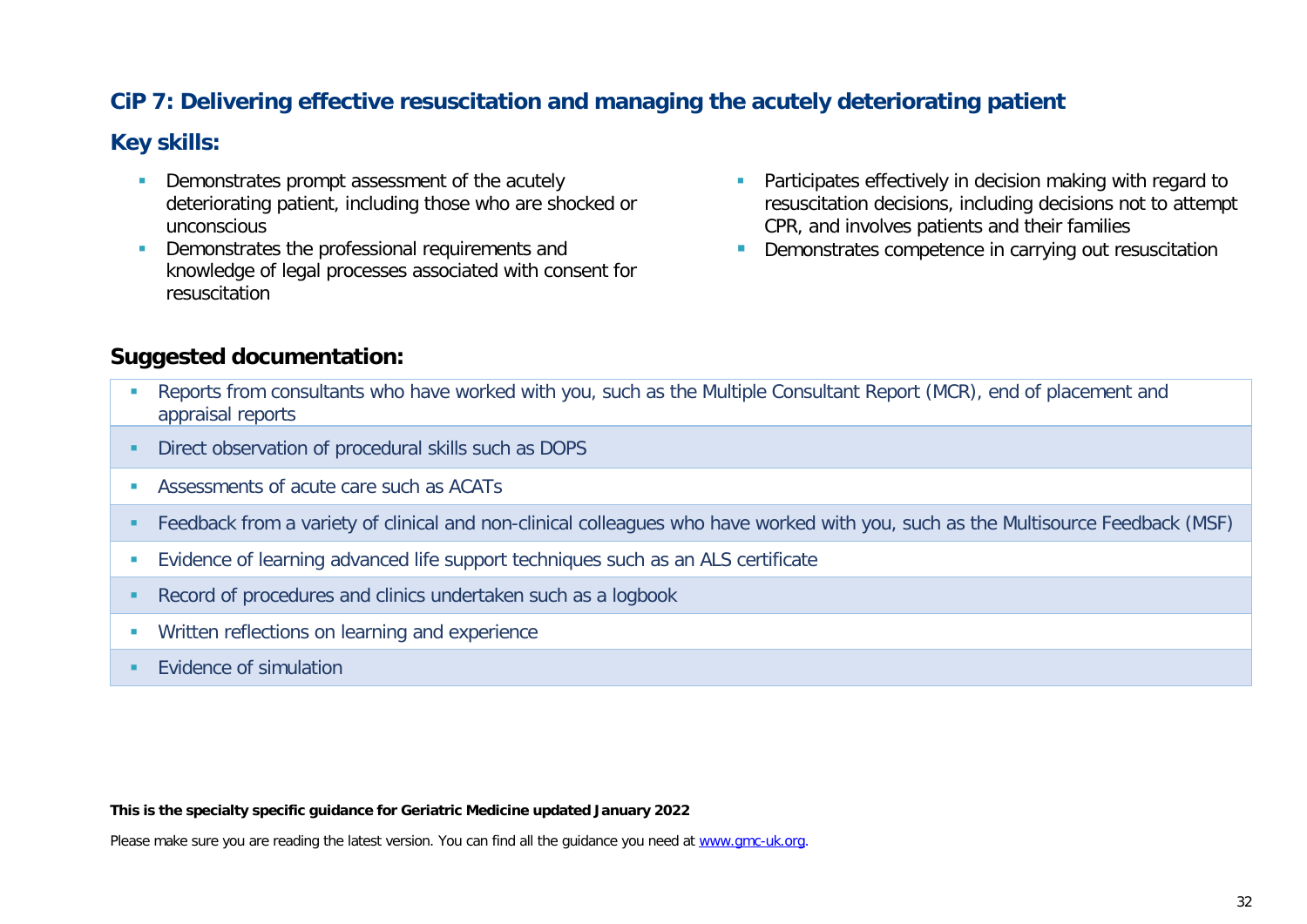# **CiP 8: Managing end of life and applying palliative care skills**

### **Key skills:**

- **If all identifies patients with limited reversibility of their medical** condition and determines palliative and end of life care needs
- **IDENTIFIEM** Identifies the dying patient and develops an individualised care plan, including anticipatory prescribing at end of life
- **Demonstrates safe and effective use of syringe pumps in** the palliative care population
- Able to manage non complex symptom control including pain
- Facilitates referrals to specialist palliative care across all settings
- **Demonstrates effective consultation skills in challenging** circumstances
- **Demonstrates compassionate professional behaviour and** clinical judgement

#### **Suggested documentation:**

- Reports from consultants who have worked with you, such as the Multiple Consultant Report (MCR), end of placement and appraisal reports
- Evidence of a case-based discussion with a consultant to assess professional judgement, such as a CbD
- Assessment of observed clinical skills, attitudes and behaviours, such as a Mini-CEX
- Feedback from a variety of clinical and non-clinical colleagues who have worked with you, such as the Multisource Feedback (MSF)
- **Evidence of regional teaching**
- **Written reflections on learning and experience**

**This is the specialty specific guidance for Geriatric Medicine updated January 2022**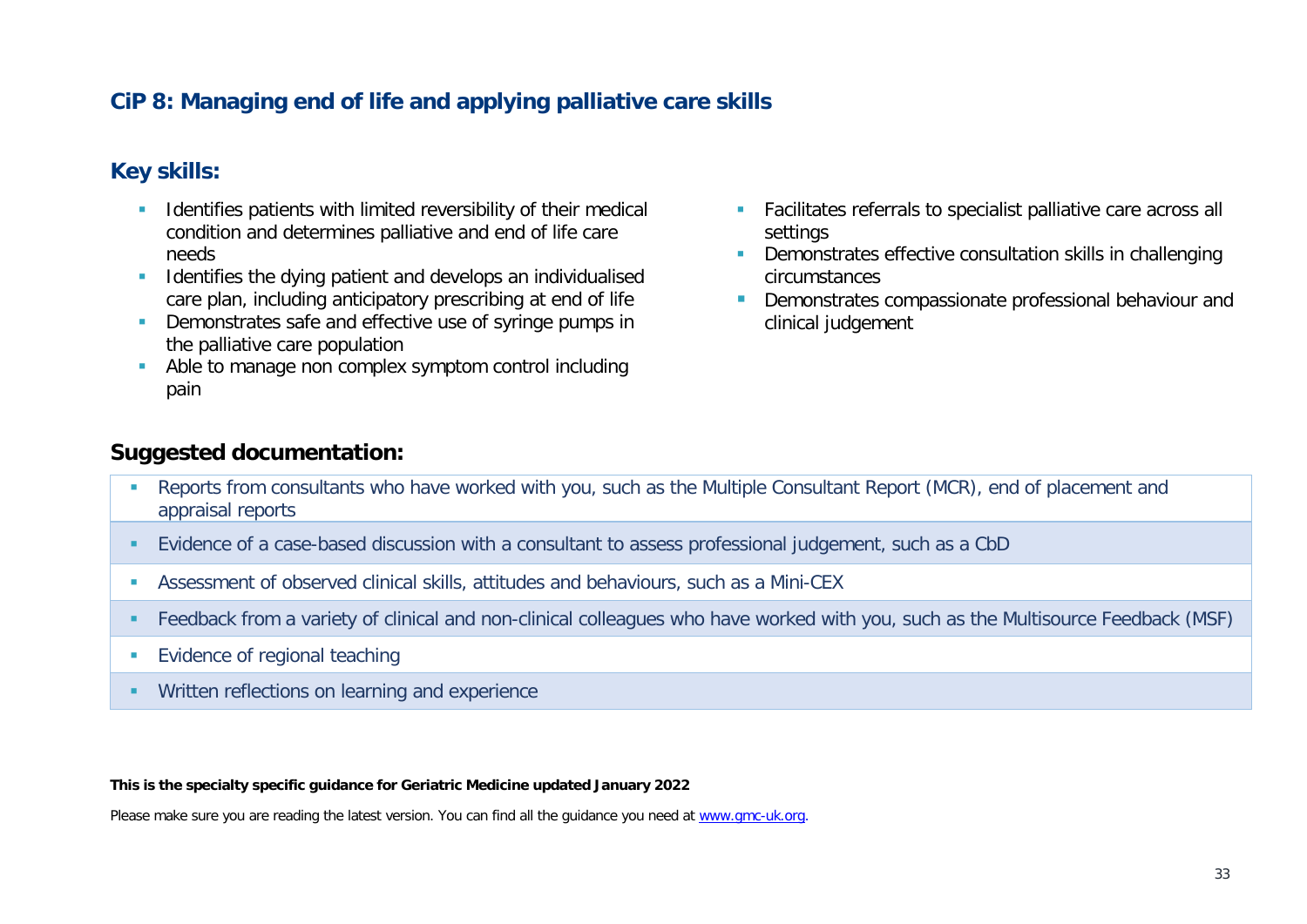#### **Specialty Specific CiPs**

Applicants must demonstrate that they are currently practising at the level of 'entrusted to act independently' in all specialty CiPs, as well as one elected 'themed for service' Specialty CiP, selected by the applicant from five options. Further detail regarding the descriptors for the key skills in each specialty specific CiP can be found in the [curriculum.](https://www.gmc-uk.org/education/standards-guidance-and-curricula/curricula#T)

# **Specialty CiP 1: Performing a comprehensive assessment of an older person, including mood and cognition, gait, nutrition and fitness for surgery in an in-patient, out-patient and community setting**

# **Key skills:**

- **Performs a comprehensive assessment which includes** physical, functional, social, environmental, psychological and spiritual concerns
- **Performs an assessment of cognition (including acute,** chronic and rapidly deteriorating) and mental capacity
- **Performs an assessment of nutritional state**
- **Demonstrates appropriate continuing management of** acute medical illness and appropriately manages comorbidities
- **Performs a risk assessment of peri-operative morbidity**
- Performs a medication review and is able to optimise and manage medicines in patients living with multi-morbidity and frailty
- **Formulates an appropriate differential diagnosis and** develops a problem list
- Evidence should be provided for each setting  $-$  in-patient, out-patient and community

# **Suggested documentation:**

- Reports from consultants who have worked with you, such as the Multiple Consultant Report (MCR)
- Feedback from a variety of clinical and non-clinical colleagues who have worked with you, such as the Multisource Feedback (MSF)
- **Feedback from patients, such as a patient survey**

#### **This is the specialty specific guidance for Geriatric Medicine updated January 2022**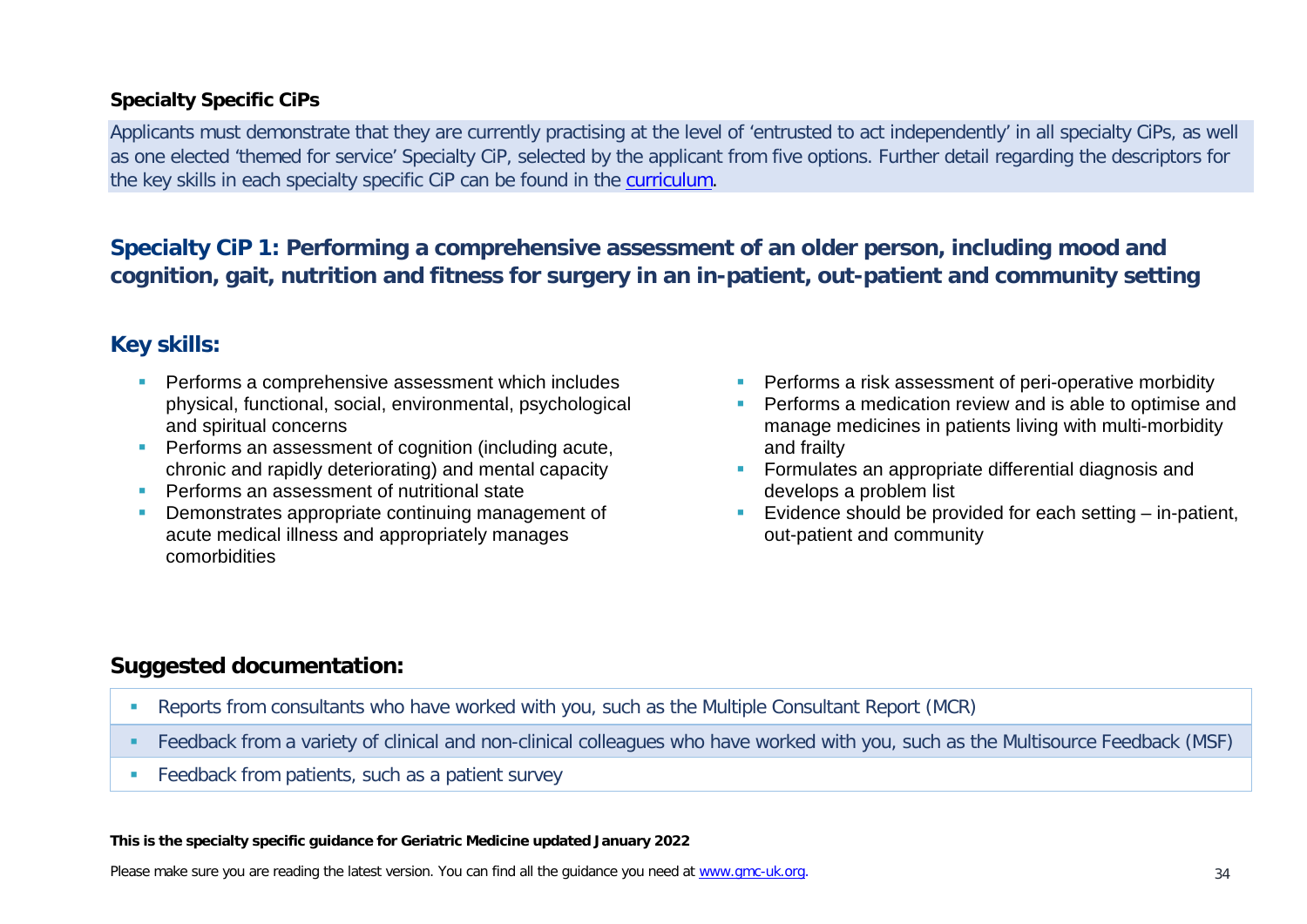- Evidence of discussing on reflecting on your professional judgement in a clinical case, such as a CbD
- Assessment of observed clinical skills, attitudes and behaviours, such as a Mini-CEX
- Assessments of acute care such as ACATs
- **Specialty examination (e.g., SCE)**
- Reflection on clinical cases
- Letters generated in out-patient clinics/discharge summaries
- **End of placement reports**

**Specialty CiP 2: Managing complex common presentations in older people, including falls, delirium, dementia, movement disorders, incontinence, immobility, tissue viability, and stroke in an in-patient, out-patient and community setting**

### **Key skills:**

- Assesses and manages older patients presenting with falls (with or without fracture)
- Assesses and manages older patients presenting with syncope
- Recognises, diagnoses and manages a state of delirium presenting both acutely or sub-acutely and identifies those who require follow up
- **Assesses, diagnoses and manages older people who** present with dementia
- Assesses and manages patients with dementia who present with other illnesses
- **Recognises and manages older people with common** movement disorders
- **Assesses and manages older people with urinary and** faecal incontinence
- **Assesses and manages older people who present with** immobility and declining mobility
- Assesses and manages common types of leg and pressure ulceration, surgical and other wounds in older patients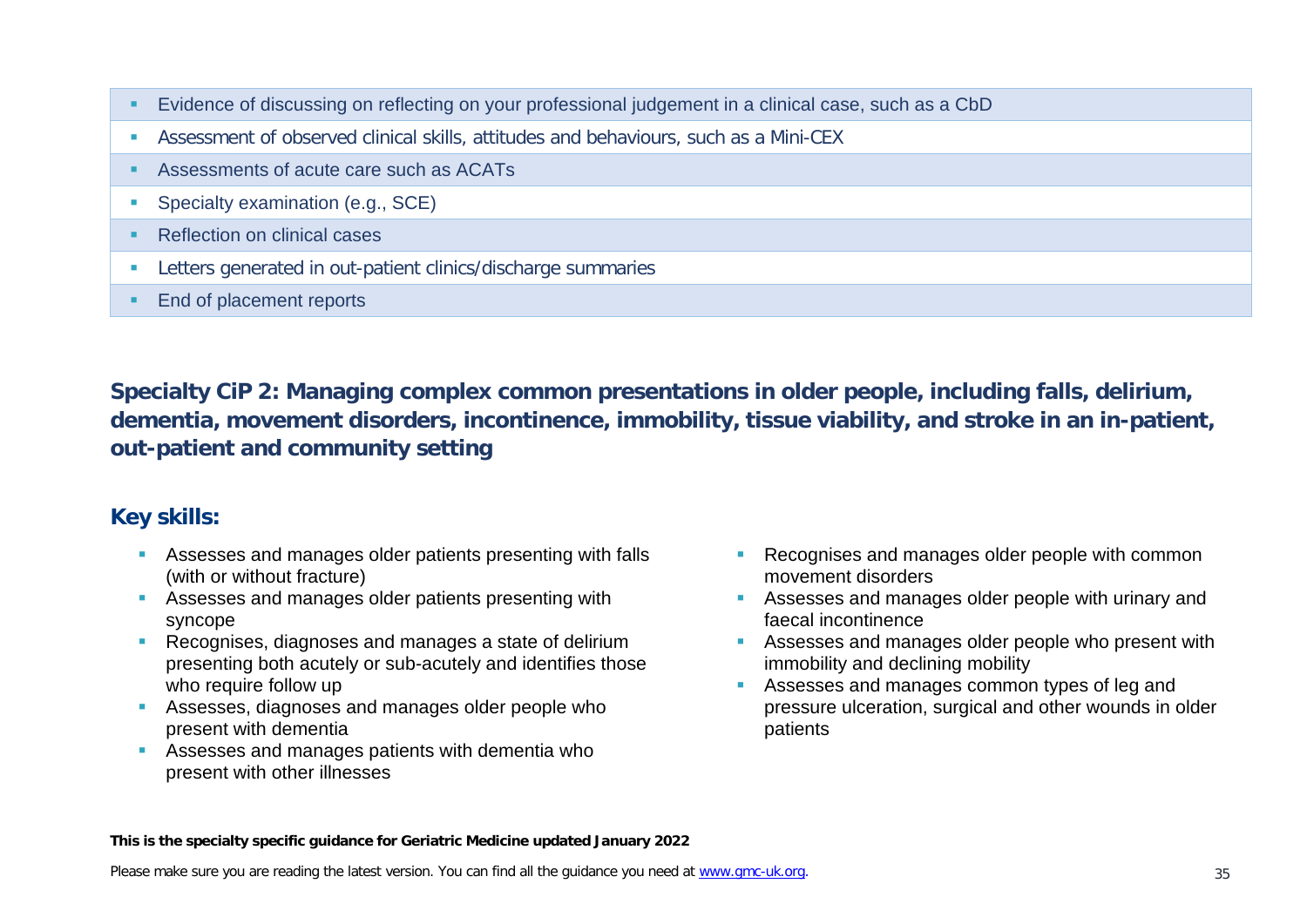- Assesses, diagnoses and manages patients who present with acute stroke and contributes to a comprehensive service for patients with chronic stroke-related disability
- **Demonstrates advanced diagnostic and communication** skills, develops a problem list, appropriately selects, manages and interprets investigations (and knows when investigation is not appropriate) and formulates an

individualised management plan, taking into account patient preferences

- **If Identifies patients with limited reversibility of their medical** condition, is able to discuss end of life, undertake advance care planning conversations and determine palliative care needs
- Evidence should be provided for each setting  $-$  in-patient, out-patient and community

### **Suggested documentation:**

- Reports from consultants who have worked with you, such as the Multiple Consultant Report (MCR)
- Feedback from a variety of clinical and non-clinical colleagues who have worked with you, such as the Multisource Feedback (MSF)
- Evidence of discussing on reflecting on your professional judgement in a clinical case, such as a CbD
- Assessment of observed clinical skills, attitudes and behaviours, such as a Mini-CEX
- Assessments of acute care such as ACATs
- **Specialty examination (e.g., SCE)**
- **Direct observation of procedural skills such as DOPS**
- Reflection on clinical cases
- **Letters generated in out-patient clinics/discharge summaries**
- **End of placement reports**
- Relevant training courses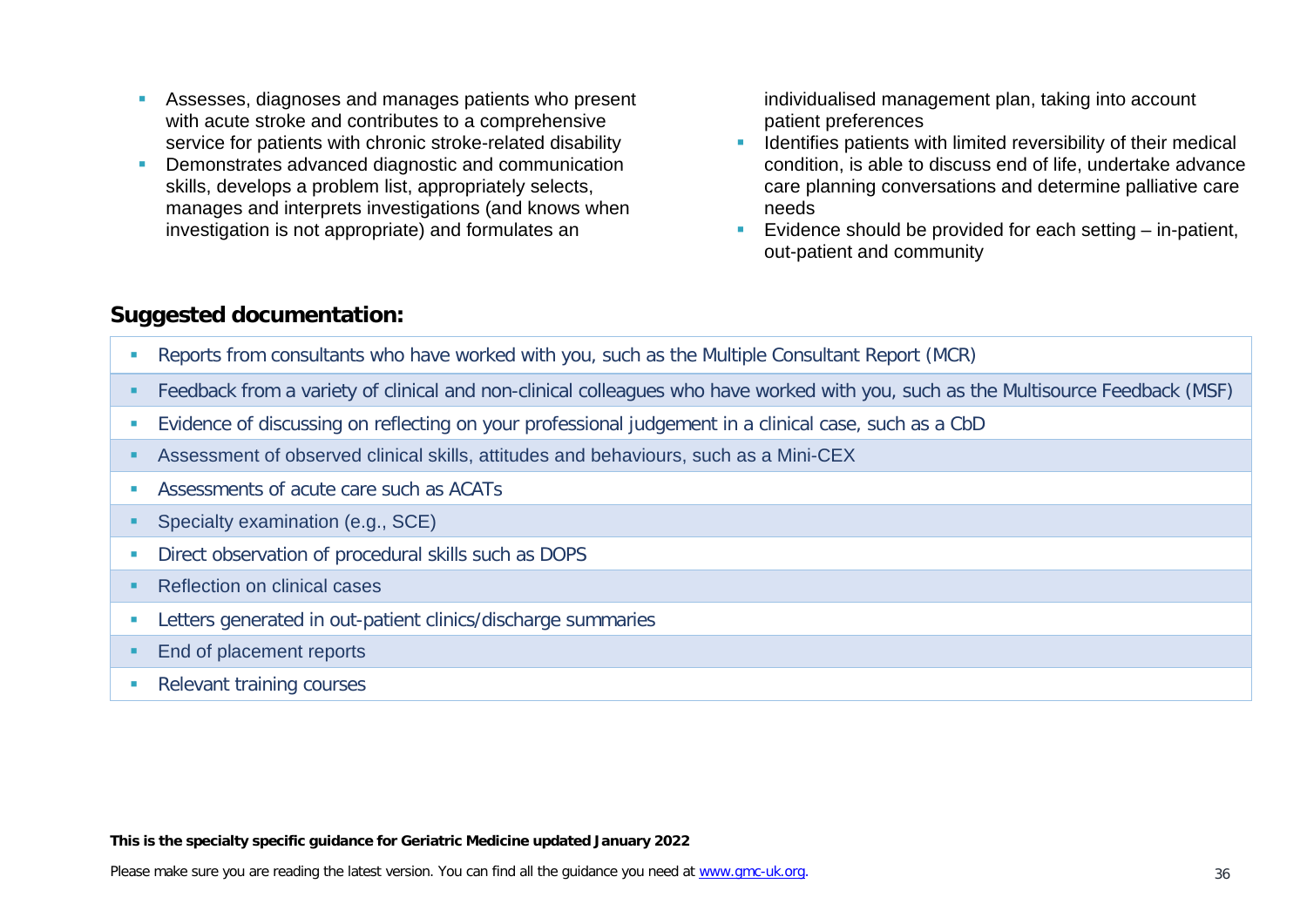# **Specialty CiP 3: Managing older people living with frailty in a hyper-acute (front door), in-patient, outpatient and community setting**

# **Key skills:**

- **Demonstrates the ability to screen for and assess patients** presenting with a frailty syndrome
- Assesses and manages clinical presentations in older people with moderate and severe frailty, and appropriately manages comorbidities
- **•** Demonstrates the ability to recognise non-specific acute presentations seen in older people, and secondary complications of acute illness with strategies to prevent this
- Intervenes to improve outcomes for frail older people in a variety of settings (including acute services, care homes, day hospitals, community)
- **Performs a medication review and is able to optimise and** manage medicines in patients living with multi-morbidity and frailty
- Recognises the impact of frailty on the management and prognosis of patients living with chronic conditions (e.g., heart failure)
- Identifies patients with limited reversibility of their medical condition or uncertain prognosis, is able to discuss treatment escalation and DNACPR decisions, and undertake advance care planning conversations
- Demonstrates the ability to advocate for frail older people
- Evidence should be provided for each setting in-patient, out-patient and community

# **Suggested documentation:**

- Reports from consultants who have worked with you, such as the Multiple Consultant Report (MCR)
- Feedback from a variety of clinical and non-clinical colleagues who have worked with you, such as the Multisource Feedback (MSF)
- Evidence of discussing on reflecting on your professional judgement in a clinical case, such as a CbD
- Assessment of observed clinical skills, attitudes and behaviours, such as a Mini-CEX
- Assessments of acute care such as ACATs

#### **This is the specialty specific guidance for Geriatric Medicine updated January 2022**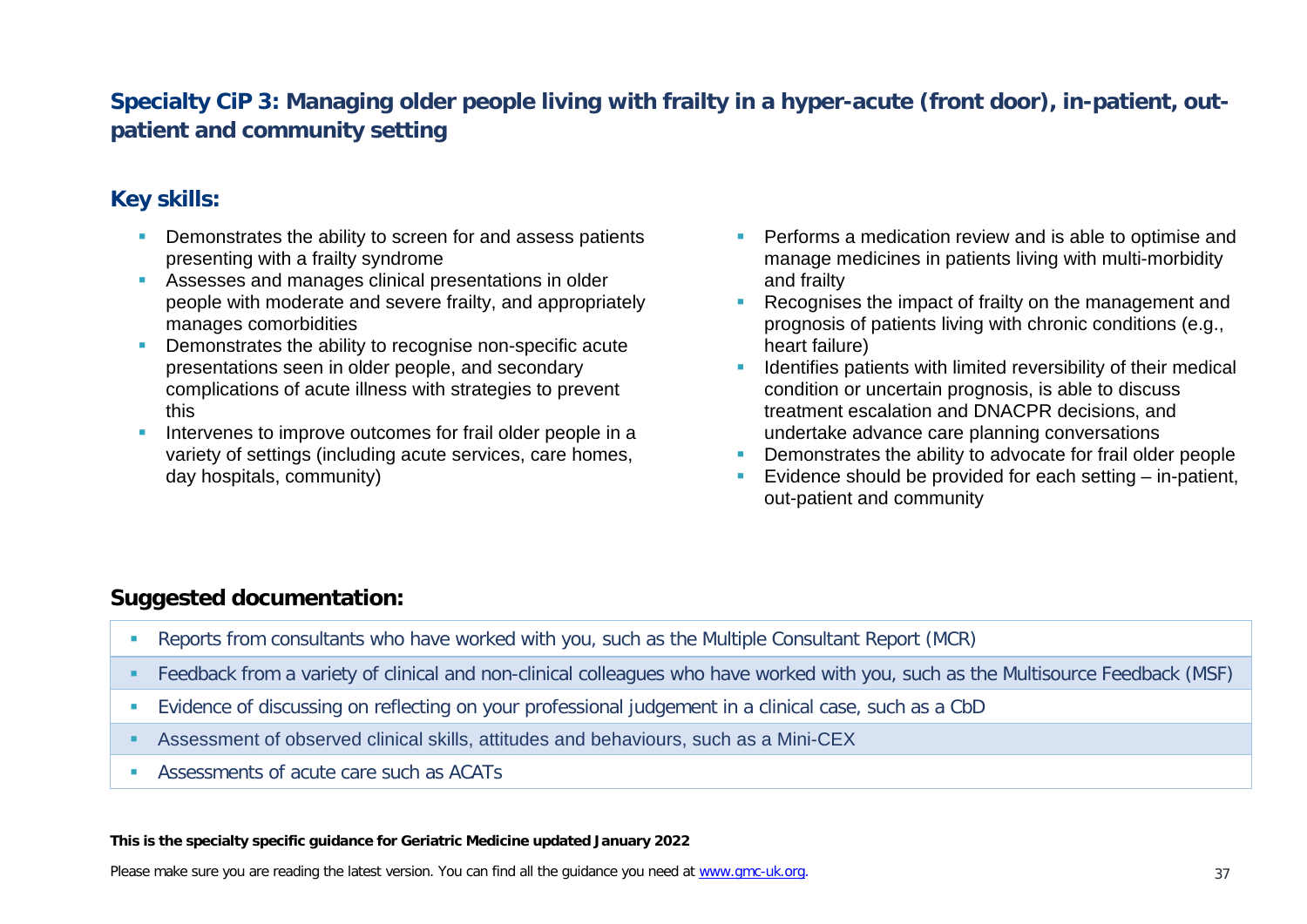- Specialty examination (e.g., SCE)
- Reflection on clinical cases
- Letters generated in out-patient clinics/discharge summaries
- **End of placement reports**

# **Specialty CiP 4: Managing and leading rehabilitation services for older people, including stroke**

# **Key skills:**

- **Demonstrates the ability to assess physical function, mood** and cognition using appropriate scales in hospital, in the community and in other settings
- Appropriately manages co-morbidities, including frailty and dementia
- Identifies and manages barriers to communication (e.g., cognitive impairment, speech and hearing problems, capacity issues) and demonstrates effective consultation skills
- Appropriately assesses patients for rehabilitation in medical, orthopaedic, and surgical wards, and identifies those suitable for community rehabilitation
- **Applies management and team working skills** appropriately, including influencing, negotiating, continuously re-assessing priorities and effectively

managing complex, dynamic situations and promotes a rehabilitation ethos

- **Leads a multidisciplinary team meeting, facilitates** discussion, builds rapport, and resolves conflicts as they arise
- **Applies the principles of specialist rehabilitation services** (including orthogeriatric and stroke)
- Effectively estimates length of stay, identifies an appropriate discharge plan, and ensures prompt and accurate information sharing with primary care team following hospital discharge
- Identifies patients with limited reversibility of their medical condition
- Able to discuss end of life and advance care planning to enable patients to make preferences known and ensure end of life care needs are appropriately identified and met.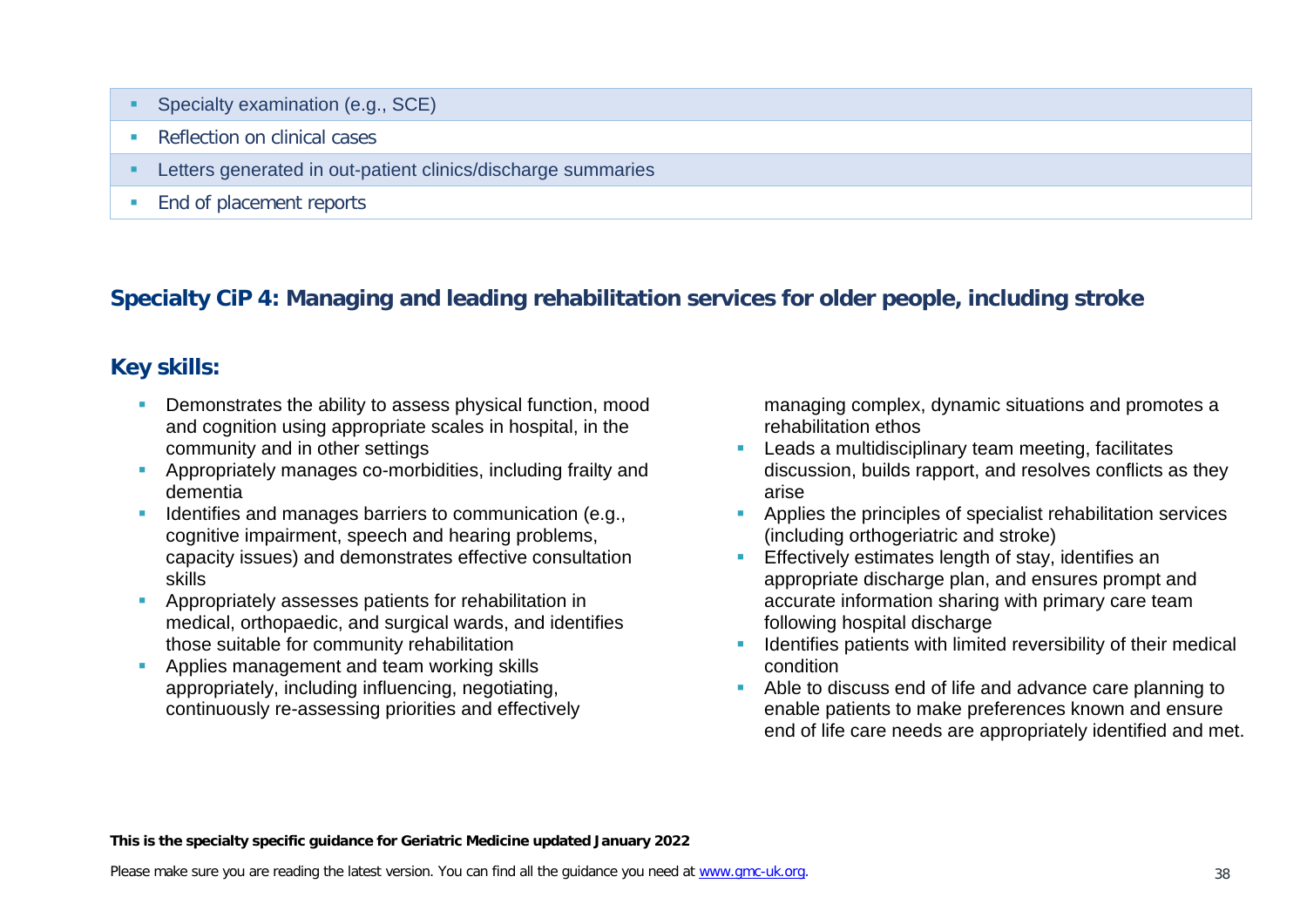- Reports from consultants who have worked with you, such as the Multiple Consultant Report (MCR)
- Feedback from a variety of clinical and non-clinical colleagues who have worked with you, such as the Multisource Feedback (MSF)
- Evidence of discussing on reflecting on your professional judgement in a clinical case, such as a CbD
- Assessment of observed clinical skills, attitudes and behaviours, such as a Mini-CEX
- **Specialty examination (e.g., SCE)**
- Reflective practice
- **End of placement reports**

# **Specialty CiP 5: Managing community liaison and practice**

# **Key skills:**

- **Performs a comprehensive assessment (which includes** physical, functional, social, environmental, psychological and spiritual concerns) of older people in community settings
- Manages acute illness, comorbidities (including dementia) and other problems safely in community settings, including in patient's homes and care homes (with or without a hospital at home service)
- Able to discuss uncertainty and balance benefits/burdens of hospital versus home treatment
- Manages rehabilitation in community settings, including patient's homes, care homes and community inpatient rehabilitation.
- **Performs an assessment of mental capacity**
- Performs a medication review

#### **This is the specialty specific guidance for Geriatric Medicine updated January 2022**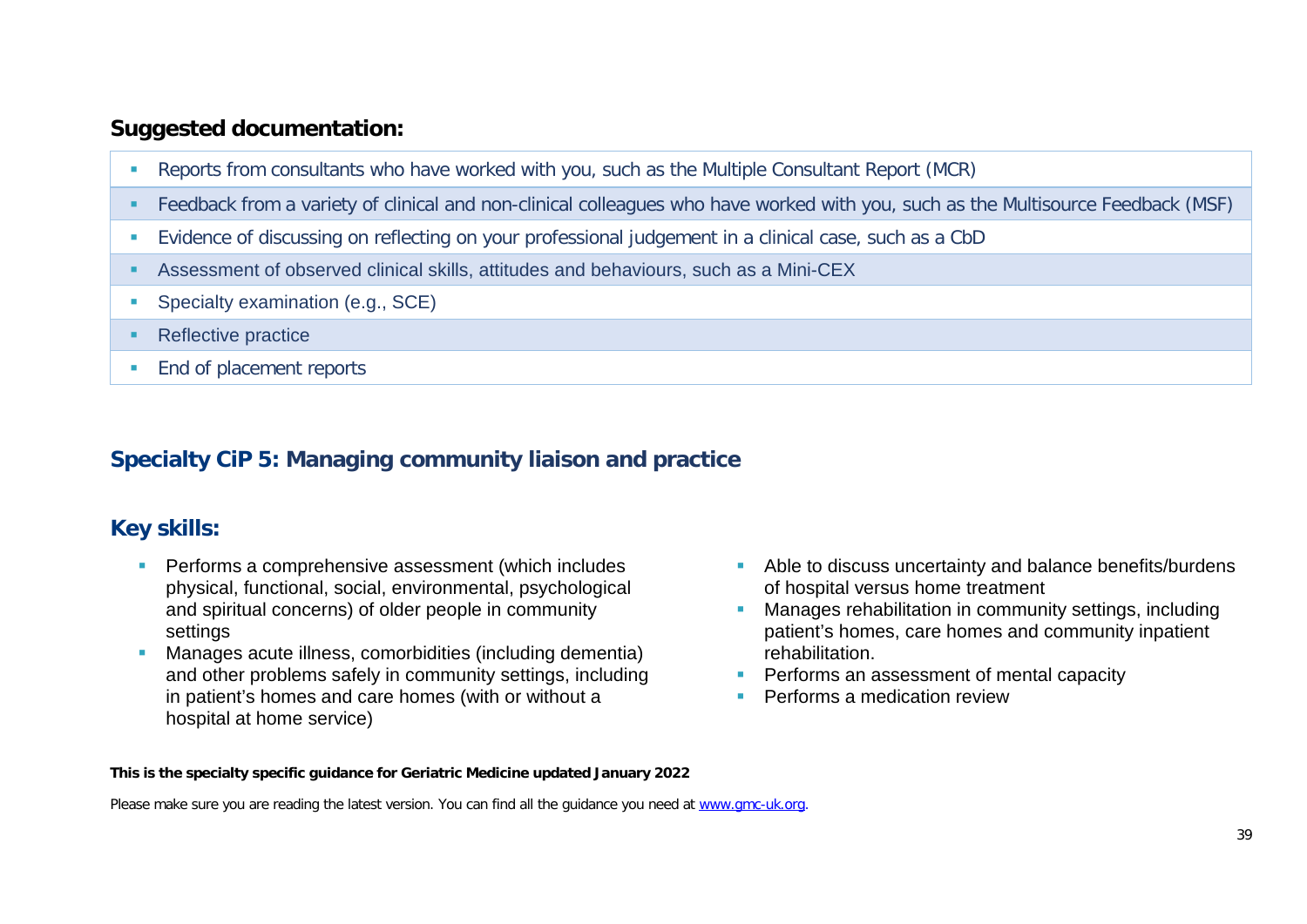- **Formulates an appropriate differential diagnosis, problem** list, and individualised management plan taking into account patient preferences
- **Understands the various agencies involved in community** care, (including voluntary, social prescribing and third sector)

- Reports from consultants who have worked with you, such as the Multiple Consultant Report (MCR)
- Feedback from a variety of clinical and non-clinical colleagues who have worked with you, such as the Multisource Feedback (MSF)
- **Feedback from patients, such as a patient survey**
- Evidence of discussing on reflecting on your professional judgement in a clinical case, such as a CbD
- Assessment of observed clinical skills, attitudes and behaviours, such as a Mini-CEX
- **Specialty examination (e.g., SCE)**
- **Reflective practice**
- **EXECTER** Letters generated in out-patient clinics/discharge summaries
- **End of placement reports**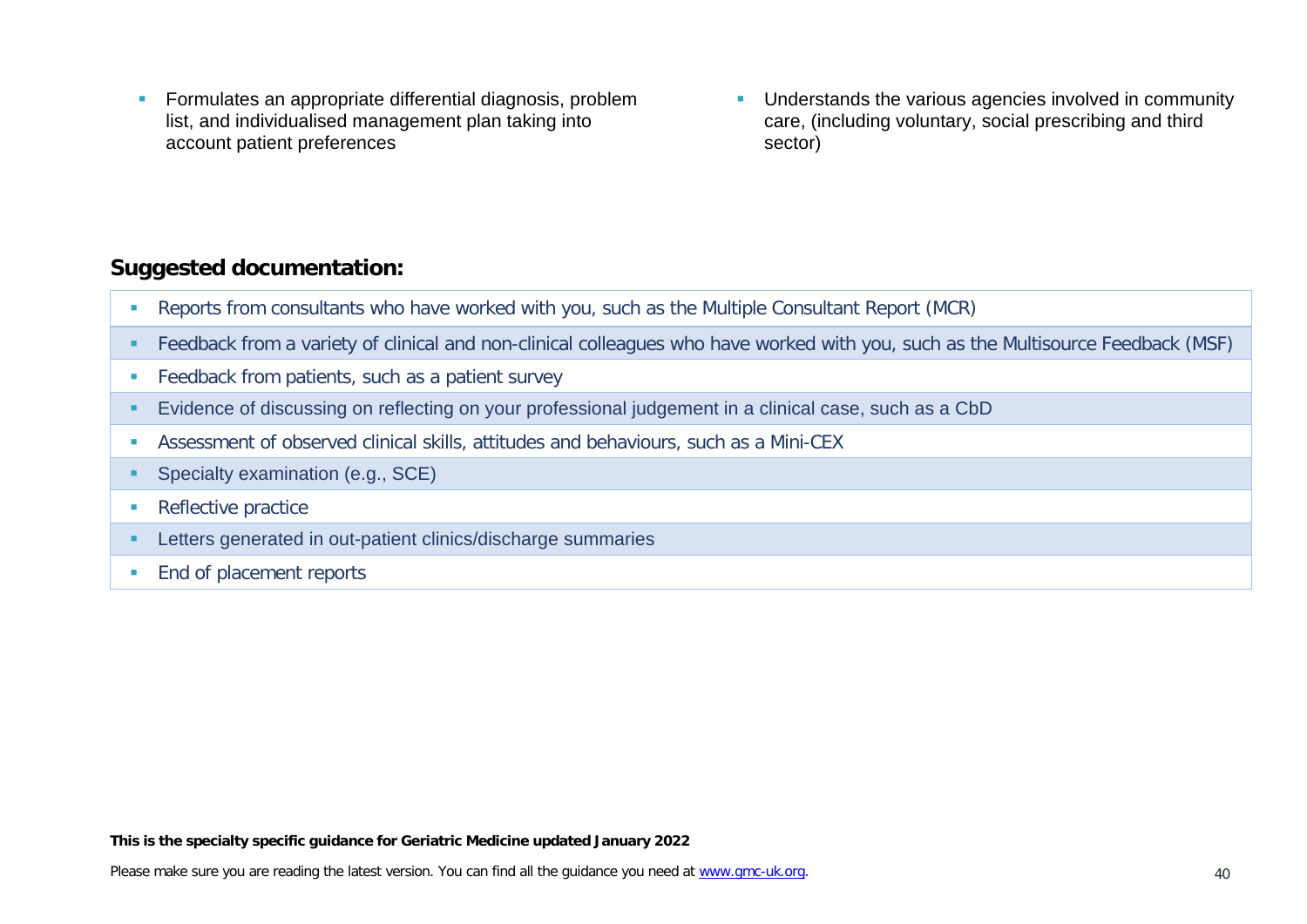# **Specialty CiP 6: Managing liaison with other specialties, such as surgery, orthopaedics, critical care, oncology, old age psychiatry**

# **Key skills:**

- **Contributes to peri-operative management of common co**morbid conditions
- Demonstrates understanding of surgical and anaesthetic issues, postoperative care, and complications (including pain control and tissue viability)
- **Demonstrates the ability to clinically assess hip fracture** patients, including pre-operative assessment and management, acute post-operative care, post-surgical rehabilitation, and discharge planning
- Demonstrates the ability to contribute to older people's physiological management in multiple settings (including acute medicine, trauma, post-surgical)
- **Contributes to the assessment and management of** patients in critical care areas Including discussion of uncertain prognosis, limited reversibility, and treatment escalation
- **Works collaboratively with orthopaedic surgeons,** anaesthetists, cardiologists, and other professionals including physiotherapy (PT), occupational therapy (OT), dietetics
- Promotes multidisciplinary team working
- **Appropriately assesses bone health and manages** osteoporosis
- **Demonstrates the ability to assess patients for** rehabilitation in medical, orthopaedic, and surgical wards
- **Appropriately assesses and manages older people with** acute and chronic medical problems in psychiatry wards and other settings
- Identifies patients with limited reversibility of their medical condition and determines palliative and end of life care needs

# **Suggested documentation:**

- Reports from consultants who have worked with you, such as the Multiple Consultant Report (MCR)
- Feedback from a variety of clinical and non-clinical colleagues who have worked with you, such as the Multisource Feedback (MSF)

#### **This is the specialty specific guidance for Geriatric Medicine updated January 2022**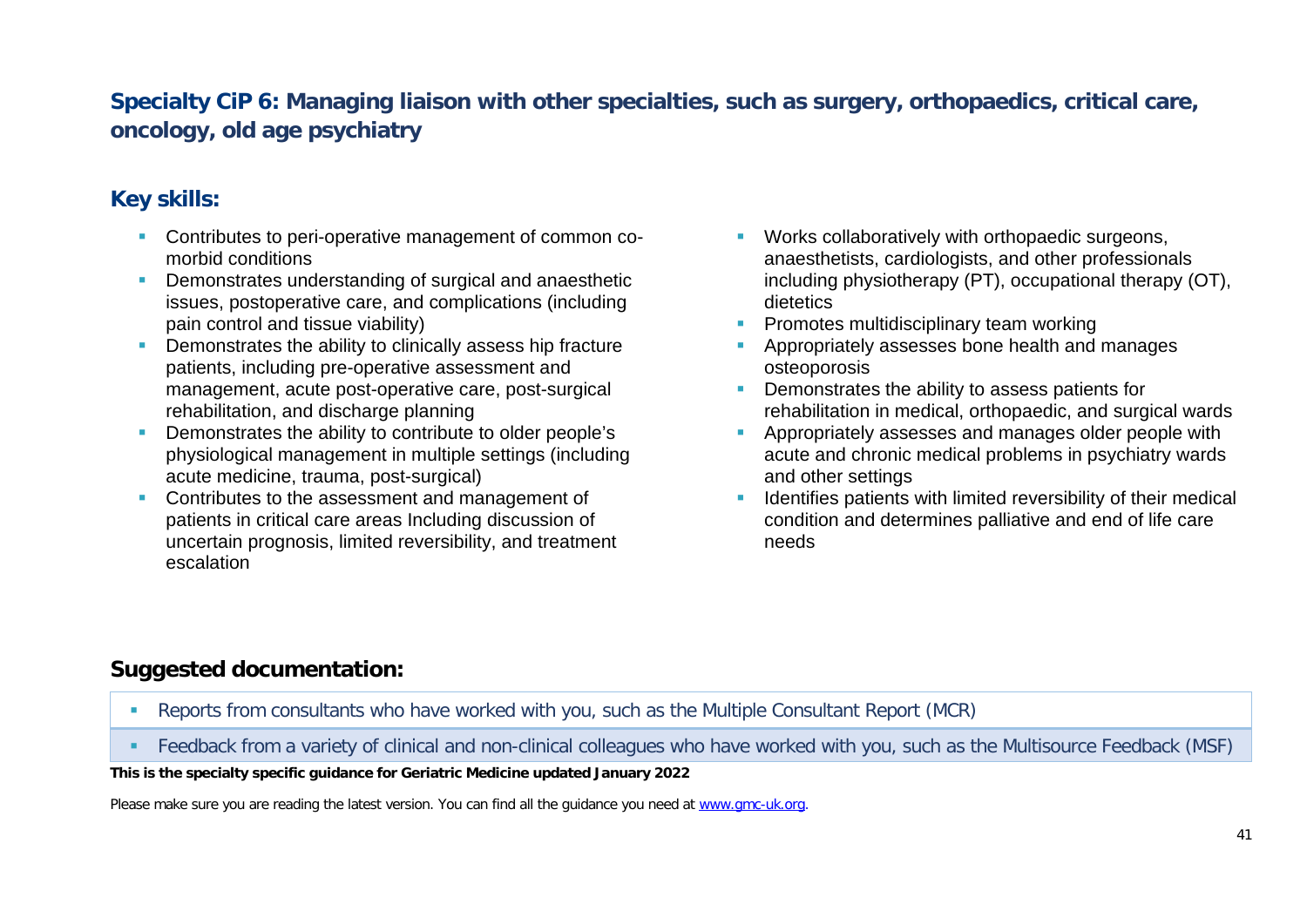- Evidence of discussing on reflecting on your professional judgement in a clinical case, such as a CbD
- Assessment of observed clinical skills, attitudes and behaviours, such as a Mini-CEX
- Assessments of acute care such as ACATs
- **Specialty examination (e.g., SCE)**
- **Reflection on clinical cases**
- End of placement reports

# **Specialty CiP 7: Evaluating performance and developing and leading services with special reference to older people**

# **Key skills:**

- **Ensures patient safety is a priority in clinical practice and** raises and escalates concerns where there is an issue with patient safety or quality of care especially pertaining to older people's services
- **Demonstrates commitment to learning from patient safety** investigations and complaints, shares good practice appropriately and develops services accordingly
- **Contributes to, and delivers, quality improvement with a** particular focus on services for older people and those living with frailty. Demonstrates a positive attitude to improvement and change
- Demonstrates appropriate knowledge of research principles and concepts and the translation of research into practice
- Demonstrates ability to carry out critical appraisal of the literature and understands the role of evidence in clinical practice and its limitations in an older population underrepresented in clinical trials
- **Understands public health epidemiology and global health** patterns
- Delivers effective teaching and training, with specific reference to older people, to medical students, junior doctors and other health care professionals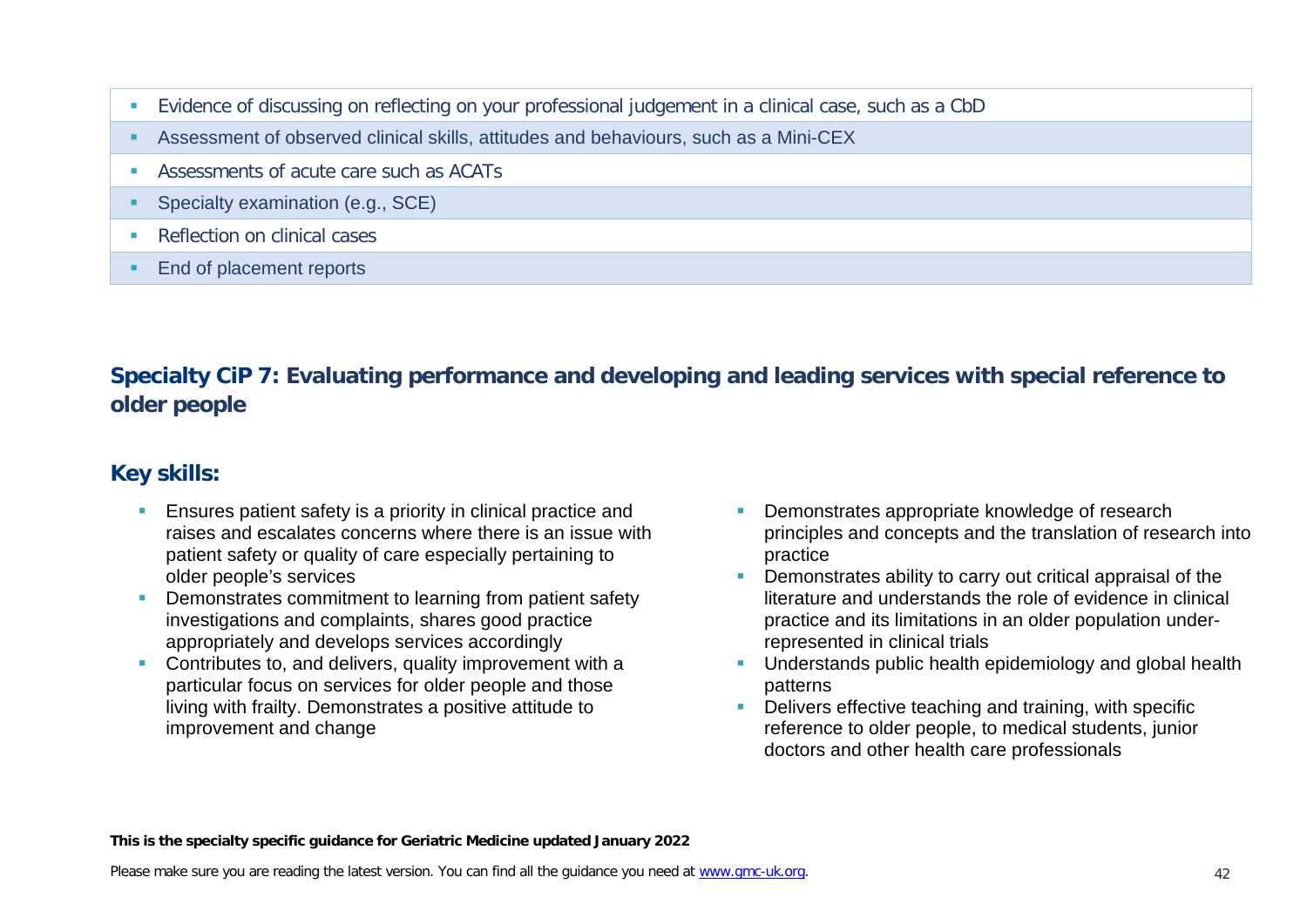- **Demonstrates leadership and management skills, including** working with others to effect change, the ability to articulate strategic ideas and provision of medical expertise
- Acts as an advocate for older people and is able to challenge ageist practices
- **Understands management of services, including** performance measures, and principles of commissioning where appropriate
- **Understands local, national and UK health priorities and** how they impact on services for older people living with frailty
- **Understands the principles of partnership working between** health and social care

- Reports from consultants who have worked with you, such as the Multiple Consultant Report (MCR)
- Feedback from a variety of clinical and non-clinical colleagues who have worked with you, such as the Multisource Feedback (MSF)
- Evidence of specific quality improvement activity, such as a QIPAT
- **Specialty examination (e.g., SCE)**
- **Reflective practice**
- **End of placement reports**
- Relevant training courses such as Management and Leadership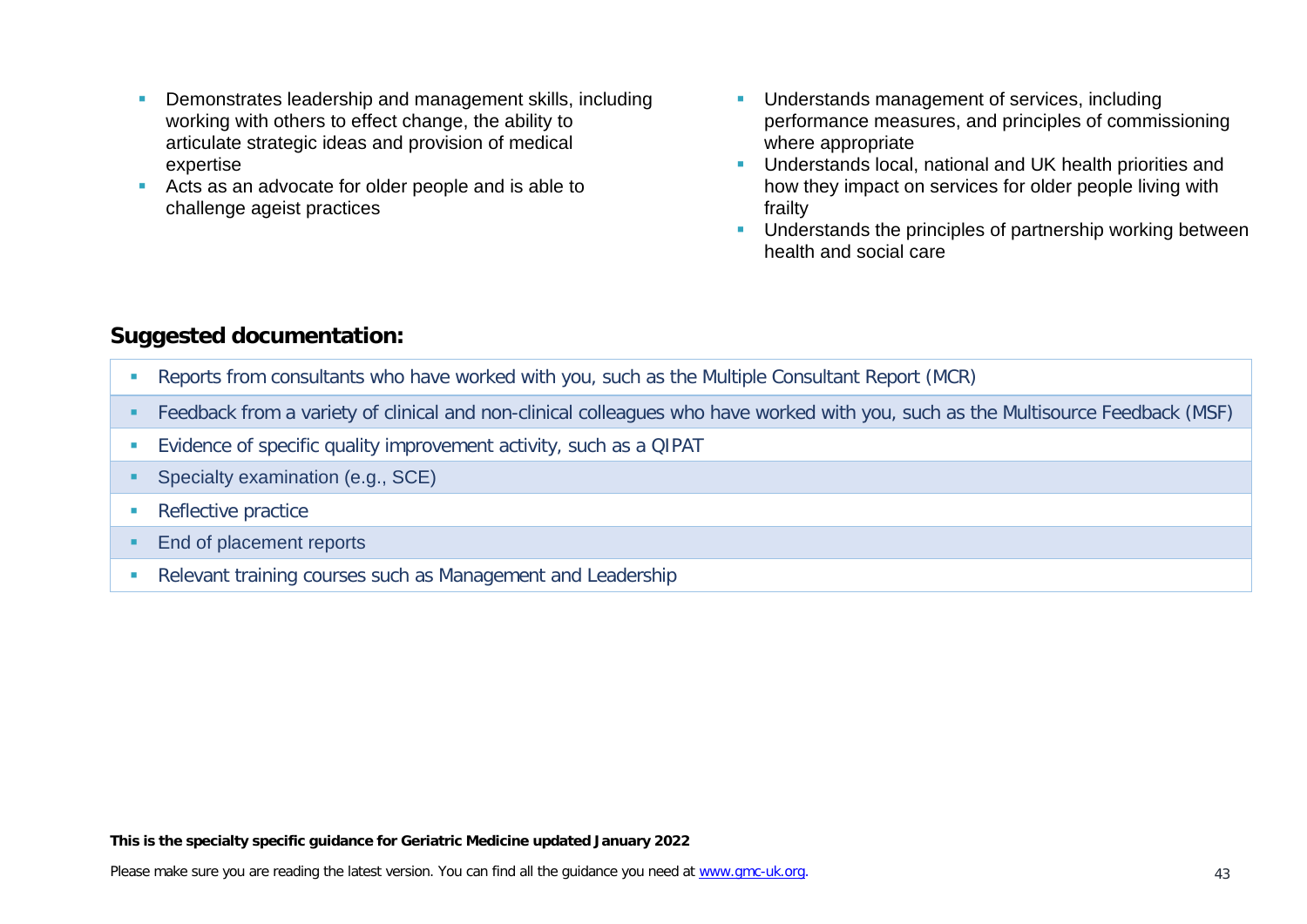# **Specialty CiPs (themed for service)**

NHS services require consultants to have capabilities in selected areas of specialist practice at the time of appointment to a consultant post, and all applicants are required to provide evidence of sufficient time in one of these themed areas to be able to demonstrate more advanced skills. The indicative time to complete one of these modules is 3 months whole time equivalent. Linking previous evidence will not necessarily be sufficient here as there is a requirement to provide evidence to support more advanced practice.

# **Specialty themed for service CiP 1: Able to manage older patients presenting with fracture and is able to provide a comprehensive orthogeriatric and bone health service**

### **Key skills:**

- **Demonstrates the ability to manage older people with** fractures, including hip fractures, other fractures, polytrauma
- **Demonstrates the ability to manage the effects and risks of** surgery and anaesthesia in older people, including the use of tools to risk assess for perioperative morbidity and mortality
- **Demonstrates the ability to clinically assess and manage** older people with fractures and multi-morbidity perioperatively, including e.g., anticoagulation, diabetes, COPD
- Demonstrates awareness of different anaesthetic options for patients with complex co-morbidity
- Demonstrates greater knowledge and ability to manage surgical complications, e.g., wound management (including options and timings for intervention), indications for repeat X-ray, non-union
- Demonstrates ability to manage patients with osteoporosis treatment failure
- **Demonstrates greater ability to manage patients requiring** parenteral osteoporosis therapy

**This is the specialty specific guidance for Geriatric Medicine updated January 2022**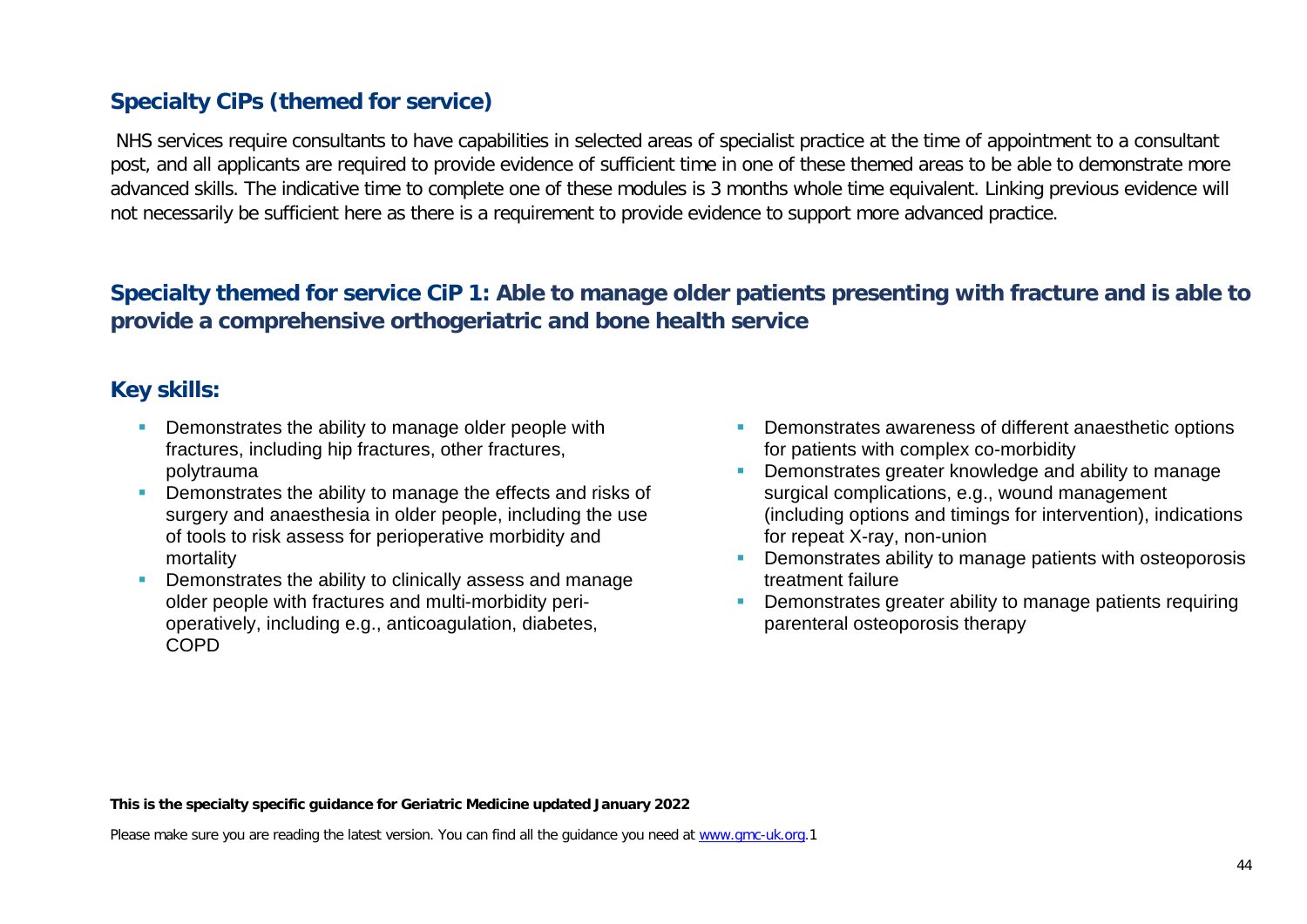- Reports from consultants who have worked with you, such as the Multiple Consultant Report (MCR)
- Feedback from a variety of clinical and non-clinical colleagues who have worked with you, such as the Multisource Feedback (MSF)
- Evidence of specific quality improvement activity, such as a QIPAT
- Evidence of discussing on reflecting on your professional judgement in a clinical case, such as a CbD
- Assessment of observed clinical skills, attitudes and behaviours, such as a Mini-CEX

#### • Reflective practice

- **Relevant training courses**
- End of placement reports

**Specialty themed for service CiP 2: Able to assess patients with urinary and faecal incontinence and is able to provide a continence service for a specific patient group in conjunction with specialist nursing, therapy and surgical colleagues**

### **Key skills:**

- **Demonstrates the ability to perform a detailed assessment** of patients presenting with urinary or faecal incontinence
- **•** Demonstrates the ability to perform bladder scans and understand urodynamic testing

**This is the specialty specific guidance for Geriatric Medicine updated January 2022**

**Demonstrates the ability to interpret the results of** investigations (including multichannel cystometry and anal ultrasound and manometry)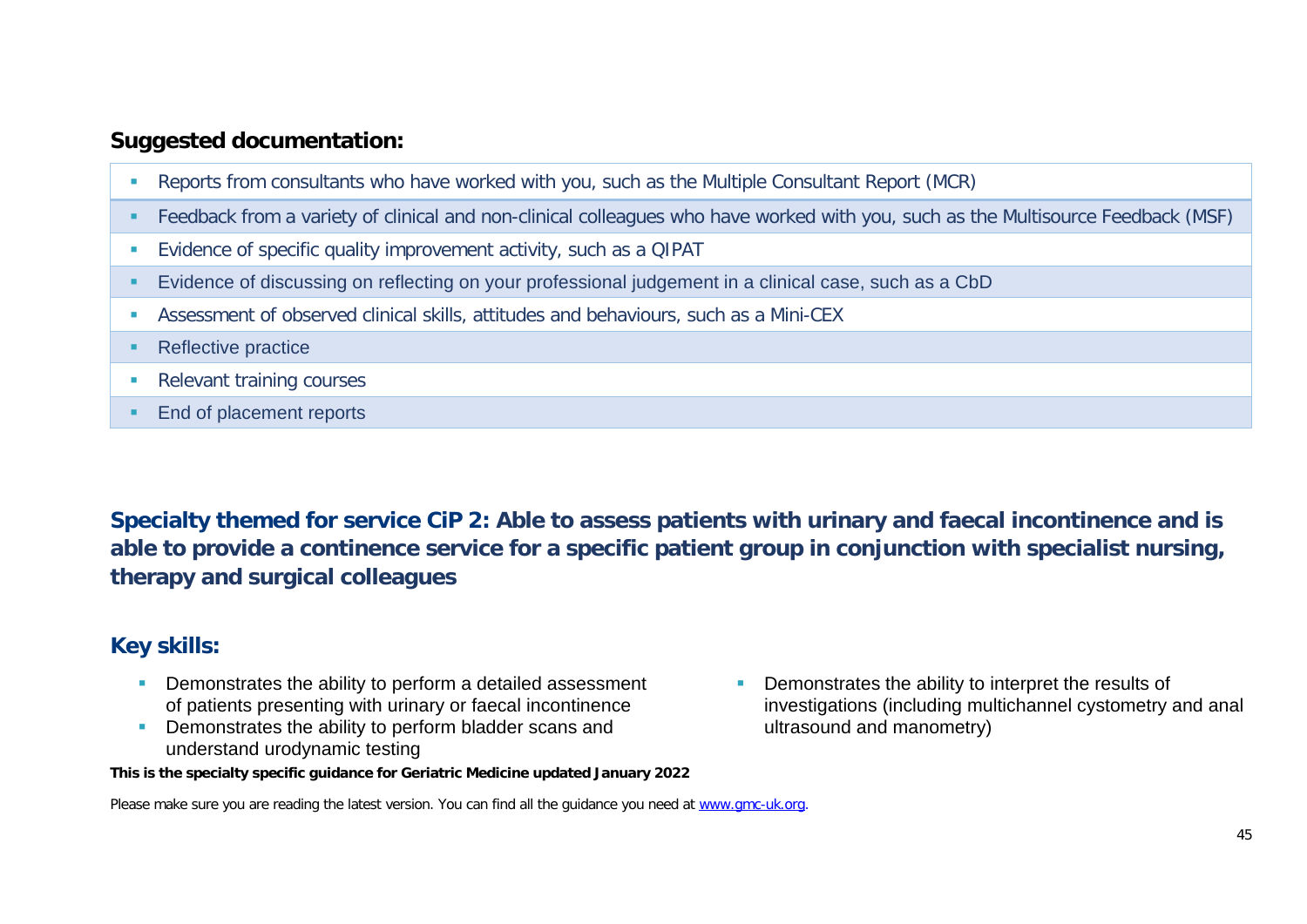- Selects treatment options for patients with bowel and bladder problems, including knowledge of behavioural treatments and when to refer for consideration of botox or surgery, taking into account patient preferences
- **Performs a detailed medication review**
- **•** Demonstrates the ability to collaborate with specialist nursing, therapy and surgical colleagues
- **Possesses the knowledge and skills required to develop** an integrated continence service for older people

- Reports from consultants who have worked with you, such as the Multiple Consultant Report (MCR)
- Feedback from a variety of clinical and non-clinical colleagues who have worked with you, such as the Multisource Feedback (MSF)
- Evidence of specific quality improvement activity, such as a QIPAT
- Evidence of discussing on reflecting on your professional judgement in a clinical case, such as a CbD
- Assessment of observed clinical skills, attitudes and behaviours, such as a Mini-CEX
- **Direct observation of procedural skills such as DOPS**
- Reflective practice
- Relevant training courses
- **End of placement reports**

**This is the specialty specific guidance for Geriatric Medicine updated January 2022**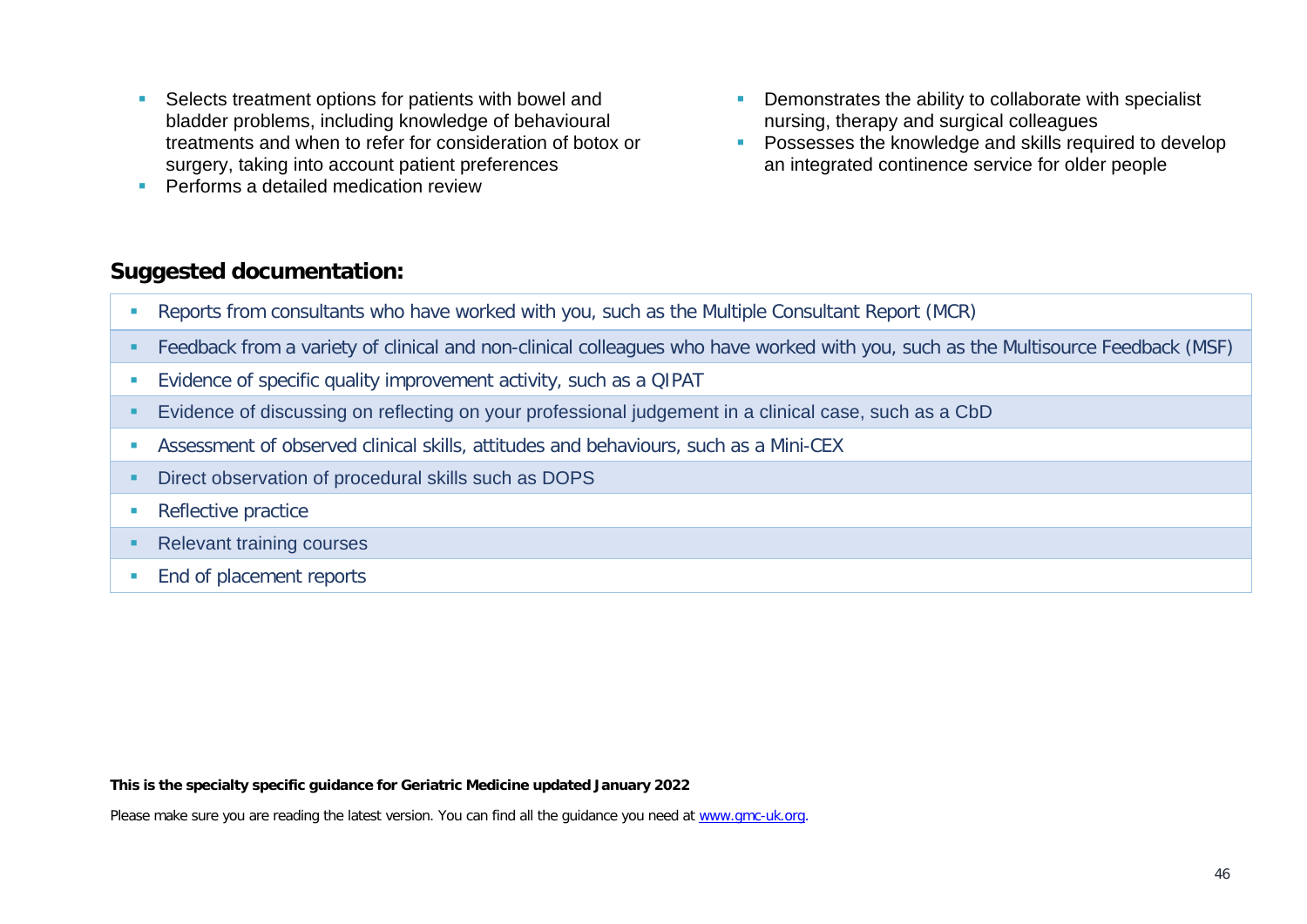# **Specialty themed for service CiP 3: Able to manage ill or disabled older people in a hospital at home, intermediate care and community setting and is able to provide a comprehensive community geriatric medicine service**

# **Key skills:**

- **Demonstrates advanced skills in undertaking a** comprehensive assessment (which includes physical, functional, social, environmental, psychological and spiritual concerns) of older people in community settings including the patient's own home and care homes. Performs an assessment of mental capacity, including in challenging circumstances
- Manages acute illness, comorbidities (including dementia) and other problems safely in community settings. Appropriately selects, manages and interprets investigations with special regard to what matters most to the patient. Performs an extended medication review
- **Demonstrates excellent risk assessment and management** skills in identifying the most appropriate place of care, recognising patient autonomy
- **Appropriately manages patients with pre-existing learning** disability in a community setting
- **Leads rehabilitation in a community setting, and** demonstrates advanced skills in managing and contributing to community MDT working
- **Understands the various agencies involved in community** care, (including voluntary, social prescribing and third sector)
- Delivers a flexible approach to care which crosses the traditional division between primary and secondary care
- **If Identifies patients with limited reversibility of their medical** condition and determines palliative and end of life care needs
- **Demonstrates advanced skills in care home medicine**
- Demonstrates skills in education and management of community staff
- **Possesses the knowledge and skills required to develop a** community geriatric medicine service for older people

### **Suggested documentation:**

- Reports from consultants who have worked with you, such as the Multiple Consultant Report (MCR)
- Feedback from a variety of clinical and non-clinical colleagues who have worked with you, such as the Multisource Feedback (MSF)

#### **This is the specialty specific guidance for Geriatric Medicine updated January 2022**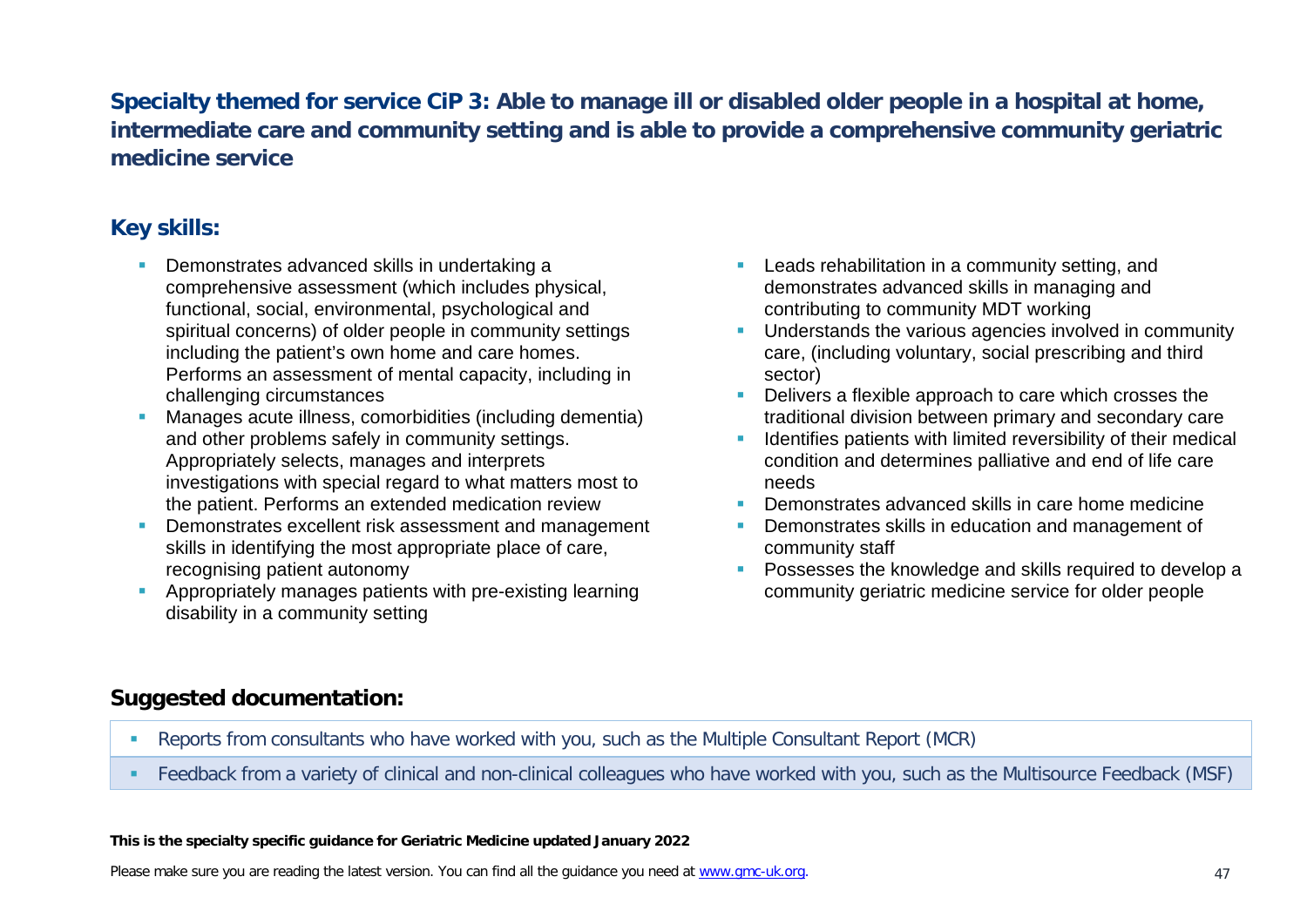- Evidence of specific quality improvement activity, such as a QIPAT
- Evidence of discussing on reflecting on your professional judgement in a clinical case, such as a CbD
- Assessment of observed clinical skills, attitudes and behaviours, such as a Mini-CEX
- Reflective practice
- **Relevant training courses**
- End of placement reports

**Specialty themed for service CiP 4: Able to manage patients with a wide range of movement disorders at any stage and is able to develop a movement disorders service for older people** 

### **Key skills:**

- **Demonstrates the ability to clinically assess, diagnose and** manage patients presenting with a wide variety of movement disorders, including the role for further tests (e.g., Dopamine transporter (DaT) scan)
- **•** Demonstrates the ability to manage patients presenting with Parkinson's Disease (PD) at any stage (including motor and non-motor symptoms, complex and palliative phases and options for advanced therapies)
- **Recognises and appropriately manages patients with** Dementia with Lewy Bodies, PD related dementia, impulse control disorders, dopamine dysregulation syndrome and Dopamine agonist withdrawal syndrome
- **•** Demonstrates the ability to work collaboratively with neurologists, old age psychiatrists and other professionals including physiotherapy (PT), occupational therapy (OT), speech and language therapy (SLT), dietetics

#### **This is the specialty specific guidance for Geriatric Medicine updated January 2022**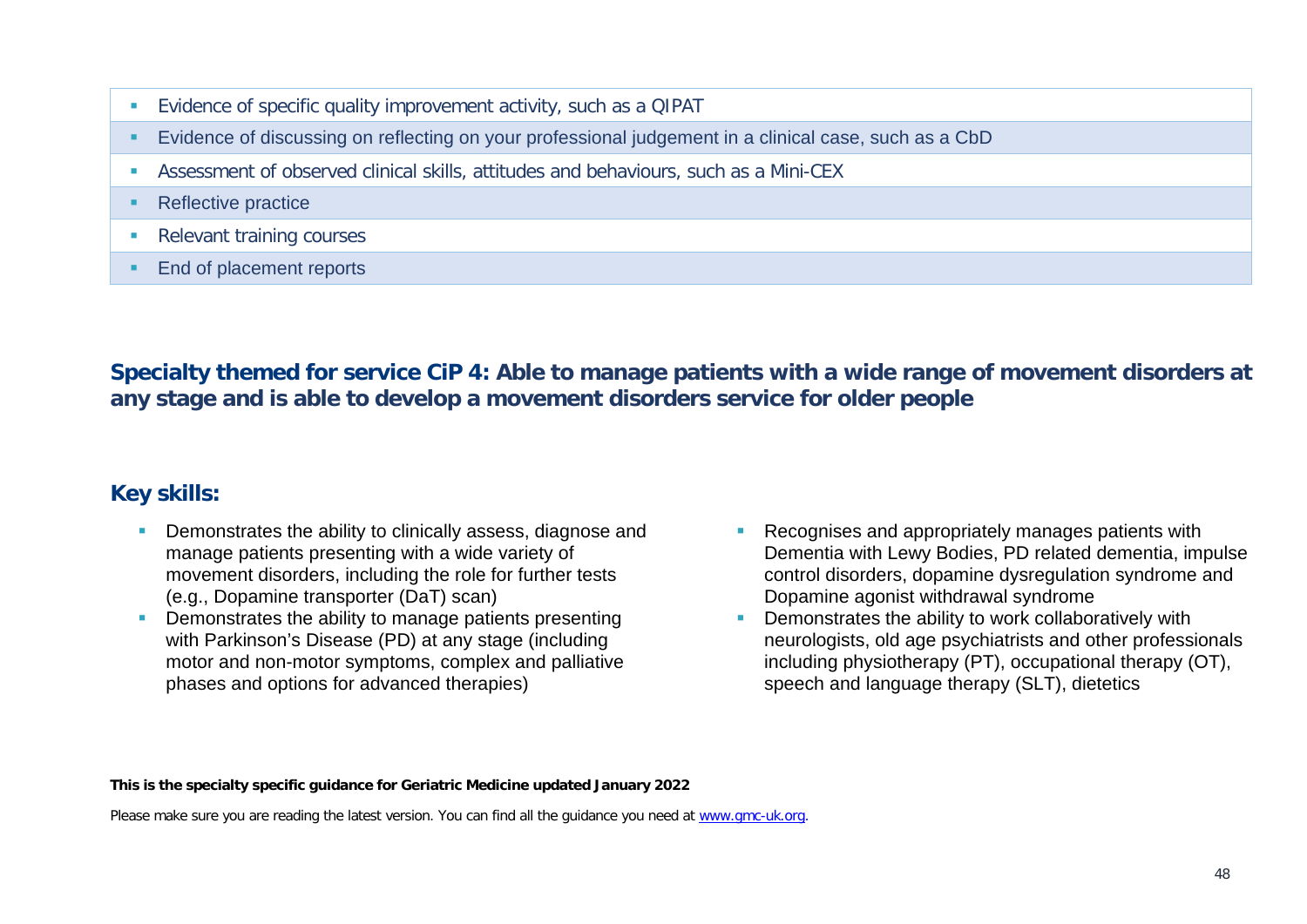- **Performs an assessment of mental capacity, including in** challenging circumstances
- **Demonstrates appropriate continuing management of** acute medical illness and appropriately manages comorbidities
- **Performs a medication review including acute** management of patients with impaired swallow or absorption
- **If Identifies patients with limited reversibility of their medical** condition and determines palliative and end of life care needs
- **Possesses the knowledge and skills required to develop a** comprehensive movement disorder service for older people

- Reports from consultants who have worked with you, such as the Multiple Consultant Report (MCR)
- Feedback from a variety of clinical and non-clinical colleagues who have worked with you, such as the Multisource Feedback (MSF)
- Evidence of specific quality improvement activity, such as a QIPAT
- Evidence of discussing on reflecting on your professional judgement in a clinical case, such as a CbD
- Assessment of observed clinical skills, attitudes and behaviours, such as a Mini-CEX
- Reflective practice
- **Advanced movement disorders course or masterclass**
- **End of placement reports**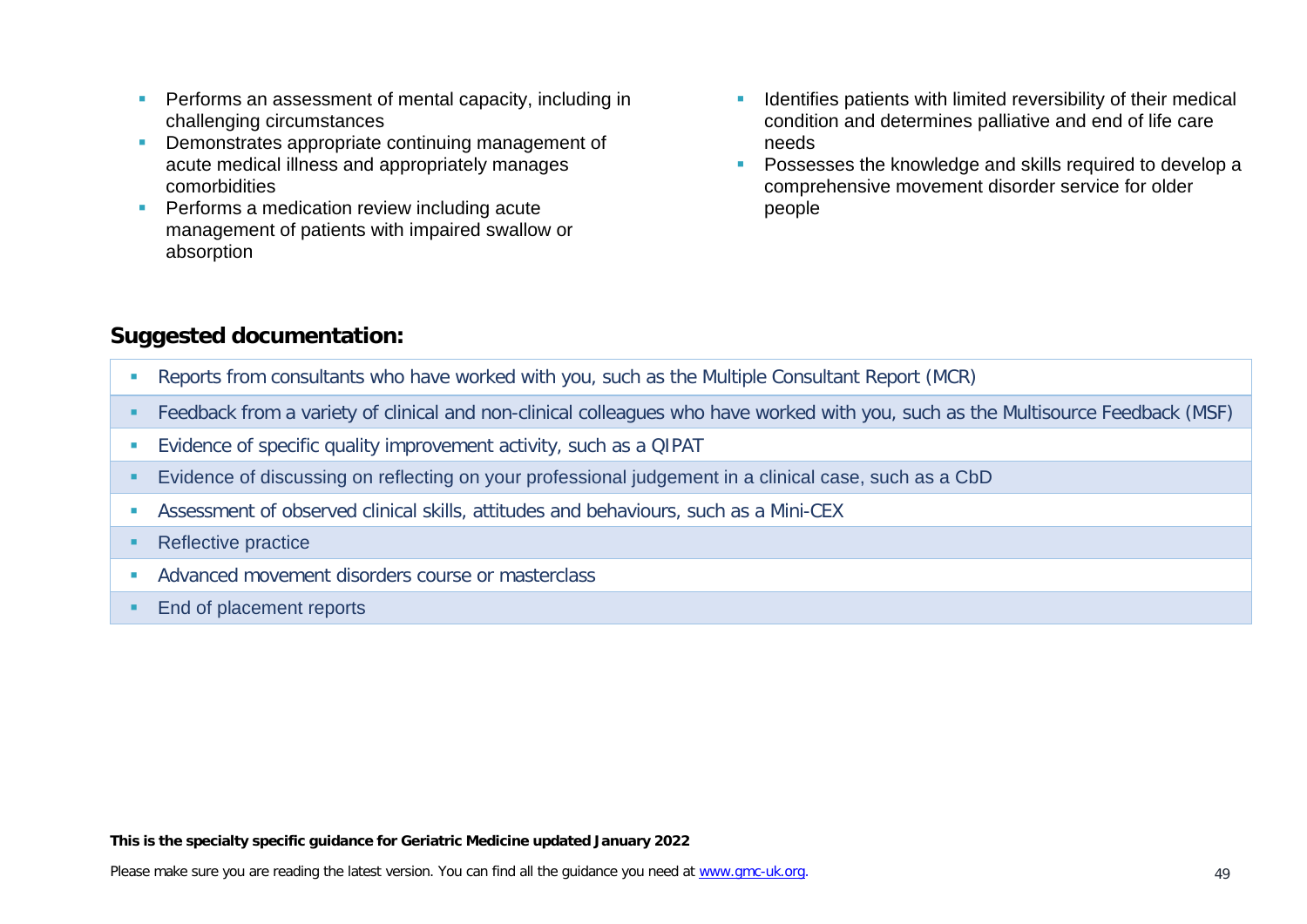**Specialty themed for service CiP 5: Able to assess patients presenting acutely with stroke and TIA including suitability for cerebral reperfusion treatments and their subsequent ongoing medical management within an organised stroke service**

### **Key skills:**

- **Demonstrates ability to conduct an urgent acute clinical** evaluation and prioritise safely: initiating appropriate, timely and effective investigations and interpret and communicate the results.
- Able to provide an accurate diagnosis and appropriate comprehensive management of patients with suspected TIA or minor stroke including identification of vascular risk factors and lifestyle modification.
- **Demonstrates recognition of conditions that mimic TIA and** stroke in the context of systemic disease and how to effectively manage these or make an appropriate referral
- Awareness of up to date primary and secondary prevention treatment strategies for TIA and minor stroke (including knowledge and application of national guidance)
- **Ability to prioritise referrals received through different** mechanisms (e.g., electronic, virtual, telephone, in person) and by all healthcare professionals
- Provides appropriate driving, vocational and social advice for patients with TIA or stroke working in partnership where necessary (e.g., with occupational therapy, driving centre assessment etc)
- **Appropriate management of comorbidities and risk factors** relevant to TIA and minor stroke in an outpatient clinic (e.g., hypertension, dyslipidaemia and cardiogenic causes etc)
- Able to apply principles of stroke team multi-professional assessment to understand the physical and psychological and social impact of stroke on patients and work collaboratively with the stroke unit multidisciplinary team to guide management strategies including positioning, hydration, nutrition, continence, risk factor modification and participation in rehabilitation

#### **This is the specialty specific guidance for Geriatric Medicine updated January 2022**